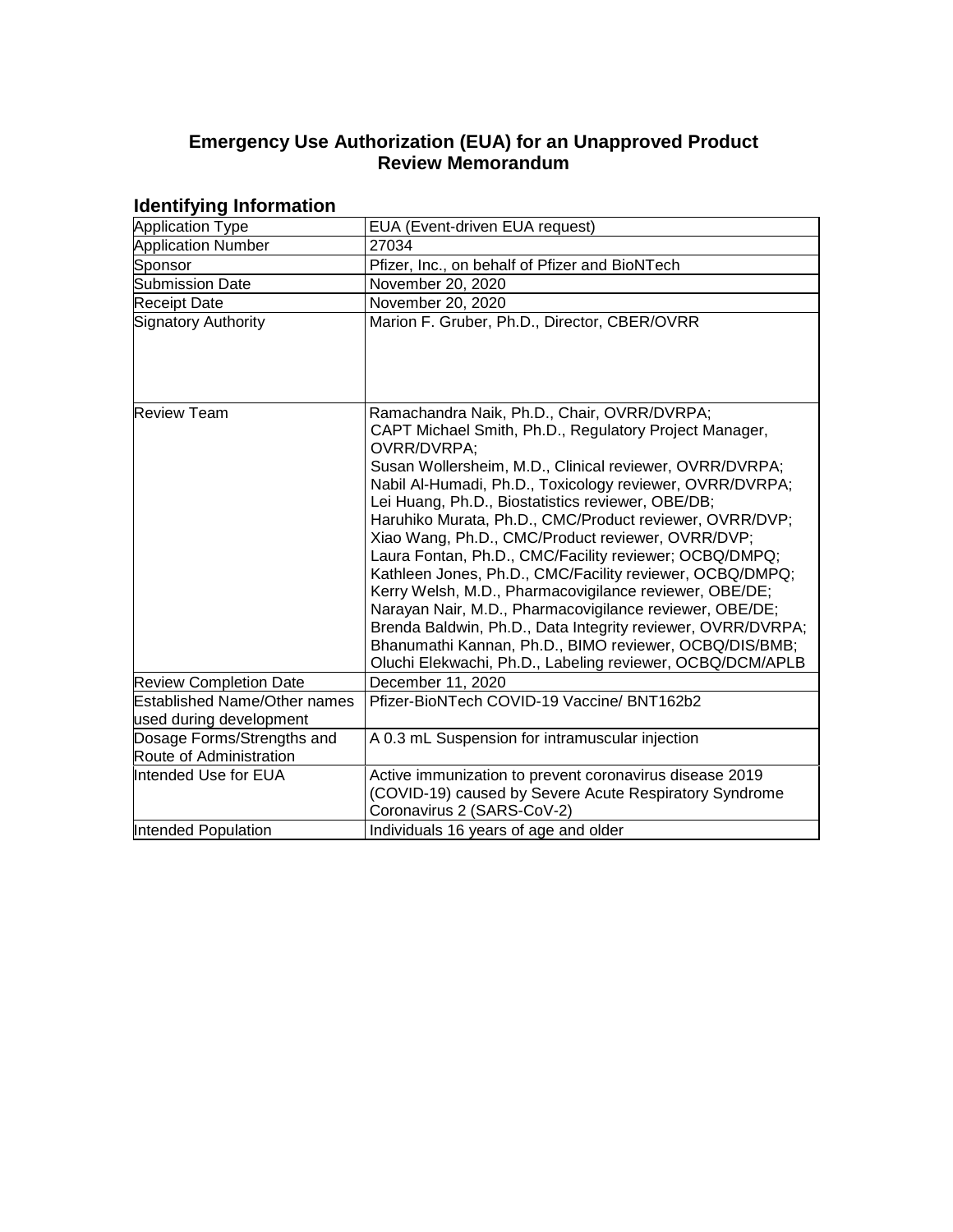# **Table of Contents**

| 2.3. EUA Request for the Pfizer-BioNTech COVID-19 Vaccine (BNT162b2) 9      |   |
|-----------------------------------------------------------------------------|---|
| 2.4. U.S. Requirements to Support Issuance of an EUA for a Biological       |   |
|                                                                             |   |
|                                                                             |   |
|                                                                             |   |
|                                                                             |   |
|                                                                             |   |
|                                                                             |   |
|                                                                             |   |
|                                                                             |   |
|                                                                             |   |
|                                                                             |   |
| 4.2.3. Subject Disposition and Inclusion in Analysis Populations17          |   |
|                                                                             |   |
|                                                                             |   |
|                                                                             |   |
|                                                                             |   |
| 5. FDA Review of Other Information Submitted in Support of the EUA44        |   |
| 5.1. Sponsor's Plans for Continuing Blinded, Placebo-Controlled Follow-Up44 |   |
|                                                                             |   |
|                                                                             |   |
|                                                                             |   |
|                                                                             |   |
|                                                                             |   |
|                                                                             |   |
| 6. Benefit/Risk Assessment in the Context of Proposed Indication and Use    |   |
|                                                                             |   |
|                                                                             |   |
|                                                                             | 2 |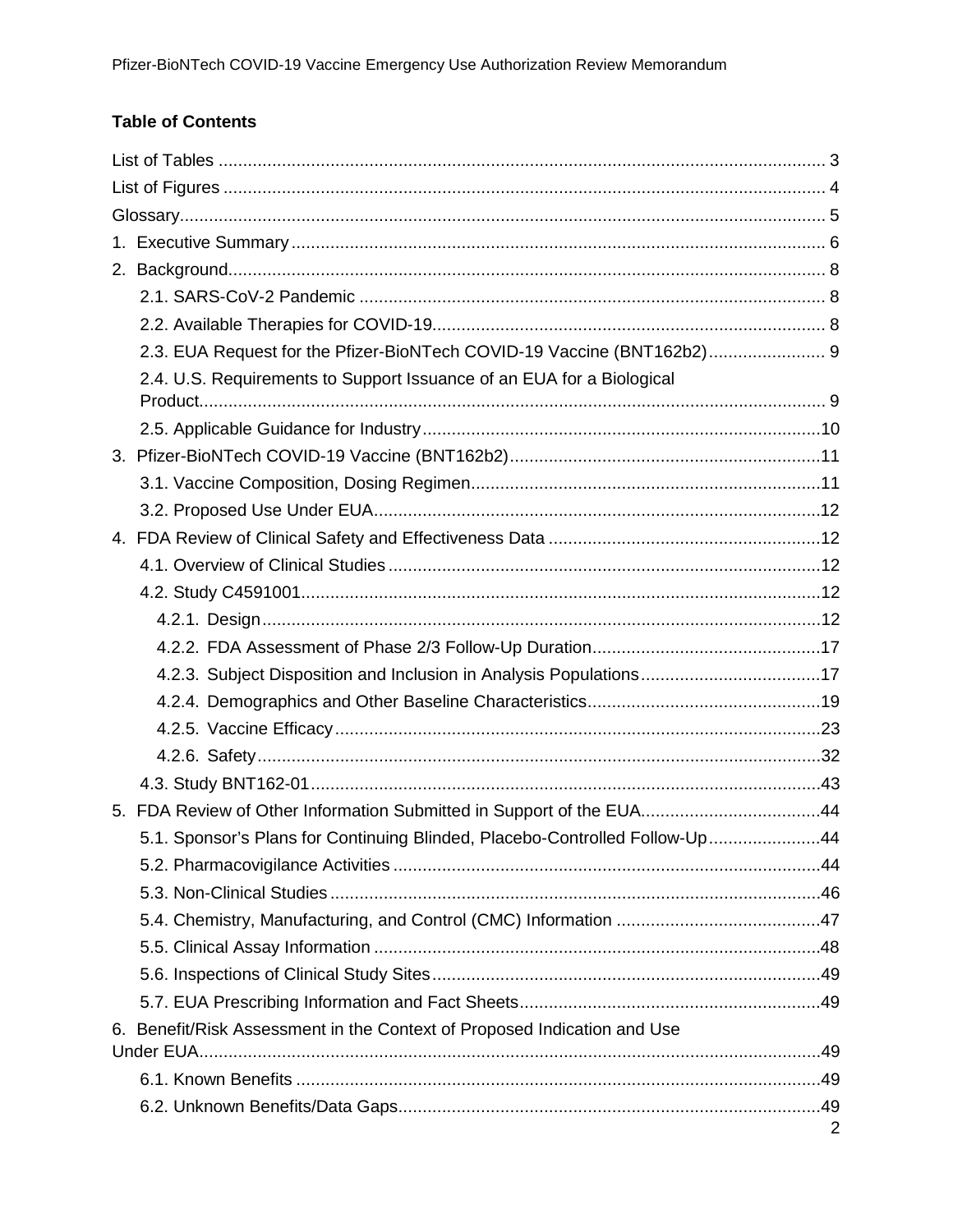# <span id="page-2-0"></span>**List of Tables**

| Table 1: Clinical Trials Submitted in Support of Efficacy and Safety Determinations of the                                                                                           |
|--------------------------------------------------------------------------------------------------------------------------------------------------------------------------------------|
|                                                                                                                                                                                      |
| Table 3. Disposition of All Randomized Participants, Phase 2/3 Safety Population 19                                                                                                  |
| Table 4. Demographic Characteristics, Participants With or Without Evidence of Infection Prior                                                                                       |
| Table 5. Demographics and Other Baseline Characteristics, Phase 2/3 Safety Population 21                                                                                             |
| Table 6. Final Analysis of Efficacy of BNT162b2 Against Confirmed COVID-19 From 7 Days<br>After Dose 2 in Participants Without Evidence of Prior SARS-CoV-2 Infection, Evaluable     |
| Table 7. Efficacy of BNT162b2 Against Confirmed COVID-19 From 7 Days After Dose 2 in<br>Participants With and Without Evidence of Prior SARS-CoV-2 Infection, Evaluable Efficacy     |
| Table 8: Subgroup Analyses of Second Primary Endpoint: First COVID-19 Occurrence From 7<br>Days After Dose 2, by Subgroup, Participants With and Without Evidence of Infection Prior |
| Table 9. Demographic Characteristics, Participants With Protocol Defined Case (Without                                                                                               |
| Table 10. Vaccine Efficacy: First COVID-19 Occurrence From 7 Days After Dose 2, by<br>Comorbidity Status, Among Participants Without Evidence of Infection Prior to 7 Days After     |
| Table 11. First Severe COVID-19 Occurrence from 7 Days after Dose 2, Evaluable Efficacy                                                                                              |
| Table 12. First Severe COVID-19 Occurrence After Dose 1, Dose 1 All-Available Efficacy                                                                                               |
| Table 13. Primary Efficacy Endpoint, All-Available Efficacy Population 31                                                                                                            |
| Table 14. Study C4591001 Safety Overview, Ages 16 Years and Older 32                                                                                                                 |
| Table 15. Frequency of Solicited Local Reactions Within 7 Days After Each Vaccination,<br>Reactogenicity Subset of the Phase 2/3 Safety Population, 18 to 55 Years of Age*33         |
| Table 16. Frequency of Solicited Local Reactions Within 7 Days After Each Vaccination,<br>Reactogenicity Subset of the Phase 2/3 Safety Population, >55 Years of Age and Older34     |
| Table 17. Frequency of Solicited Systemic Adverse Events Within 7 Days After Each<br>Vaccination- Reactogenicity Subset of the Phase 2/3 Safety Population, 18 to 55 Years of        |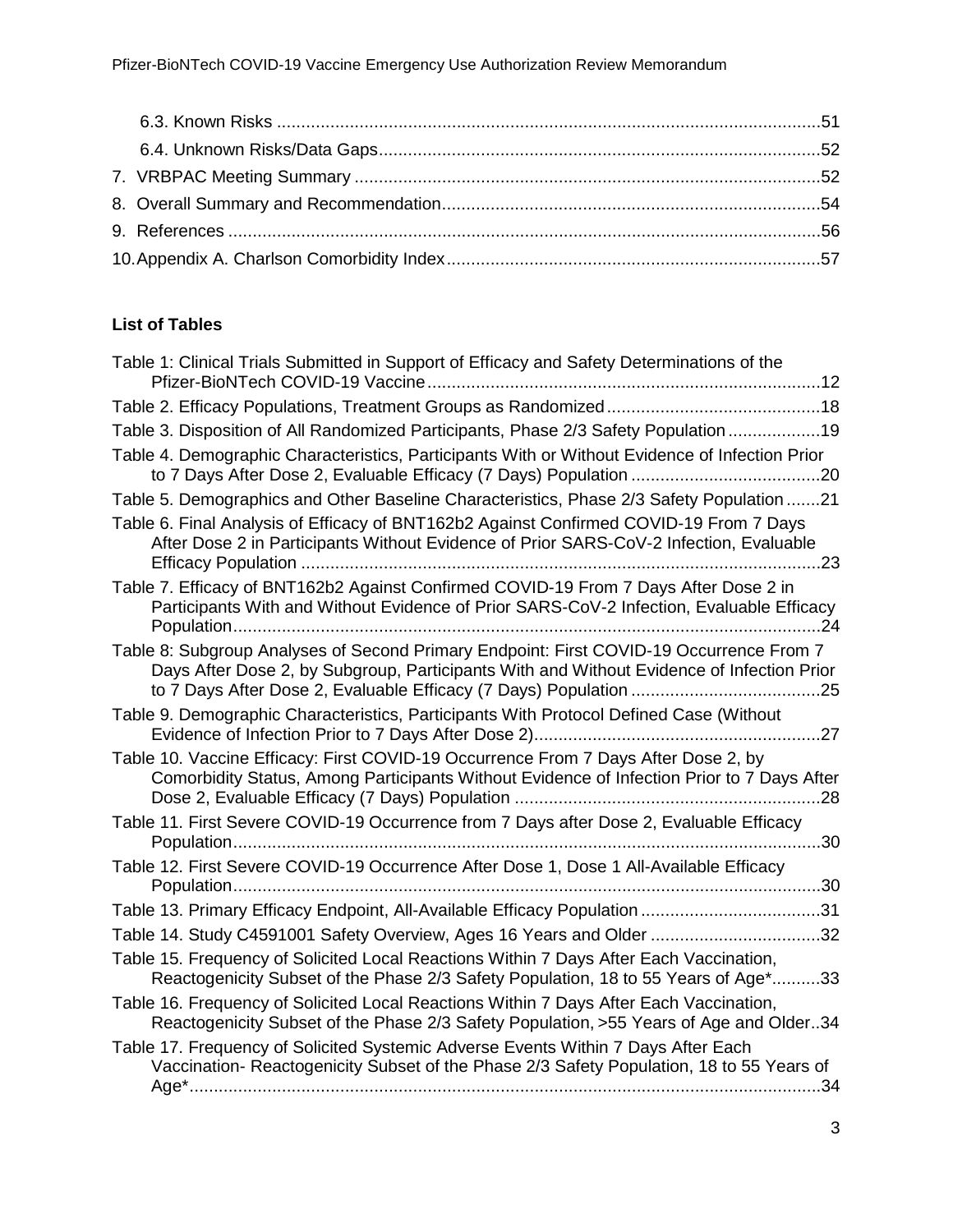| Table 18. Frequency of Solicited Systemic Adverse Events Within 7 Days After Each<br>Vaccination-Reactogenicity Subset of the Phase 2/3 Safety Population, >55 Years of Age<br>….36  |
|--------------------------------------------------------------------------------------------------------------------------------------------------------------------------------------|
| Table 19. Frequency of Unsolicited AEs with Occurrence in ≥1% of Participants in any<br>Treatment Group from Dose 1 to 1-month After Dose 2, Phase 2/3 Safety Population, 16         |
| Table 20. Frequency of Unsolicited Local Reactions and Systemic Adverse Events Reported<br>Within 7 Days After Each Dose, Phase 2/3 Safety Population, 16 and 17 Years of Age 38     |
| Table 21. Frequency of Unsolicited AEs with Occurrence in ≥1% of Participants in any<br>Treatment Group from Dose 1 to 1 Month After Dose 2, Phase 2/3 Safety Population*, 65<br>.38 |

# <span id="page-3-0"></span>**List of Figures**

| Figure 2. Cumulative Incidence Curves for the First COVID-19 Occurrence After Dose 1, Dose 1 |  |
|----------------------------------------------------------------------------------------------|--|
|                                                                                              |  |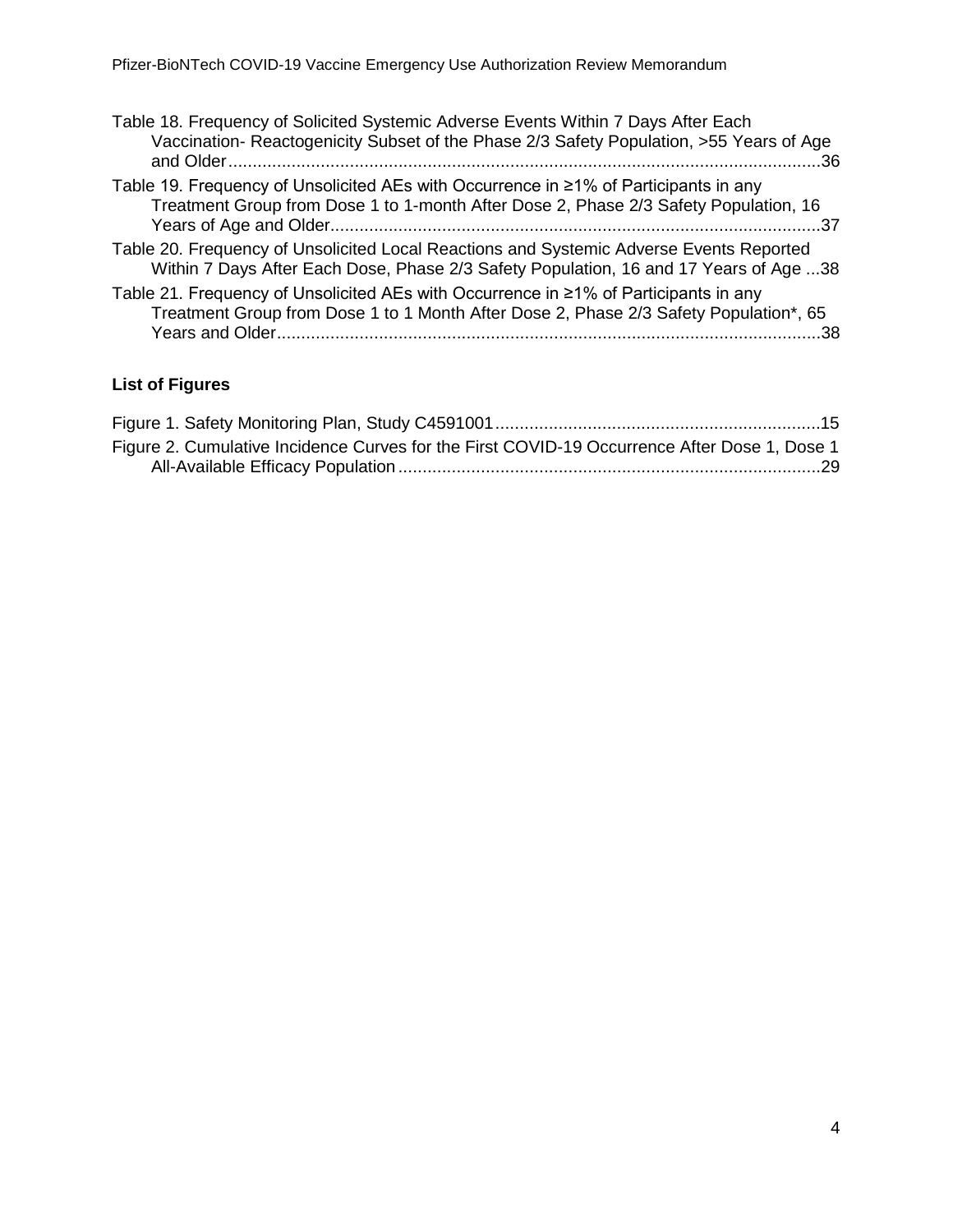# <span id="page-4-0"></span>**Glossary**

| <b>AESI</b><br>adverse event of special interest<br>AIDS<br>acquired immunodeficiency syndrome<br><b>ARDS</b><br>acute respiratory distress syndrome<br><b>BNT162b2</b><br>Pfizer-BioNTech COVID-19 Vaccine<br><b>CBRN</b><br>chemical, biological, radiological, or nuclear<br><b>CDC</b><br><b>Centers for Disease Control and Prevention</b><br><b>CMC</b><br>chemistry, manufacturing, and controls<br><b>EUA</b><br><b>Emergency Use Authorization</b><br><b>FDA</b><br>Food and Drug Administration<br>hACE2<br>human angiotensin converting enzyme 2<br><b>HHS</b><br><b>Health and Human Services</b><br>HIV<br>human immunodeficiency virus<br>ΙM<br>intramuscular<br><b>LNP</b><br>lipid nanoparticle<br>MERS-CoV<br>Middle Eastern respiratory syndrome<br>modRNA<br>nucleoside-modified messenger RNA<br>NAAT<br>nucleic acid amplification-based test<br><b>PVP</b><br>Pharmacovigilance Plan<br><b>RBD</b><br>receptor binding domain<br>RT-PCR<br>reverse transcription-polymerase chain reaction<br><b>SAE</b><br>serious adverse event<br>SARS-CoV-2<br>severe acute respiratory syndrome coronavirus 2<br>VE<br>vaccine efficacy<br><b>VRBPAC</b><br>Vaccines and Related Biological Products Advisory Committee | AЕ | adverse event |
|------------------------------------------------------------------------------------------------------------------------------------------------------------------------------------------------------------------------------------------------------------------------------------------------------------------------------------------------------------------------------------------------------------------------------------------------------------------------------------------------------------------------------------------------------------------------------------------------------------------------------------------------------------------------------------------------------------------------------------------------------------------------------------------------------------------------------------------------------------------------------------------------------------------------------------------------------------------------------------------------------------------------------------------------------------------------------------------------------------------------------------------------------------------------------------------------------------------------------------|----|---------------|
|                                                                                                                                                                                                                                                                                                                                                                                                                                                                                                                                                                                                                                                                                                                                                                                                                                                                                                                                                                                                                                                                                                                                                                                                                                    |    |               |
|                                                                                                                                                                                                                                                                                                                                                                                                                                                                                                                                                                                                                                                                                                                                                                                                                                                                                                                                                                                                                                                                                                                                                                                                                                    |    |               |
|                                                                                                                                                                                                                                                                                                                                                                                                                                                                                                                                                                                                                                                                                                                                                                                                                                                                                                                                                                                                                                                                                                                                                                                                                                    |    |               |
|                                                                                                                                                                                                                                                                                                                                                                                                                                                                                                                                                                                                                                                                                                                                                                                                                                                                                                                                                                                                                                                                                                                                                                                                                                    |    |               |
|                                                                                                                                                                                                                                                                                                                                                                                                                                                                                                                                                                                                                                                                                                                                                                                                                                                                                                                                                                                                                                                                                                                                                                                                                                    |    |               |
|                                                                                                                                                                                                                                                                                                                                                                                                                                                                                                                                                                                                                                                                                                                                                                                                                                                                                                                                                                                                                                                                                                                                                                                                                                    |    |               |
|                                                                                                                                                                                                                                                                                                                                                                                                                                                                                                                                                                                                                                                                                                                                                                                                                                                                                                                                                                                                                                                                                                                                                                                                                                    |    |               |
|                                                                                                                                                                                                                                                                                                                                                                                                                                                                                                                                                                                                                                                                                                                                                                                                                                                                                                                                                                                                                                                                                                                                                                                                                                    |    |               |
|                                                                                                                                                                                                                                                                                                                                                                                                                                                                                                                                                                                                                                                                                                                                                                                                                                                                                                                                                                                                                                                                                                                                                                                                                                    |    |               |
|                                                                                                                                                                                                                                                                                                                                                                                                                                                                                                                                                                                                                                                                                                                                                                                                                                                                                                                                                                                                                                                                                                                                                                                                                                    |    |               |
|                                                                                                                                                                                                                                                                                                                                                                                                                                                                                                                                                                                                                                                                                                                                                                                                                                                                                                                                                                                                                                                                                                                                                                                                                                    |    |               |
|                                                                                                                                                                                                                                                                                                                                                                                                                                                                                                                                                                                                                                                                                                                                                                                                                                                                                                                                                                                                                                                                                                                                                                                                                                    |    |               |
|                                                                                                                                                                                                                                                                                                                                                                                                                                                                                                                                                                                                                                                                                                                                                                                                                                                                                                                                                                                                                                                                                                                                                                                                                                    |    |               |
|                                                                                                                                                                                                                                                                                                                                                                                                                                                                                                                                                                                                                                                                                                                                                                                                                                                                                                                                                                                                                                                                                                                                                                                                                                    |    |               |
|                                                                                                                                                                                                                                                                                                                                                                                                                                                                                                                                                                                                                                                                                                                                                                                                                                                                                                                                                                                                                                                                                                                                                                                                                                    |    |               |
|                                                                                                                                                                                                                                                                                                                                                                                                                                                                                                                                                                                                                                                                                                                                                                                                                                                                                                                                                                                                                                                                                                                                                                                                                                    |    |               |
|                                                                                                                                                                                                                                                                                                                                                                                                                                                                                                                                                                                                                                                                                                                                                                                                                                                                                                                                                                                                                                                                                                                                                                                                                                    |    |               |
|                                                                                                                                                                                                                                                                                                                                                                                                                                                                                                                                                                                                                                                                                                                                                                                                                                                                                                                                                                                                                                                                                                                                                                                                                                    |    |               |
|                                                                                                                                                                                                                                                                                                                                                                                                                                                                                                                                                                                                                                                                                                                                                                                                                                                                                                                                                                                                                                                                                                                                                                                                                                    |    |               |
|                                                                                                                                                                                                                                                                                                                                                                                                                                                                                                                                                                                                                                                                                                                                                                                                                                                                                                                                                                                                                                                                                                                                                                                                                                    |    |               |
|                                                                                                                                                                                                                                                                                                                                                                                                                                                                                                                                                                                                                                                                                                                                                                                                                                                                                                                                                                                                                                                                                                                                                                                                                                    |    |               |
|                                                                                                                                                                                                                                                                                                                                                                                                                                                                                                                                                                                                                                                                                                                                                                                                                                                                                                                                                                                                                                                                                                                                                                                                                                    |    |               |
|                                                                                                                                                                                                                                                                                                                                                                                                                                                                                                                                                                                                                                                                                                                                                                                                                                                                                                                                                                                                                                                                                                                                                                                                                                    |    |               |
|                                                                                                                                                                                                                                                                                                                                                                                                                                                                                                                                                                                                                                                                                                                                                                                                                                                                                                                                                                                                                                                                                                                                                                                                                                    |    |               |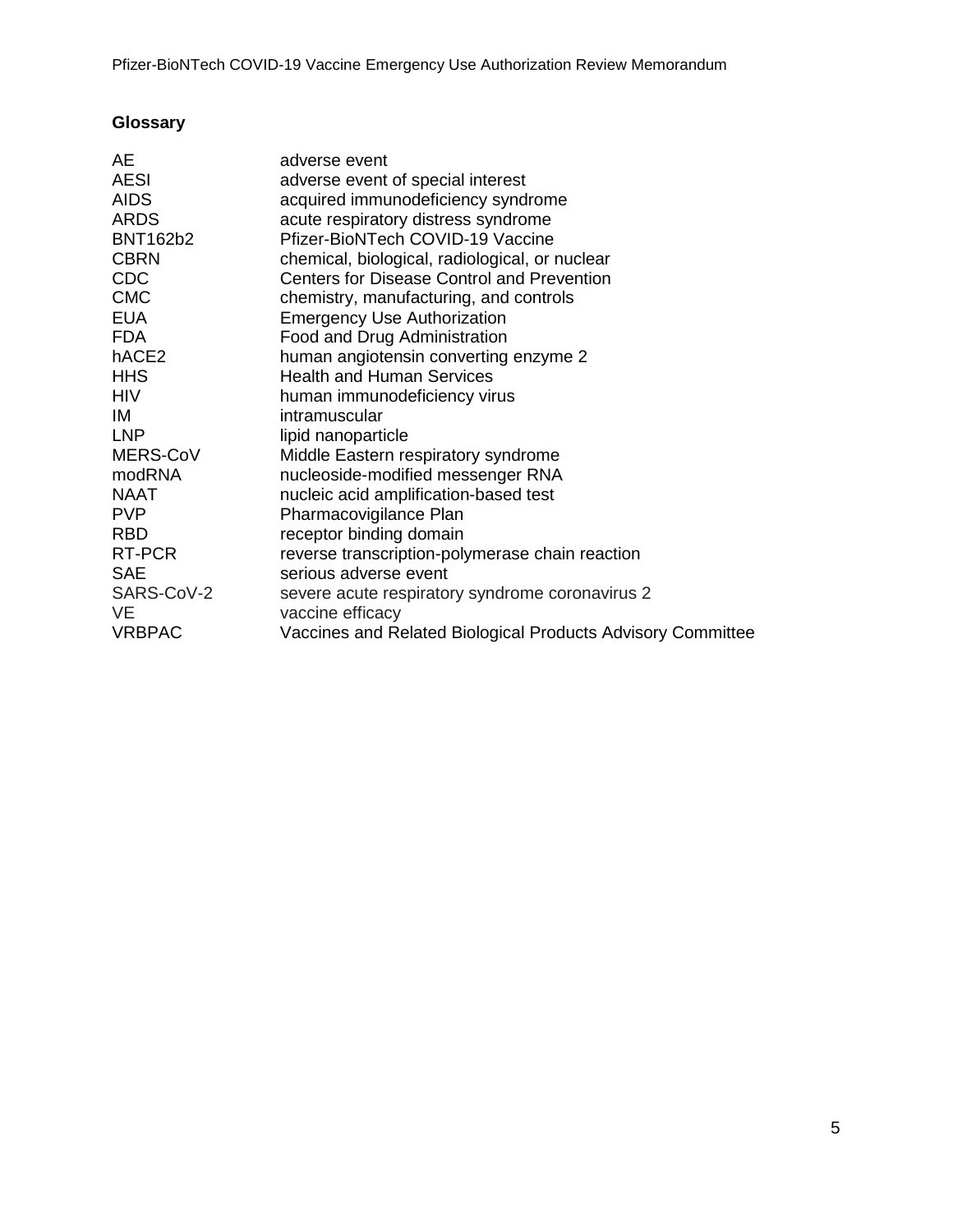### <span id="page-5-0"></span>**1. Executive Summary**

The SARS-CoV-2 pandemic presents an extraordinary challenge to global health and, as of November 30, 2020, has caused more than 60 million cases of COVID-19 and claimed the lives of 1.5 million people worldwide. In the United States, over 13 million cases have been reported to the Centers for Disease Control and Prevention (CDC), with over 260,000 deaths. Based on a declaration by the Secretary of Health and Human Services (HHS) that the COVID-19 pandemic constitutes a public health emergency with a significant potential to affect national security or the health and security of United States citizens living abroad, FDA may issue an EUA for a COVID-19 vaccine after determining that certain statutory requirements are met.

On November 20, 2020, the Sponsor (Pfizer, on behalf of Pfizer and BioNTech) submitted an Emergency Use Authorization (EUA) request to FDA for an investigational COVID-19 vaccine (BNT162b2) intended to prevent COVID-19 caused by severe acute respiratory syndrome coronavirus 2 (SARS-CoV-2). The vaccine is based on the SARS-CoV-2 spike glycoprotein (S) antigen encoded by RNA and formulated in lipid nanoparticles (LNPs). The proposed use under an EUA is "for active immunization for the prevention of COVID-19 caused by SARS-CoV-2 in individuals 16 years of age and older." The proposed dosing regimen is 2 doses, 30 µg each, administered 21 days apart.

The EUA request includes safety and efficacy data from an ongoing Phase 3 randomized, double-blinded and placebo-controlled trial of BNT162b2 in approximately 44,000 participants. The primary efficacy endpoint is incidence of COVID-19 among participants without evidence of SARS-CoV-2 infection before or during the 2-dose vaccination regimen. In a mid-November analysis of 36,621 participants randomized 1:1 to vaccine or placebo who were included in the per-protocol efficacy analysis population of participants without evidence of SARS-CoV-2 infection prior to 7 days after completion of the vaccination regimen, efficacy in preventing confirmed COVID-19 occurring at least 7 days after the second dose of vaccine was 95.0%, with 8 COVID-19 cases in the vaccine group and 162 COVID-19 cases in the placebo group. Subgroup analyses of the primary efficacy endpoint showed similar efficacy point estimates across age groups, genders, racial and ethnic groups, and participants with medical comorbidities associated with high risk of severe COVID-19. Secondary efficacy analyses suggested benefit of the vaccine in preventing severe COVID-19 and in preventing COVID-19 following the first dose, although available data for these outcomes did not allow for firm conclusions.

Safety data from approximately 38,000 participants ≥16 years of age randomized 1:1 to vaccine or placebo with a median of 2 months of follow up after the second dose suggest a favorable safety profile, with no specific safety concerns identified that would preclude issuance of an EUA. Available safety data from all participants enrolled through the November 14, 2020, data cut-off (N=43,252, which includes late enrollment of additional adolescent and adult participants), was consistent with the safety profile for the approximately 38,000 participants with median follow-up of 2 months and also did not raise specific safety concerns. The most common solicited adverse reactions were injection site reactions (84.1%), fatigue (62.9%), headache (55.1%), muscle pain (38.3%), chills (31.9%), joint pain (23.6%), fever (14.2%); severe adverse reactions occurred in 0.0% to 4.6% of participants, were more frequent after Dose 2 than after Dose 1, and were generally less frequent in participants  $\geq 55$  years of age ( $\leq$ 2.8%) as compared to younger participants ( $\leq 4.6$ %). The frequency of serious adverse events was low (<0.5%), without meaningful imbalances between study arms. Among non-serious unsolicited adverse events, there was a numerical imbalance of four cases of Bell's palsy in the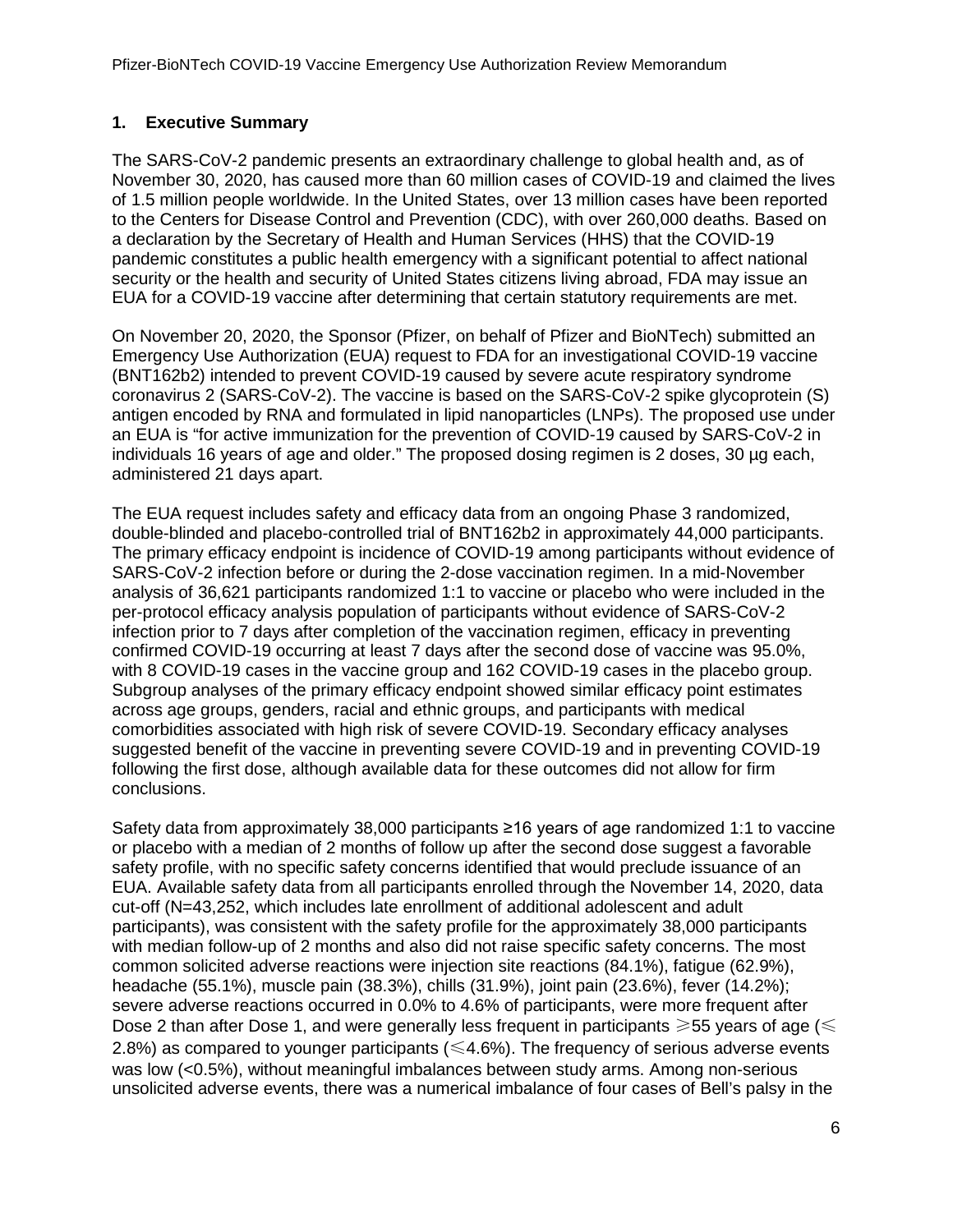vaccine group compared with no cases in the placebo group, though the four cases in the vaccine group do not represent a frequency above that expected in the general population. Otherwise, there were no notable patterns or numerical imbalances between treatment groups for specific categories of non-serious adverse events (including other neurologic, neuroinflammatory, and thrombotic events) that would suggest a causal relationship to BNT162b2 vaccine. With the exception of more frequent, generally mild to moderate reactogenicity in participants <55 years of age, the safety profile of BNT162b2 was generally similar across age groups, genders, ethnic and racial groups, participants with or without medical comorbidities, and participants with or without evidence of prior SARS-CoV-2 infection at enrollment.

While not observed in the clinical trials, two anaphylactic reactions in the immediate postvaccination period have occurred with use of the vaccine in the United Kingdom, in individuals reported to have prior history of anaphylactic reaction. The component(s) of the vaccine that may have triggered these anaphylactic reactions are unknown at this time, and the two individuals were not reported to have known history of allergy to specific components of the vaccine. Risk of allergic reactions, including the potential for severe allergic reactions and the need for vaccine providers to be able to manage them should they occur and a contraindication for use in individuals with known allergy to any component of the vaccine, are described in the vaccine Fact Sheets and Prescribing Information. Additionally, risk of anaphylaxis will be further evaluated as part of the pharmacovigilance plan for the vaccine.

Non-clinical toxicology studies with BNT162b did not raise specific safety concerns, and other non-clinical studies support the vaccine's immunogenicity, reduction of SARS-CoV-2 pulmonary viral load in animal challenge models, and absence of findings suggesting risk of vaccineenhanced disease.

FDA has reviewed the CMC data submitted to date for this vaccine and has determined that the CMC information is consistent with the recommendations set forth in FDA's Guidance on Emergency Use Authorization for Vaccines to Prevent COVID-19. FDA has determined that the Sponsor has provided adequate information to ensure the vaccine's quality and consistency for authorization of the product under an EUA.

A meeting of the Vaccines and Related Biological Products Advisory Committee (VRBPAC) was convened on December 10, 2020. Following a discussion of the data presented, the VRBPAC voted 17-4 (with one abstention) in favor of the determination that based on the totality of scientific evidence available, the benefits of the Pfizer-BioNTech COVID-19 Vaccine outweigh its risks for use in individuals 16 years of age and older.

Following review of information submitted in support of the EUA request and considering VRBPAC recommendations from the December 10, 2020, meeting, the review team concludes that:

- The chemical, biological, radiological, or nuclear (CBRN) agent referred to in the March 27, 2020, EUA declaration by the Secretary of HHS (SARS-CoV-2) can cause a serious or life-threatening disease or condition.
- Based on the totality of scientific evidence available, including data from adequate and wellcontrolled trials, it is reasonable to believe that the Pfizer-BioNTech COVID-19 vaccine (BNT162b) may be effective to prevent such serious or life-threatening disease or condition that can be caused by SARS-CoV-2.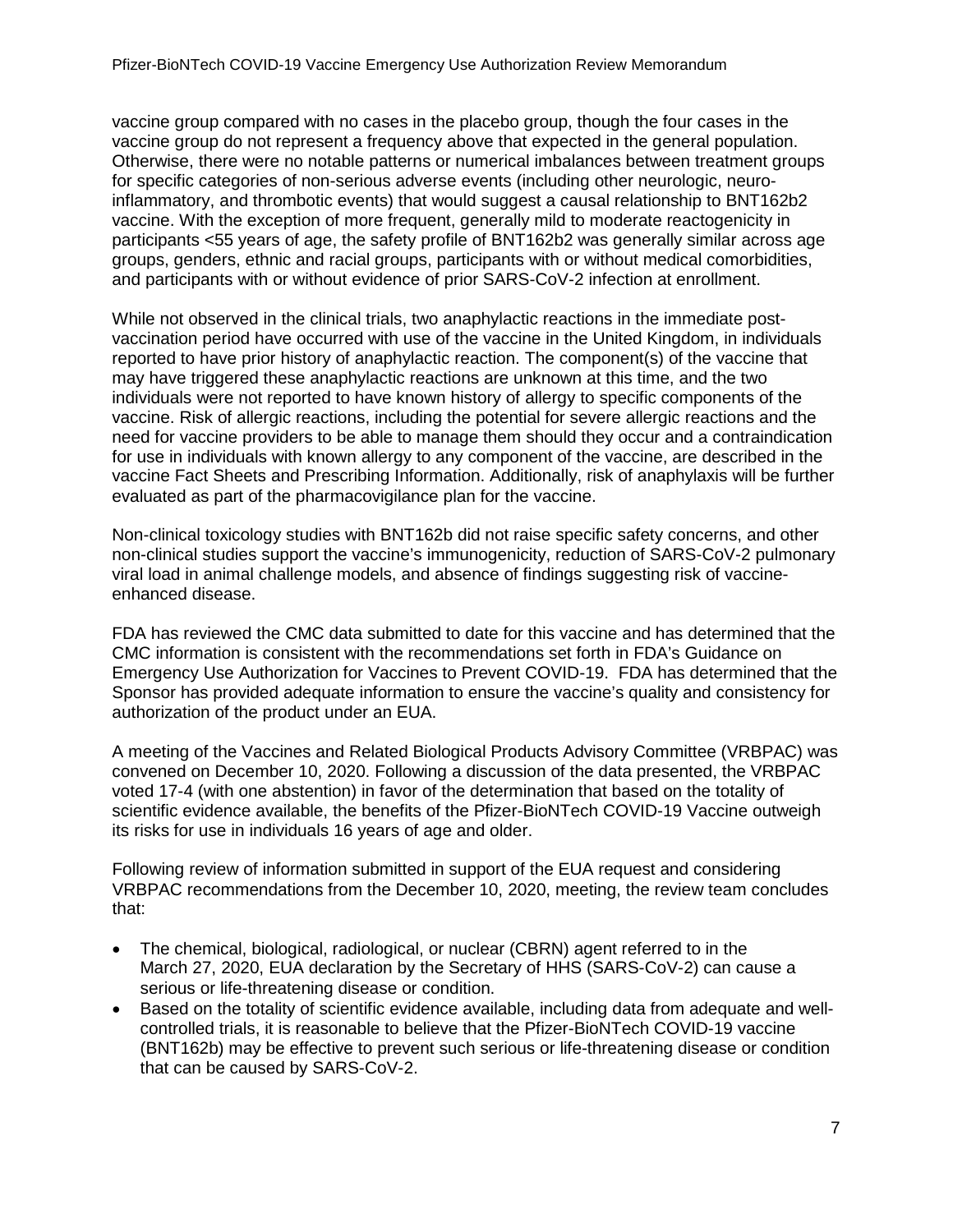- The known and potential benefits of the vaccine outweigh the known and potential risks of the vaccine when used for active immunization to prevent COVID-19 caused by SARS-CoV-2 in individuals 16 years of age and older.
- There is no adequate, approved, and available alternative to the product for preventing COVID-19 caused by SARS-CoV-2.

The review team therefore recommends issuance of an EUA for use of the Pfizer-BioNTech COVID-19 Vaccine for active immunization to prevent COVID-19 caused by SARS-CoV-2 in individuals 16 years of age and older.

# <span id="page-7-0"></span>**2. Background**

### <span id="page-7-1"></span>**2.1. SARS-CoV-2 Pandemic**

The SARS-CoV-2 pandemic presents an extraordinary challenge to global health and, as of November 30, 2020, has caused more than 60 million cases of COVID-19 and claimed the lives of 1.5 million people worldwide. In the United States, over 13 million cases have been reported to the Centers for Disease Control and Prevention (CDC), with over 260,000 deaths. Confirmed cases and mortality continue to rise globally. On January 31, 2020, the U.S. Secretary of HHS declared a public health emergency related to COVID-19 and mobilized the Operating Divisions of HHS. Following the World Health Organization's declaration of the novel coronavirus pandemic on March 11, 2020, the U.S. President declared a national emergency in response to COVID-19 on March 13, 2020. Vaccines to protect against COVID-19 are critical to mitigate the current SARS-CoV-2 pandemic and to prevent future disease outbreaks.

SARS-CoV-2 is a novel, zoonotic coronavirus that emerged in late 2019 in patients with pneumonia of unknown cause.<sup>[1](#page-55-1)</sup> The virus was named SARS-CoV-2 because of its similarity to the coronavirus responsible for severe acute respiratory syndrome (SARS-CoV, a lineage B betacoronavirus)[.2](#page-55-2) SARS-CoV-2 is an enveloped, positive sense, single stranded RNA virus sharing more than 70% of its sequence with SARS-CoV, and ~50% with the coronavirus responsible for Middle Eastern respiratory syndrome (MERS-CoV)[.3](#page-55-3) The SARS-CoV-2 spike glycoprotein (S), which is a main target for neutralizing antibody, binds to its receptor human angiotensin converting enzyme 2 (hACE2) to initiate infection[.4](#page-55-4) SARS-CoV-2 is the cause of COVID-19, an infectious disease with respiratory and systemic manifestations. Disease symptoms vary, with many persons presenting with asymptomatic or mild disease and some progressing to severe respiratory tract disease including pneumonia and acute respiratory distress syndrome (ARDS), leading to multiorgan failure and death.

In an attempt to prevent the spread of disease and to control the pandemic, numerous COVID-19 vaccine candidates are in development. These vaccines are based on different platforms including mRNA and DNA technologies and include viral vectored, subunit, inactivated, and live attenuated vaccines. Most COVID-19 candidate vaccines express the spike protein or parts of the spike protein, i.e., the receptor binding domain (RBD), as the immunogenic determinant.

# <span id="page-7-2"></span>**2.2. Available Therapies for COVID-19**

No vaccine or other medical product is FDA approved for prevention of COVID-19. On October 22, 2020, FDA approved remdesivir for use in adult and pediatric patients 12 years of age and older and weighing at least 40 kilograms (about 88 pounds) for the treatment of COVID-19 requiring hospitalization. Several other therapies are currently available under emergency use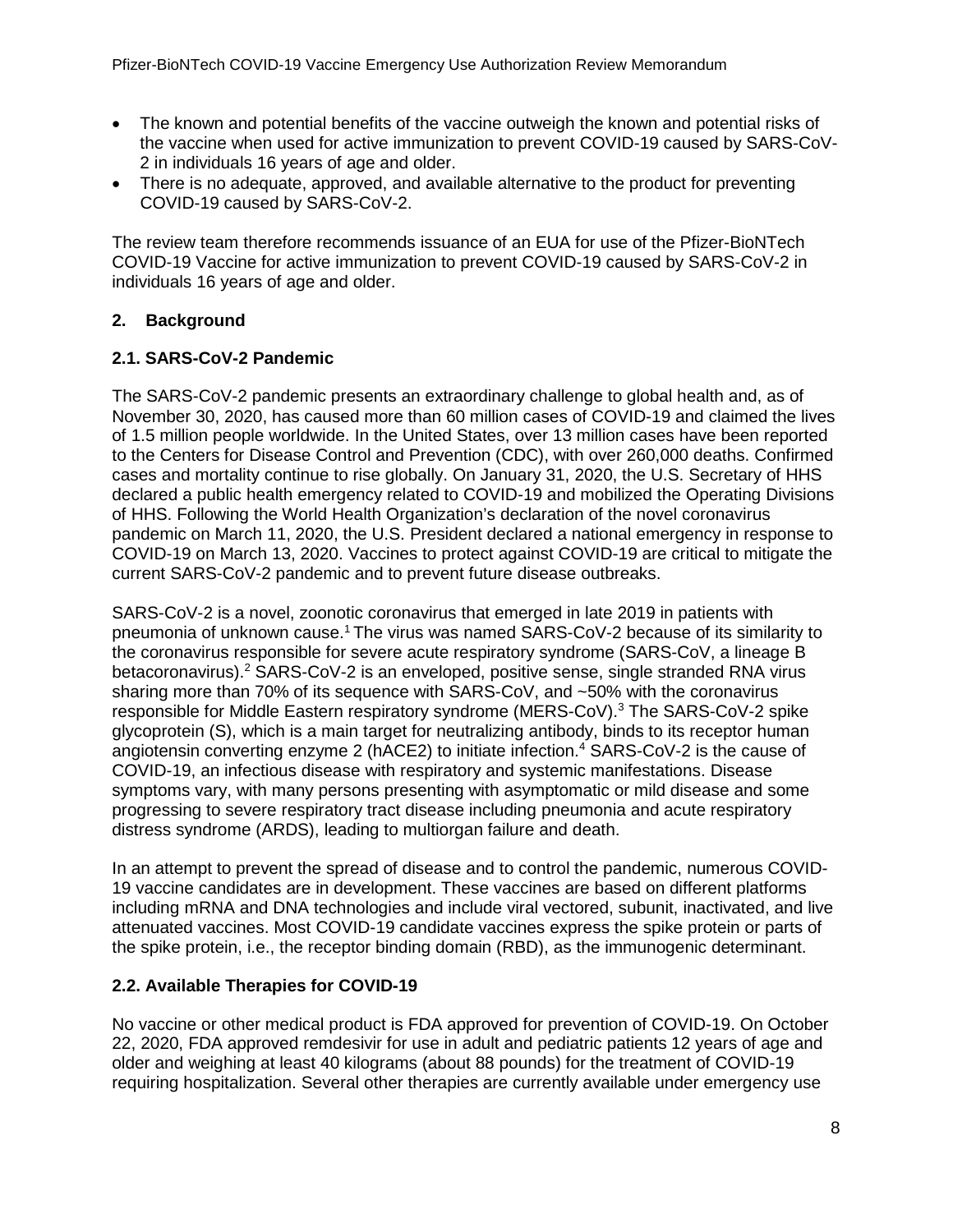authorization, but not FDA approved, for treatment of COVID-19. Thus, there is currently no adequate, approved, and available alternative for prevention of COVID-19.

### <span id="page-8-0"></span>**2.3. EUA Request for the Pfizer-BioNTech COVID-19 Vaccine (BNT162b2)**

Pfizer, in partnership with BioNTech Manufacturing GmbH, is developing a vaccine to prevent COVID-19 which is based on the SARS-CoV-2 spike glycoprotein (S) antigen encoded by RNA and formulated in lipid nanoparticles (LNP). The Pfizer-BioNTech COVID-19 Vaccine (also referred to as BNT162b2) is administered intramuscularly as a 2-dose series spaced 21 days apart at a dose of 30 µg each. The vaccine is supplied as a multi-dose vial (5 doses) containing a frozen suspension (-80°C to -60°C) of BNT162b2 that must be thawed and diluted with 1.8 mL of sterile 0.9% sodium chloride, allowing for five 0.3 mL doses. The vaccine is preservative free.

A Phase 3 randomized and placebo-controlled trial using BNT162b2 in approximately 44,000 participants is currently ongoing to evaluate the vaccine's safety and efficacy. Vaccine efficacy for the primary endpoint against confirmed COVID-19 occurring at least 7 days after the second dose was 95.0% with 8 COVID-19 cases in the vaccine group compared to 162 COVID-19 cases in the placebo group. Data from about 38,000 participants randomized 1:1 with a median of 2 months of follow-up after the second dose of vaccine showed a favorable safety profile at a dose of 30 µg in participants 16 years of age and older. On November 20, 2020, Pfizer and BioNTech submitted an EUA request to FDA for its investigational COVID-19 vaccine (BNT162b2) intended to prevent COVID-19 caused by SARS-CoV-2.

### <span id="page-8-1"></span>**2.4. U.S. Requirements to Support Issuance of an EUA for a Biological Product**

Based on the declaration by the Secretary of HHS that the COVID-19 pandemic constitutes a public health emergency with a significant potential to affect national security or the health and security of United States citizens living abroad, FDA may issue an EUA after determining that certain statutory requirements are met (section 564 of the Federal Food, Drug, and Cosmetic Act (the FD&C Act) (21 U.S.C. 360bbb-3)).<sup>5</sup>

- The chemical, biological, radiological, or nuclear (CBRN) agent referred to in the March 27, 2020, EUA declaration by the Secretary of HHS (SARS-CoV-2) can cause a serious or lifethreatening disease or condition.
- Based on the totality of scientific evidence available, including data from adequate and wellcontrolled trials, if available, it is reasonable to believe that the product may be effective in preventing, diagnosing, or treating such serious or life-threatening disease or condition that can be caused by SARS-CoV-2.
- The known and potential benefits of the product, when used to diagnose, prevent, or treat the identified serious or life-threatening disease or condition, outweigh the known and potential risks of the product.
- There is no adequate, approved, and available alternative to the product for diagnosing, preventing, or treating the disease or condition.

If these criteria are met, under an EUA, FDA can allow unapproved medical products (or unapproved uses of approved medical products) to be used in an emergency to diagnose, treat, or prevent serious or life-threatening diseases or conditions caused by threat agents. FDA has been providing regulatory advice to COVID-19 vaccine manufacturers regarding the data needed to determine that a vaccine's benefit outweigh its risks. This includes demonstrating that manufacturing information ensures product quality and consistency along with data from at least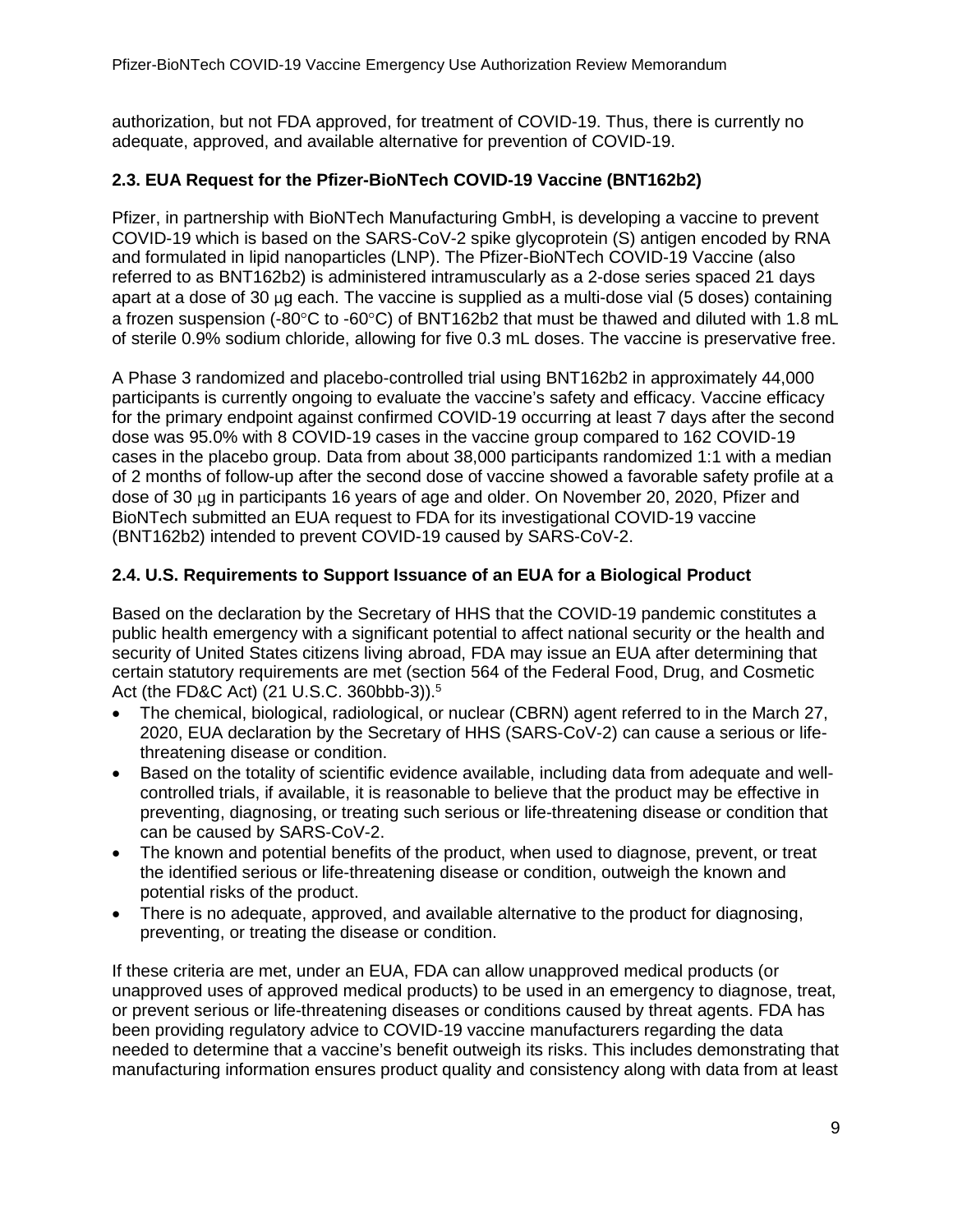one Phase 3 clinical trial demonstrating a vaccine's safety and efficacy in a clear and compelling manner.

### <span id="page-9-0"></span>**2.5. Applicable Guidance for Industry**

Risk and benefit considerations are unique for COVID-19 vaccines, given that an EUA may be requested to allow for a vaccine's rapid and widespread deployment for administration to millions of individuals, including healthy people. FDA published in October 2020 guidance for industry entitled ["Emergency Use Authorization for Vaccines to Prevent COVID-19"](https://www.fda.gov/media/142749/download) describing FDA's current recommendations regarding the manufacturing, nonclinical, and clinical data and information needed under section 564 of the FD&C Act to support the issuance of an EUA for an investigational vaccine to prevent COVID-19, including a discussion of FDA's current thinking regarding the circumstances under which an EUA for a COVID-19 vaccine would be appropriate[.6](#page-55-6) These considerations are summarized below.

### **Safety and Effectiveness Information Needed to Support an EUA**

### Effectiveness data

Issuance of an EUA requires a determination that the known and potential benefits of the vaccine outweigh the known and potential risks. For a preventive COVID-19 vaccine to be potentially administered to millions of individuals, including healthy individuals, data adequate to inform an assessment of the vaccine's benefits and risks and support issuance of an EUA would include meeting the prespecified success criteria for the study's primary efficacy endpoint, as described in the guidance for industry entitled ["Development and Licensure of Vaccines to](https://www.fda.gov/media/139638/download)  [Prevent COVID-19"](https://www.fda.gov/media/139638/download) (i.e., a point estimate for a placebo-controlled efficacy trial of at least 50%, with a lower bound of the appropriately alpha-adjusted confidence interval around the primary efficacy endpoint point estimate of >30%).<sup>7</sup>

### Safety data

An EUA request for a COVID-19 vaccine should include all safety data accumulated from studies conducted with the vaccine, with data from Phase 1 and 2 focused on serious adverse events, adverse events of special interest, and cases of severe COVID-19 among study participants. Phase 3 safety data should include characterization of reactogenicity (common and expected adverse reactions shortly following vaccination) in a sufficient number of participants from relevant age groups and should include a high proportion of enrolled participants (numbering well over 3,000) followed for serious adverse events and adverse events of special interest for at least one month after completion of the full vaccination regimen. The Phase 1 and 2 safety data likely will be of a longer duration than the available safety data from the Phase 3 trial at the time of submission of an EUA request and thus, are intended to complement the available data from safety follow-up from ongoing Phase 3 studies.

### Phase 3 follow-up

Data from Phase 3 studies should include a median follow-up duration of at least 2 months after completion of the full vaccination regimen to help provide adequate information to assess a vaccine's benefit-risk profile. From a safety perspective, a 2-month median follow-up following completion of the full vaccination regimen will allow identification of potential adverse events that were not apparent in the immediate postvaccination period. Adverse events considered plausibly linked to vaccination generally start within 6 weeks of vaccine receipt.<sup>8</sup> Therefore, a 2month follow-up period may allow for identification of potential immune-mediated adverse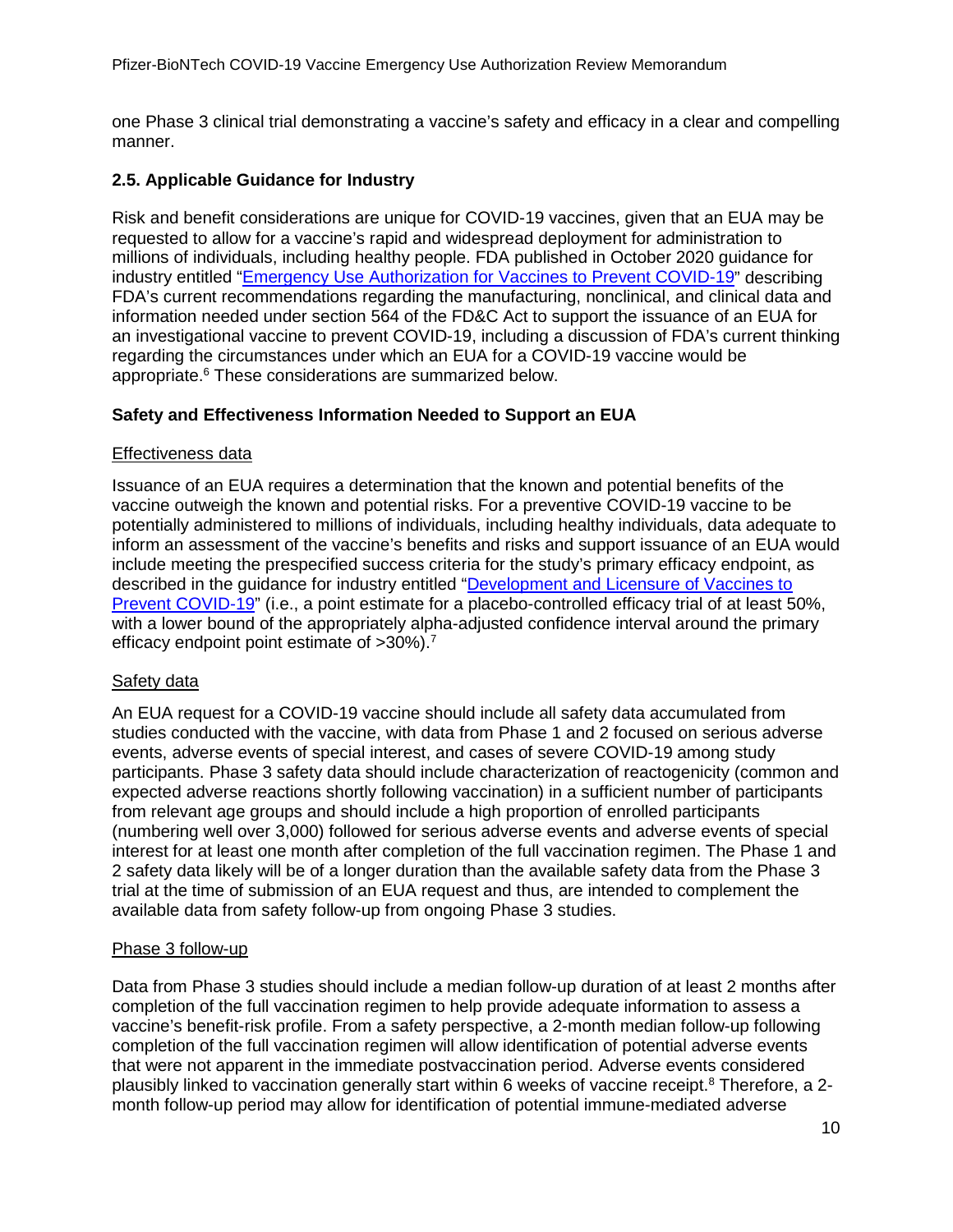events that began within 6 weeks of vaccination. From the perspective of vaccine efficacy, it is important to assess whether protection mediated by early responses has not started to wane. A 2-month median follow-up is the shortest follow-up period to achieve some confidence that any protection against COVID-19 is likely to be more than short-lived. The EUA request should include a plan for active follow-up for safety (including deaths, hospitalizations, and other serious or clinically significant adverse events) among individuals administered the vaccine under an EUA in order to inform ongoing benefit-risk review and assessment to support continuation of the EUA.

# **Continuation of Clinical Trials Following Issuance of an EUA for a COVID-19 Vaccine**

FDA does not consider availability of a COVID-19 vaccine under EUA, in and of itself, as grounds for immediately stopping blinded follow-up in an ongoing clinical trial or grounds for offering vaccine to all placebo recipients. To minimize the risk that use of an unapproved vaccine under EUA will interfere with long-term assessment of safety and efficacy in ongoing trials, it is critical to continue to gather data about the vaccine even after it is made available under EUA. An EUA request should therefore include strategies that will be implemented to ensure that ongoing clinical trials of the vaccine are able to assess long-term safety and efficacy (including evaluating for vaccine-associated enhanced respiratory disease and decreased effectiveness as immunity wanes over time) in sufficient numbers of participants to support vaccine licensure. These strategies should address how ongoing trial(s) will handle loss of follow-up information for study participants who choose to withdraw from the study in order to receive the vaccine under an EUA.

FDA is aware that some COVID-19 vaccine developers may wish to immediately unblind their trials upon issuance of an EUA in order to rapidly provide vaccine to trial participants who received placebo. Some developers have proposed maintaining blinding in a crossover design that provides vaccine to previous placebo recipients and placebo to previous vaccine recipients. Such strategies would impact collection of longer-term placebo-controlled safety data and evaluation of the duration of vaccine efficacy. Ethical and scientific issues associated with offering vaccination to placebo recipients have been discussed in recent statements and articles. [9-11](#page-55-1) 

# <span id="page-10-0"></span>**3. Pfizer-BioNTech COVID-19 Vaccine (BNT162b2)**

### <span id="page-10-1"></span>**3.1. Vaccine Composition, Dosing Regimen**

The Pfizer-BioNTech COVID-19 Vaccine is a white to off-white, sterile, preservative-free, frozen suspension for intramuscular injection. The vaccine contains a nucleoside-modified messenger RNA (modRNA) encoding the viral spike glycoprotein (S) of SARS-CoV-2. The vaccine also includes the following ingredients: lipids ((4-hydroxybutyl)azanediyl)bis(hexane-6,1-diyl)bis(2 hexyldecanoate), 2-[(polyethylene glycol)-2000]-N,N-ditetradecylacetamide, 1,2-distearoyl-snglycero-3-phosphocholine, and cholesterol), potassium chloride, monobasic potassium phosphate, sodium chloride, dibasic sodium phosphate dihydrate, and sucrose.

The Pfizer-BioNTech COVID-19 Vaccine is supplied as a frozen [between -80°C to -60°C (- 112°F to -76°F)] multi-dose (5-dose) vial. The vaccine must be thawed and diluted in its original vial with 1.8 mL of sterile 0.9% Sodium Chloride Injection, USP prior to administration. After dilution, the vial contains 5 doses of 0.3 mL per dose. After dilution, the multiple-dose vials must be stored between 2°C to 25°C (35°F to 77°F) and used within 6 hours from the time of dilution.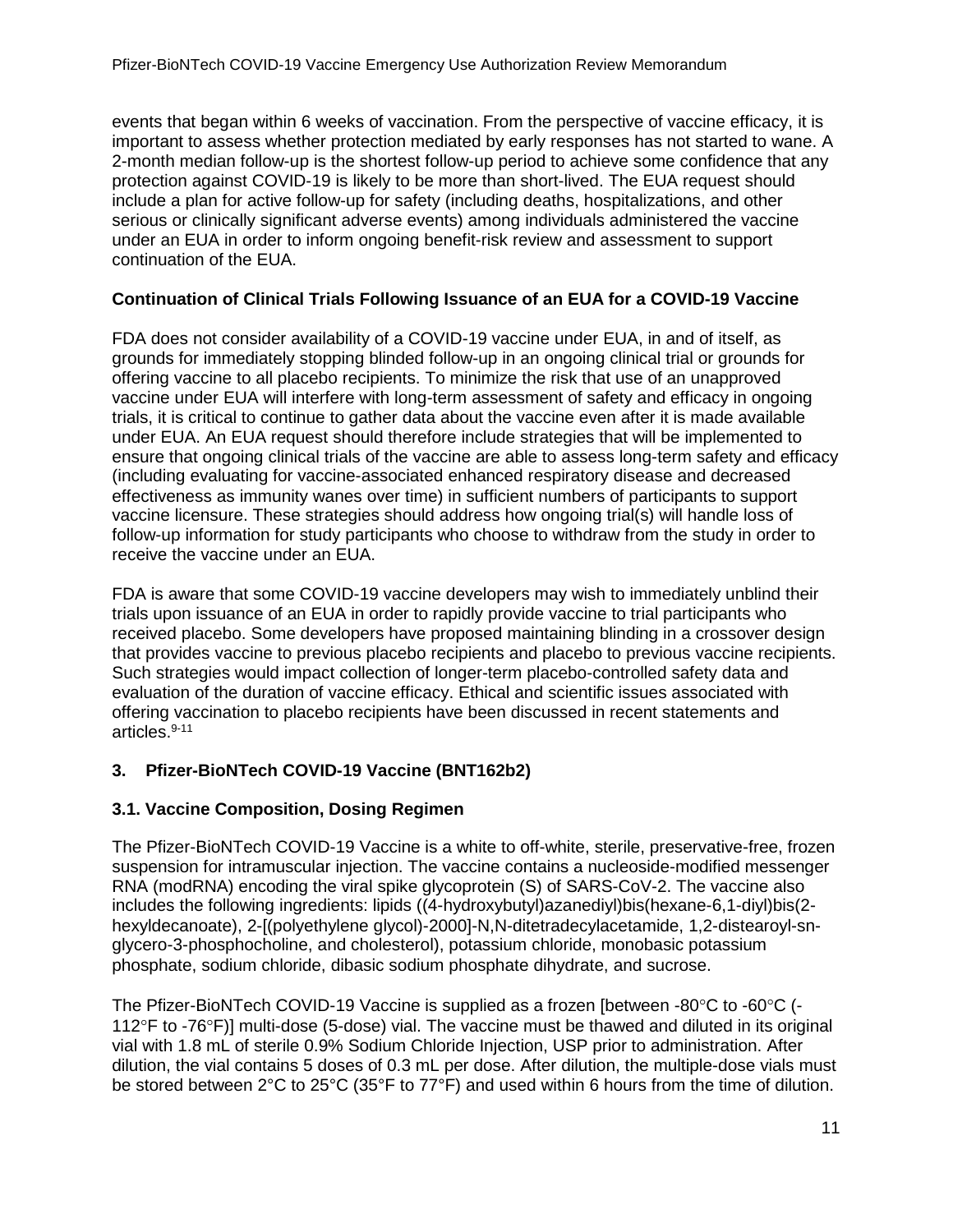The Pfizer-BioNTech COVID-19 Vaccine, BNT162b2 (30 μg), is administered intramuscularly (IM) as a series of two 30 μg doses (0.3 mL each) 21 days apart.

### <span id="page-11-0"></span>**3.2. Proposed Use Under EUA**

The proposed indication and use of the vaccine under an EUA is "for active immunization for the prevention of COVID-19 caused by SARS-CoV-2 in individuals 16 years of age and older."

### <span id="page-11-1"></span>**4. FDA Review of Clinical Safety and Effectiveness Data**

### <span id="page-11-2"></span>**4.1. Overview of Clinical Studies**

Data from two ongoing clinical studies were included in the EUA request, which are summarized in [Table 1](#page-11-5) below. Study C4591001 is a multi-center, multi-national Phase 1,2,3 randomized, blinded, placebo-controlled safety, immunogenicity, and efficacy study that is the focus of the EUA review. Study BNT162-01 is a Phase 1 study that explored various vaccine candidates and dose levels and will not be discussed in detail.

#### <span id="page-11-5"></span>**Table 1: Clinical Trials Submitted in Support of Efficacy and Safety Determinations of the Pfizer-BioNTech COVID-19 Vaccine**

| <b>Study Number/</b><br><b>Country</b>                               | <b>Description</b>                                                                                                                           | BNT162b2 (30 µg)*<br>participants<br>(N) | <b>Placebo</b><br>participants<br>(N) | <b>Study</b><br><b>Status</b> |
|----------------------------------------------------------------------|----------------------------------------------------------------------------------------------------------------------------------------------|------------------------------------------|---------------------------------------|-------------------------------|
| C4591001<br>USA, Argentina,<br>Brazil, Germany,<br>S. Africa, Turkey | Phase 1,2,3 randomized,<br>placebo-controlled, observer-<br>blind; to evaluate safety,<br>immunogenicity and efficacy of<br>COVID-19 vaccine | Phase 1: 24<br>Phase 2/3: 21823          | Phase $1:6$<br>Phase 2/3: 21828       | Ongoing                       |
| <b>BNT162-01</b><br>Germany                                          | Phase 1/2 randomized, open-<br>label; to evaluate safety and<br>immunogenicity, dose escalation                                              | 12                                       | 0                                     | Ongoing                       |

N= total number of randomized participants as of November 14, 2020. Placebo: saline.

\*Phase 1 studies included additional participants vaccinated with other dose levels and other mRNA vaccine candidates. Studies C4591001 and BNT162-01 started in April 2020 (first participant, first visit).

# <span id="page-11-3"></span>**4.2. Study C4591001**

### <span id="page-11-4"></span>**4.2.1. Design**

Study C4591001 is an ongoing, randomized, placebo-controlled, Phase 1/2/3 study being conducted in the US, Argentina, Brazil, Germany, South Africa and Turkey. Initially the study was designed as a Phase 1/2 study in healthy adults in the US for vaccine candidate and dosage selection, immunogenicity and preliminary efficacy, but the protocol was revised to expand the study design for inclusion of a Phase 2/3 portion to evaluate clinical disease endpoint efficacy in individuals 12 years of age and older in the US and additional sites outside of the US.

In Phase 1, two age groups were evaluated in separate cohorts, younger participants 18 through 55 years of age (N=45) and older participants 65 through 85 years of age (N=45). The study population included healthy men and women and excluded participants at high risk of SARS-CoV-2 infection or with serological evidence of prior or current SARS-CoV-2 infection. Two different vaccine candidates were evaluated, and younger participants received escalating dose levels with progression to subsequent dose levels and evaluation of escalating dose levels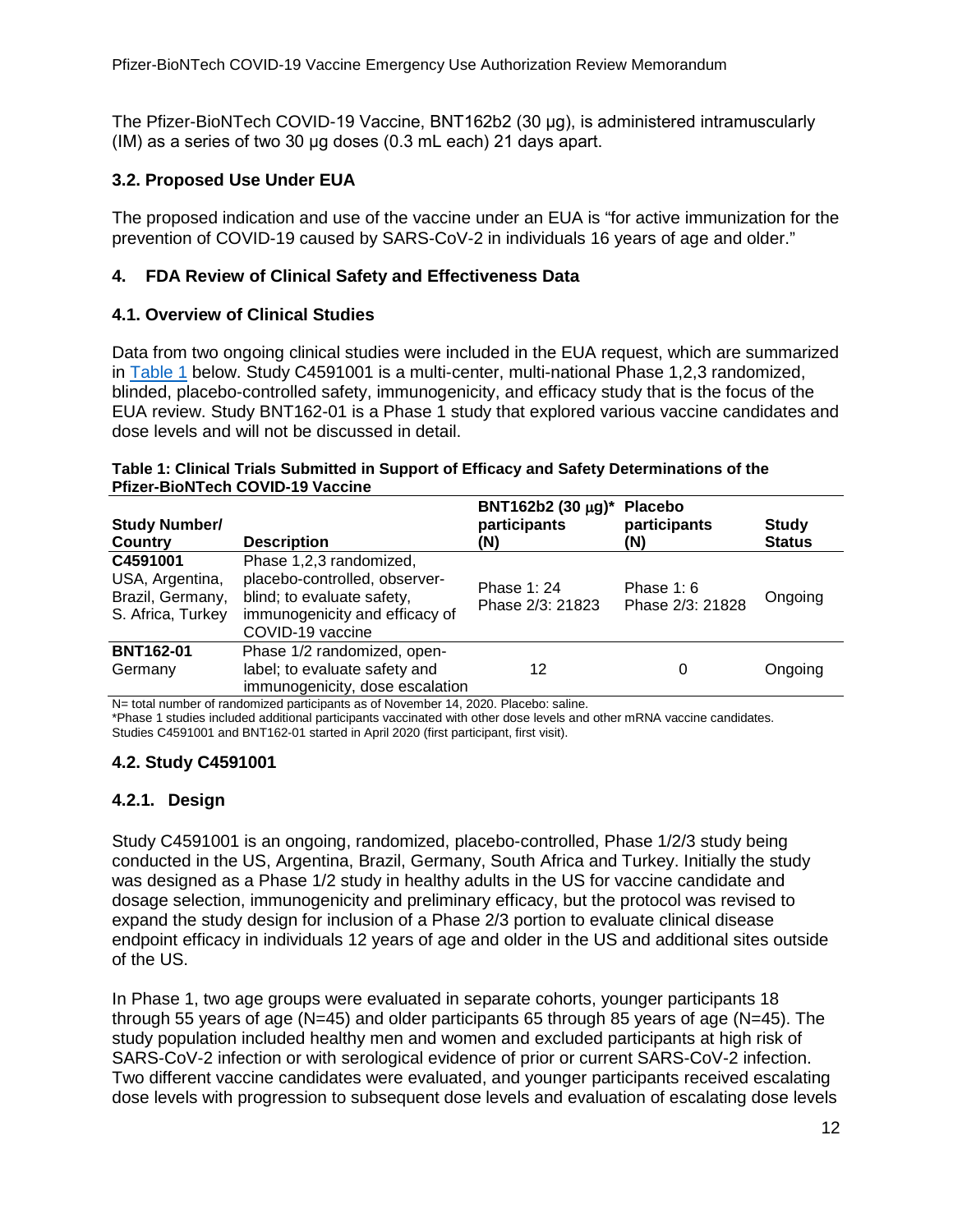in the older age group (65 through 85 years), based on recommendations from an internal review committee that reviewed safety and immunogenicity data. For each vaccine candidate and dose level, participants were randomized 4:1, such that 12 participants received the vaccine candidate and 3 participants received placebo. Review of the safety and immunogenicity from Phase 1, in combination with data from Study BNT162-01 (See Section [10\)](#page-42-0), supported the final vaccine candidate and dose level (BNT162b2 at 30 µg, given 21 days apart) to proceed into Phase 2/3.

In Phase 2/3, participants were enrolled with stratification by age (younger adults: 18 through 55 years of age; older adults: over 55 years of age) and a goal of 40% enrollment in the older adult age group. Adolescents were added to the protocol, based on review of safety data in younger adults enrolled in the ongoing study, so the age strata were revised as follows: 12 through 15 years of age, 16 through 54 years of age, and 55 years of age and older. The study population for Phase 2/3 includes participants at higher risk for acquiring COVID-19 and at higher risk of severe COVID-19 disease, such as participants working in the healthcare field, participants with autoimmune disease, and participants with chronic but stable medical conditions such as hypertension, asthma, diabetes, and infection with HIV, hepatitis B or hepatitis C. Participants were randomized 1:1 to receive 2 doses of either BNT162b2 or placebo, 21 days apart. The Phase 2 portion of the study evaluated reactogenicity and immunogenicity for 360 participants enrolled early-on, and these participants also contribute to the overall efficacy and safety data in the Phase 3 portion. The ongoing Phase 3 portion of the study is evaluating the safety and efficacy of BNT162b2 for the prevention of COVID-19 disease occurring at least 7 days after the second dose of vaccine. Efficacy is being assessed throughout a participant's follow-up in the study through surveillance for potential cases of COVID-19. If, at any time, a participant develops acute respiratory illness, an illness visit occurs. Assessments for illness visits include a nasal (midturbinate) swab, which is tested at a central laboratory using a reverse transcriptionpolymerase chain reaction (RT-PCR) test (e.g., Cepheid; FDA authorized under EUA), or other sufficiently validated nucleic acid amplification-based test (NAAT), to detect SARS-CoV-2. The central laboratory NAAT result is used for the case definition, unless it is not possible to test the sample at the central laboratory. In that case, the following NAAT results are acceptable: Cepheid Xpert Xpress SARS-CoV-2, Roche cobas SARS-CoV-2 real-time RT-PCR test (EUA200009/A001), and Abbott Molecular/RealTime SARS-CoV-2 assay (EUA200023/A001).

The study design includes planned interim analyses of the first primary efficacy endpoint at prespecified numbers of COVID-19 cases (at least 62, 92, and 120 cases), and all primary and secondary efficacy endpoints were analyzed in the final efficacy analysis after at least 164 COVID-19 cases were accrued (see Statistical Analysis section, below). Participants are expected to participate for a maximum of approximately 26 months.

### **Primary efficacy endpoints**

Study C4591001 has two primary endpoints:

- **First primary endpoint**: COVID-19 incidence per 1000 person-years of follow-up in participants without serological or virological evidence of past SARS-CoV-2 infection before and during vaccination regimen – cases confirmed ≥7 days after Dose 2
- **Second primary endpoint**: COVID-19 incidence per 1000 person-years of follow-up in participants with and without evidence of past SARS-CoV-2 infection before and during vaccination regimen – cases confirmed ≥7 days after Dose 2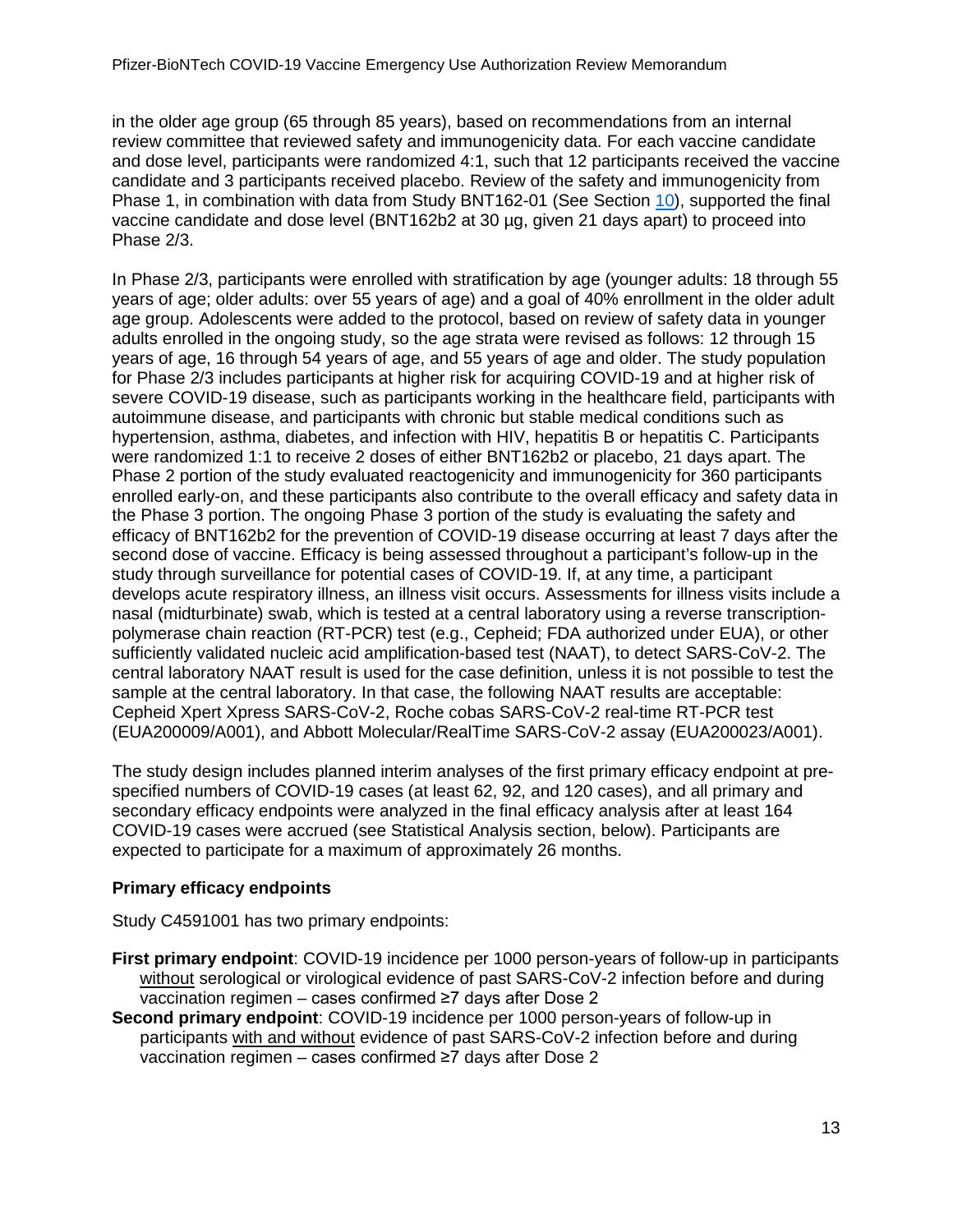### **Secondary Efficacy Endpoints**

Study C4591001 has secondary endpoints based on different approaches to COVID-19 case evaluation criteria as follows:

- **COVID-19 confirmed at least 14 days after Dose 2**: COVID-19 incidence per 1000 personyears of follow up in participants either (1) without or (2) with and without serological or virological evidence of past SARS-CoV-2 infection before and during vaccination regimen – cases confirmed ≥14 days after Dose 2
- **Severe COVID-19**: incidence per 1000 person-years of follow-up in participants either (1) without or (2) with and without evidence of past SARS-CoV-2 infection before and during vaccination regimen – cases confirmed either (1) ≥7 days after Dose 2 or (2) ≥14 days after Dose 2
- **CDC-defined COVID-19**: incidence per 1000 person-years of follow-up in participants either (1) without or (2) with and without evidence of past SARS-CoV-2 infection before and during vaccination regimen – cases confirmed either (1) ≥7 days after Dose 2 or (2) ≥14 days after Dose 2.

For the primary efficacy endpoint, the case definition for a confirmed COVID-19 case was the presence of at least one of the following symptoms and a positive SARS-CoV-2 NAAT within 4 days of the symptomatic period:

- Fever;
- New or increased cough:
- New or increased shortness of breath;
- Chills;
- New or increased muscle pain;
- New loss of taste or smell;
- Sore throat:
- Diarrhea;
- Vomiting.

For a secondary efficacy endpoint, a second definition, which may be updated as more is learned about COVID-19, included the following additional symptoms defined by CDC (listed at [https://www.cdc.gov/coronavirus/2019-ncov/symptoms-testing/symptoms.html\)](https://www.cdc.gov/coronavirus/2019-ncov/symptoms-testing/symptoms.html):

- Fatigue;
- Headache;
- Nasal congestion or runny nose;
- Nausea.

For another secondary endpoint, the case definition for a severe COVID-19 case was a confirmed COVID-19 case with at least one of the following:

- Clinical signs at rest indicative of severe systemic illness (RR ≥30 breaths per minute, HR ≥125 beats per minute, SpO2 ≤93% on room air at sea level, or PaO2/FiO2 <300 mm Hg);
- Respiratory failure (defined as needing high-flow oxygen, noninvasive ventilation, mechanical ventilation, or ECMO);
- Evidence of shock (SBP <90 mm Hg, DBP <60 mm Hg, or requiring vasopressors)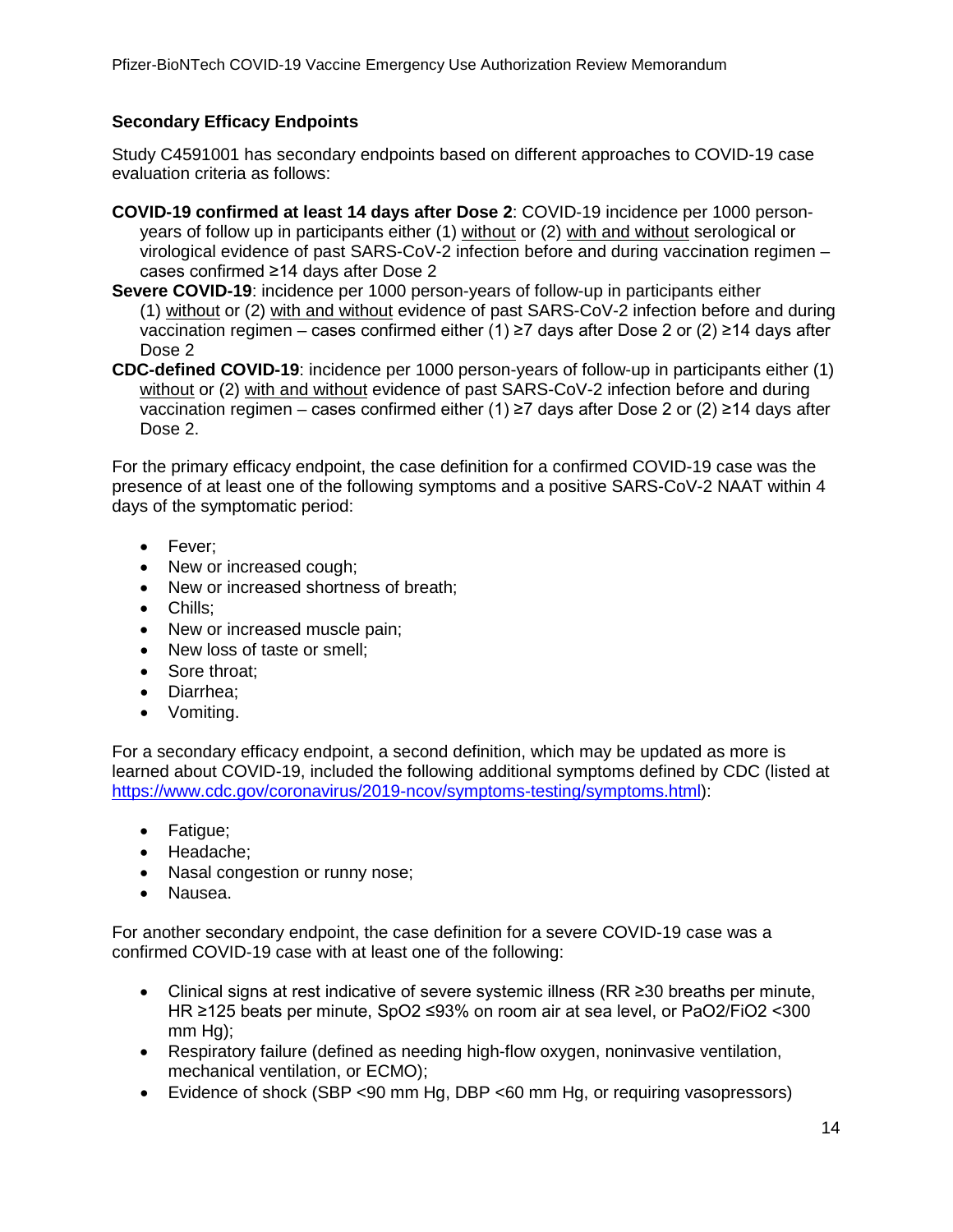- Significant acute renal, hepatic, or neurologic dysfunction;
- Admission to an ICU;
- Death.

#### **Evaluation of safety**

The primary safety objective for all phases was to describe the safety of BNT162 vaccine(s) in healthy adults after 1 or 2 doses. All Phase 1 participants (n=30), and then 6653 U.S. participants (360 Phase 2, 6293 Phase 3) and the first ~500 Phase 3 participants/per country with enrollment through October 9, 2020 (Argentina, Brazil and South Africa) recorded local reactions, systemic events, and antipyretic/pain medication usage from Day 1 through Day 7 after each dose. For all participants, unsolicited adverse events (AEs) were collected from Dose 1 to 1 month after the last dose and serious AEs (SAEs) from Dose 1 to 6 months after the last dose. [Figure 1](#page-14-0) below shows the study safety monitoring plan.

<span id="page-14-0"></span>



Reactogenicity assessments included solicited injection site reactions (pain, redness, swelling) and systemic AEs (fever, fatigue, headache, chills, vomiting, diarrhea, new or worsened muscle pain, and new or worsened joint pain), and antipyretic/pain medication use were recorded in an e-diary. As of the data cutoff date, reactogenicity assessed as solicited reactions and events are available from a limited number of adolescents 16 and 17 years of age, since enrollment for this age group began with implementation of Protocol Amendment 6 (finalized September 8, 2020) and the Phase 2/3 safety population only participants 16 and 17 years of age enrolled by October 9, 2020. Adolescents enrolled after implementation of Protocol Amendment 9 (finalized 29 October 2020) were included in the reactogenicity subset. For any Phase 3 participants who were not in the reactogenicity subset, local reactions and systemic events consistent with reactogenicity were detected and reported as unsolicited AEs. HIV-positive participants and adolescents 12 through 15 years of age were included in the reactogenicity subset with implementation of protocol amendment 6 (finalized on September 8, 2020) and amendment 7 (finalized on October 6, 2020), respectively. Solicited reactogenicity data in adolescents 16-17 years of age are not available for the reporting period. Reactogenicity data from a total of 100 adolescents 12 through 15 years of age enrolled in C4591001 Phase 2/3 were provided in the EUA submission. However, the Sponsor did not request inclusion of this age group in the EUA because the available data, including number of participants and follow-up duration, were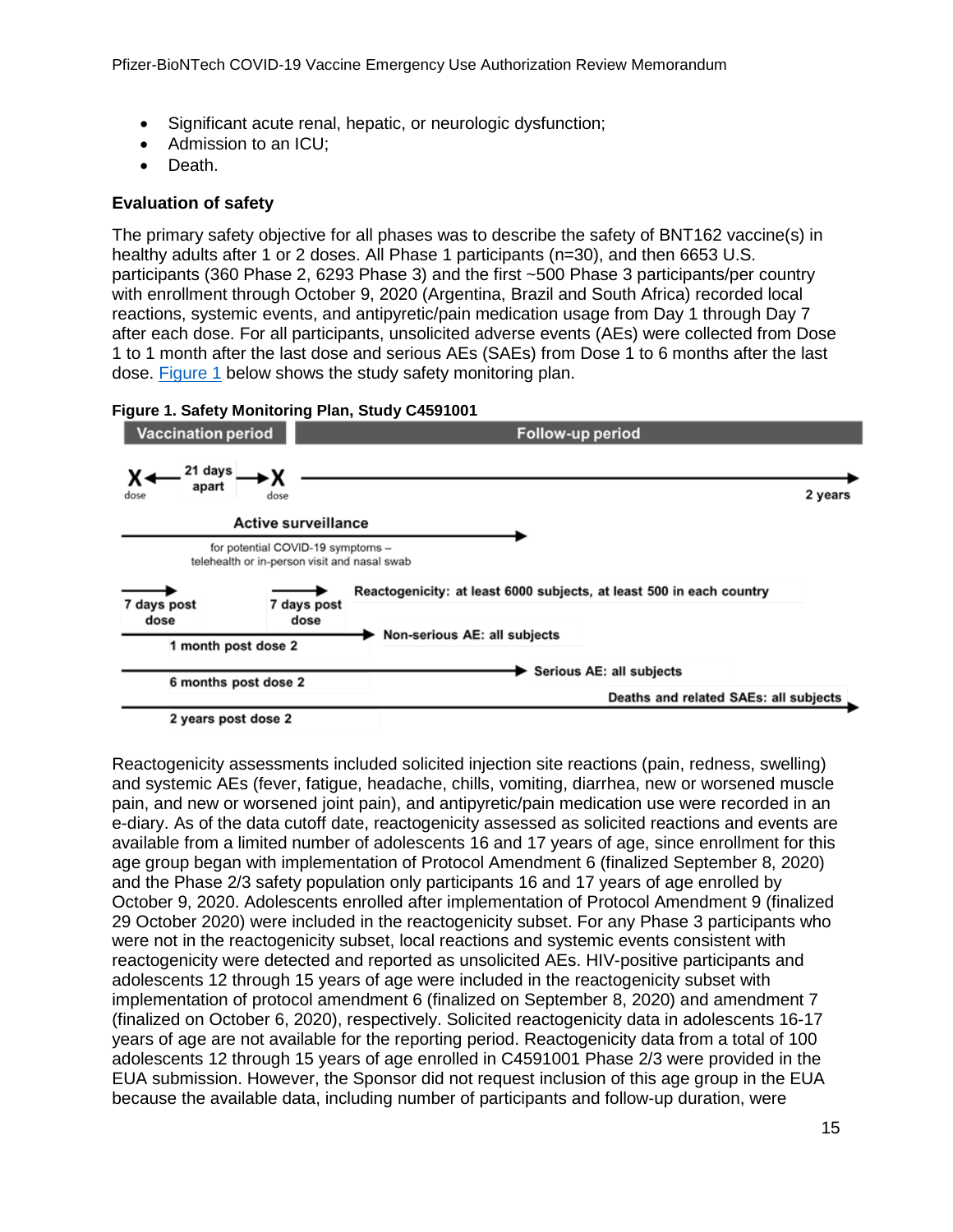insufficient to support favorable a benefit-risk determination at this time. Therefore, the reactogenicity data for participants 12 through 15 years of age are not presented in this document.

Clinical laboratory tests were assessed in Phase 1 at 1-week postvaccination. The planned safety follow-up for currently enrolled adolescents and adults is through 24 months after vaccination #2.

Potential COVID-19 illnesses and their sequelae were not to be reported as AEs, with the exception of illnesses that met regulatory criteria for seriousness and were not confirmed to be COVID-19. These illnesses were evaluated and reported as SAEs.

In Phase 2/3, monitoring for risk of vaccine-enhanced disease was performed by an unblinded team supporting the Data Monitoring Committee that reviewed cases of severe COVID-19 as they were received and reviewed AEs at least weekly for additional potential cases of severe COVID-19. The stopping rule was triggered when the 1-sided probability of observing the same or a more extreme case split was 5% or less when the true incidence of severe disease was the same for vaccine and placebo participants, and alert criteria were triggered when this probability was less than 11%.

### **Analysis populations**

| <b>Population</b>      | <b>Description</b>                                                                                                                                                                                   |  |
|------------------------|------------------------------------------------------------------------------------------------------------------------------------------------------------------------------------------------------|--|
| Enrolled               | All participants who have a signed informed consent document.                                                                                                                                        |  |
| Randomized             | All participants who are assigned a randomization number.                                                                                                                                            |  |
| Evaluable efficacy     | All eligible randomized participants who receive all vaccination(s) as<br>randomized within the predefined window and have no other important<br>protocol deviations as determined by the clinician. |  |
| All-available efficacy | 1. All randomized participants who receive at least 1 vaccination.<br>2. All randomized participants who complete 2 vaccination doses.                                                               |  |

For the purposes of analysis, the following populations are defined:

Phase 2/3 safety analysis populations were as follows:

- Phase 2/3 all-enrolled population: composed of a total of 43,448 (21720 vaccine, 21728 placebo) participants >16 years of age, regardless of duration of follow-up, for whom written informed consent was obtained. Initial enrollment included individuals 18 years and older, then included individuals as young as 16 years of age and individuals with known HIV (protocol amendment 6; finalized on September 8, 2020). As of November 14, 2020, 43.9% and 79.5% of vaccine recipients completed at least 2 months (>8 weeks) and at least 1 month (>4 weeks), respectively, of safety follow-up after Dose 2. The percentages of placebo recipients completing at least 2 months (>8 weeks) and at least 1 month (>4 weeks) were similar to the vaccine group.
- Phase 2/3 safety population (median follow-up time of 2 months after vaccination #2): comprised of a total of 37586 (18801 vaccine,18785 placebo) participants >16 years of age enrolled by October 9, 2020 and received at least 1 dose of study vaccine or placebo; overall, 98.1% of participants completed the 2-dose series. As of November 14, 2020, 50.6% and 91.6% of vaccine recipients completed at least 2 months (>8 weeks) and at least 1 month (>4 weeks), respectively, of safety follow-up after Dose 2. The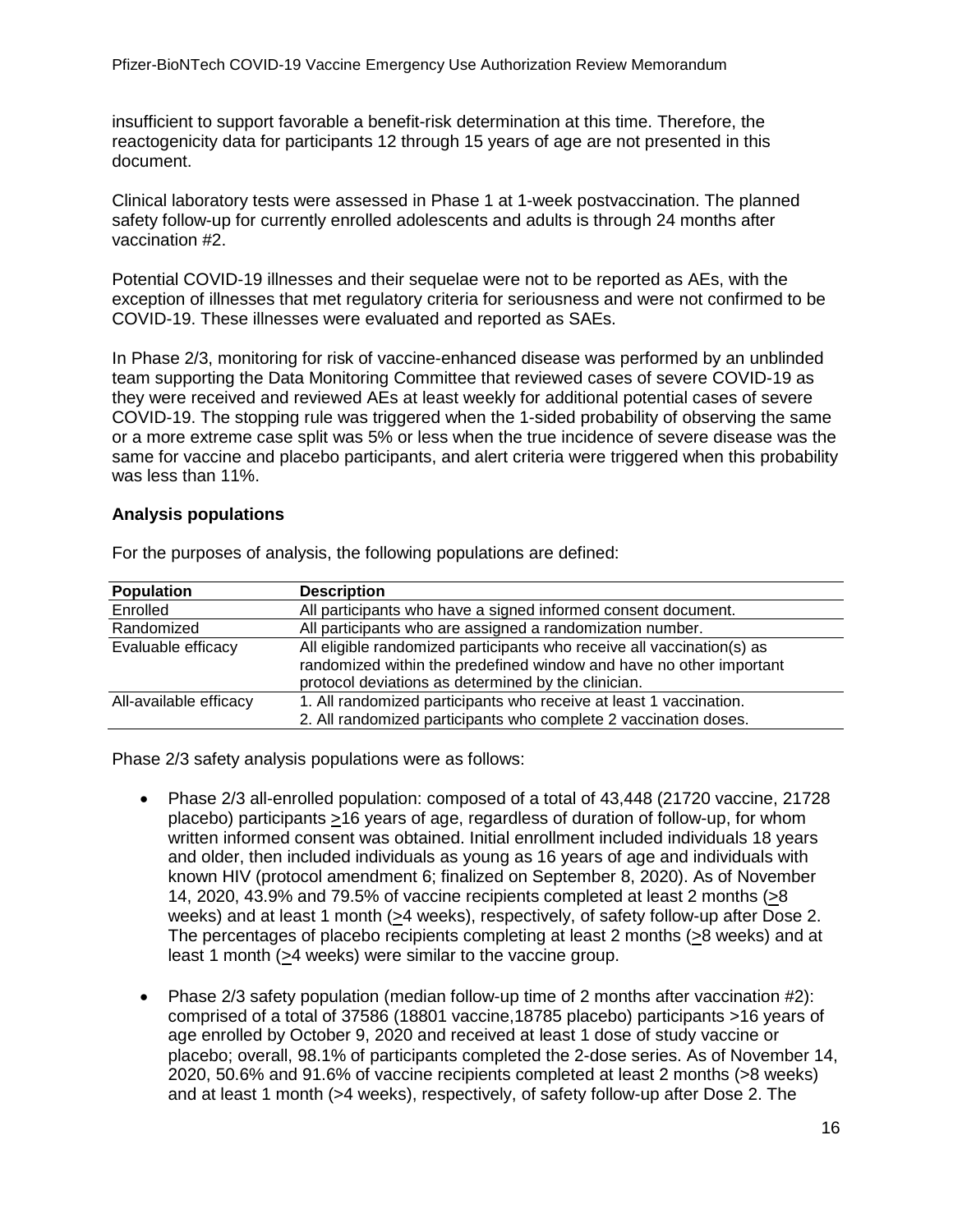percentages of placebo recipients completing at least 2 months (>8 weeks) and at least 1 month (>4 weeks) were similar to the vaccine group. A total of 283 (138 vaccine,145 placebo) individuals were 16 to <18 years of age. HIV-positive individuals were included in the all-enrolled population, but not the Phase 2/3 safety population because the number of participants enrolled by October 9, 2020 was small (n=120) and the median duration of safety follow-up was short.

### <span id="page-16-0"></span>**4.2.2. FDA Assessment of Phase 2/3 Follow-Up Duration**

Study C4591001 initially enrolled approximately 30,000 participants and then several months later began enrollment of approximately 14,000 additional participants, including adolescents and participants with chronic, stable HIV, hepatitis B, or hepatitis C infections. Because of the gap in enrollment, the entire enrolled study population had a median follow-up of less than 2 months as of the EUA submission data cut-off date of November 14, 2020. However, the analyses submitted to support this EUA request meet the expectation for median duration of follow-up time, as follows:

- Submitted safety analyses for participants enrolled through October 9, 2020, and followed through November 14, 2020 (referred to by Pfizer and in this document as the Phase 2/3 safety population and including a total of 37,586 participants), represent a median follow-up of 2 months. Additionally, this safety database is larger than for the initial planned enrollment of approximately 30,000 participants.
- The date for data cut-off for the first interim analysis for efficacy was November 4, 2020, when a total of 94 confirmed COVID-19 cases were accrued. All of the participants included in the first interim efficacy analysis had at least 7 days of follow-up after Dose 2, and thus were enrolled no later than October 7, 2020. All participants in the first interim efficacy analysis were therefore included in the Phase 2/3 safety population defined above. Although the median follow-up duration for participants included in the first interim efficacy analysis was slightly less than 2 months as of November 4, 2020, these participants were also included in the final efficacy analyses with data cut-off of November 14, 2020, which extended the median follow-up for these participants to greater than 2 months. The results of the final efficacy analysis on data to November 14, 2020, indicate that the conclusions from the first interim efficacy analysis would not change when including additional follow-up to November 14, 2020.

The date for data cut-off for the final efficacy analysis was November 14, 2020, when a total of 170 confirmed COVID-19 cases were accrued. As noted above, the median follow-up duration after completion of the full vaccination regimen for all participants enrolled at that time was less than 2 months for both safety and efficacy populations, due to a gap in enrollment. Because the data for the final efficacy analysis could be submitted in support of the EUA request and could provide data from a greater number of participants than from the interim analysis, FDA has focused its review on the efficacy data from the final efficacy analyses. Additional safety analyses from this larger database of all enrolled participants were also reviewed to evaluate for differences compared with the smaller Phase 2/3 safety population.

### <span id="page-16-1"></span>**4.2.3. Subject Disposition and Inclusion in Analysis Populations**

Disposition tables are presented below in [Table 2](#page-17-0) (efficacy analysis populations) and [Table 3](#page-17-1) (Phase 2/3 safety population). Overall, few participants were discontinued or lost to follow-up, and these and other analysis population exclusions were generally balanced between treatment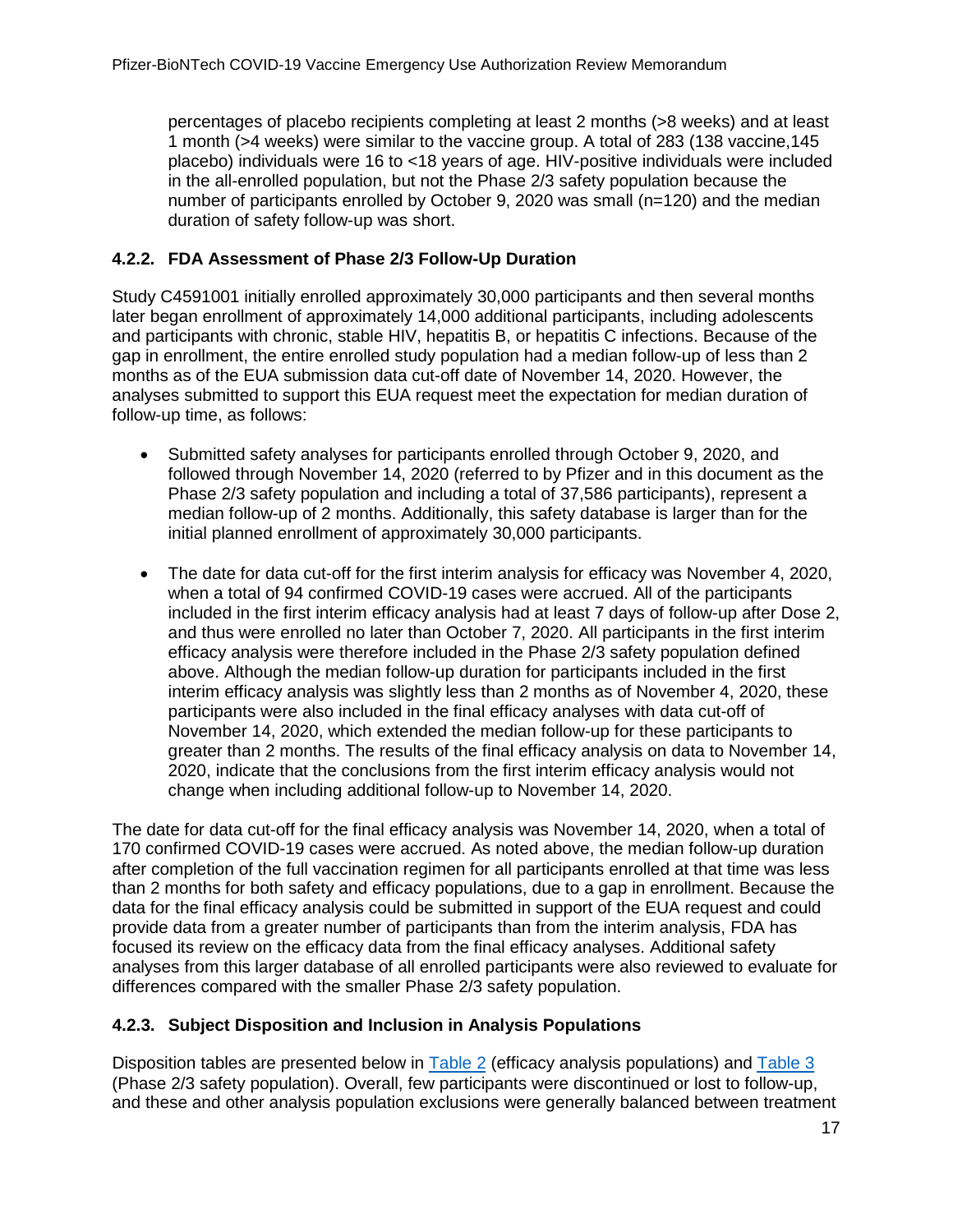groups. Of 43,448 participants in the Phase 2/3 all-enrolled population, 94.2% of vaccine recipients and 94.1% of placebo recipients completed 2 doses (data not shown).

| <b>Total</b>                |
|-----------------------------|
| $n^a$ (%)                   |
| 21828 (100.0) 43651 (100.0) |
| 43551 (99.8)                |
| 40610 (93.0)                |
| 100(0.2)                    |
|                             |
|                             |
| 99(0.2)                     |
| 1(0.0)                      |
| 41102 (94.2)                |
| 37328 (85.5)                |
|                             |
| 37241 (85.3)                |
|                             |
| 2549 (5.8)                  |
|                             |
|                             |
| 2548 (5.8)                  |
| 1(0.0)                      |
| 40277 (92.3)                |
| 40276 (92.3)                |
| 3374(7.7)                   |
|                             |
| 3375(7.7)                   |
|                             |
|                             |
| 62(0.1)                     |
| 1(0.0)                      |
| 3111(7.1)                   |
|                             |
|                             |
| 371(0.8)                    |
|                             |
| 372 (0.9)                   |
|                             |

#### <span id="page-17-0"></span>**Table 2. Efficacy Populations, Treatment Groups as Randomized**

 $a_n$  = Number of participants with the specified characteristic.

<sup>b</sup>These values are the denominators for the percentage calculations.

**Participants may have been excluded for more than 1 reason.** 

<span id="page-17-1"></span>Note: 100 participants 12 through 15 years of age with limited follow-up are included in the randomized population (49 in the vaccine group and 51 in the placebo group). Some of these subjects were included in the denominators of efficacy analyses, depending on the population analyzed, but did not contribute primary endpoint cases and do not affect efficacy conclusions for ages 16 years and above.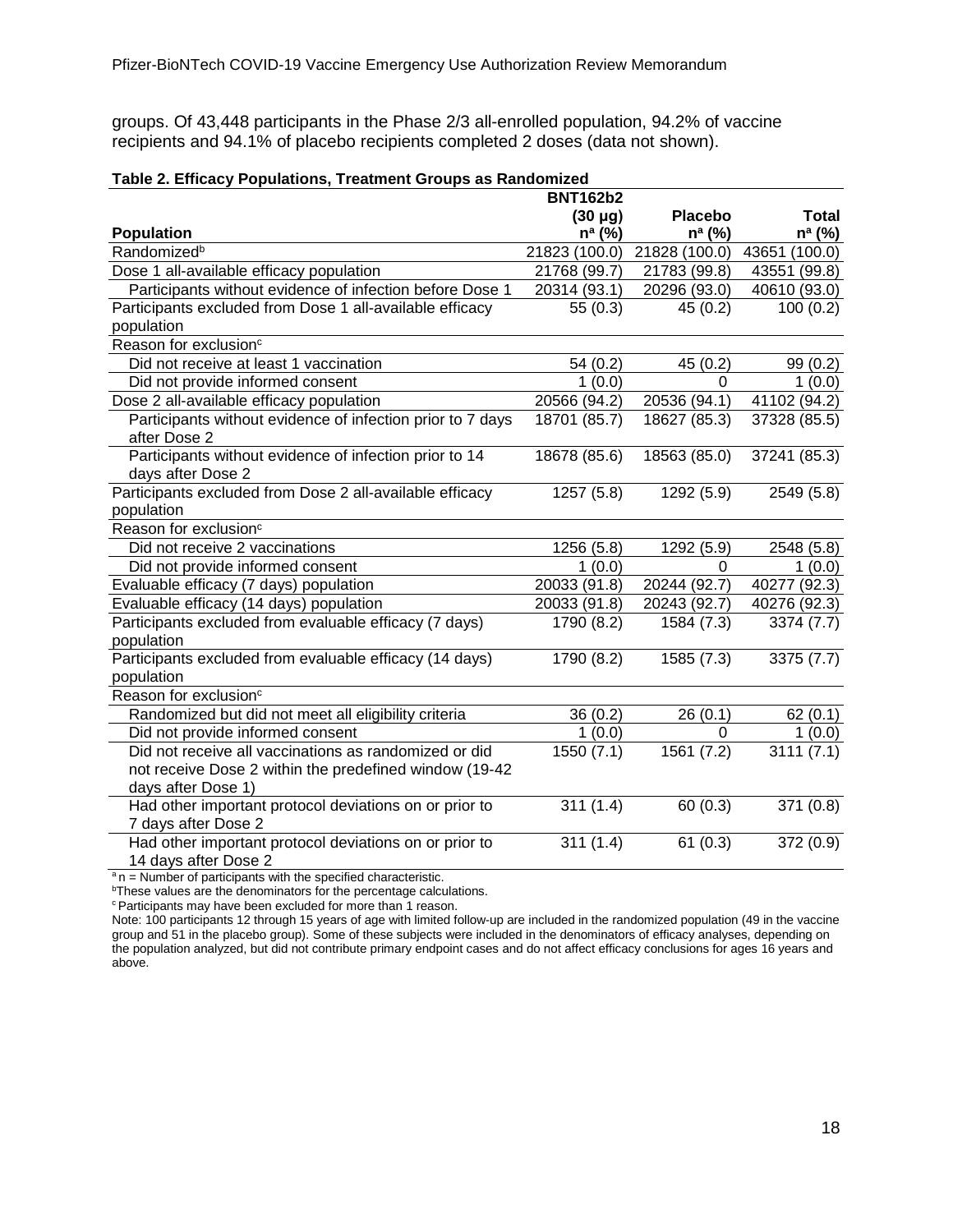| <b>TWATS OF PROPORTION OF THE INSTRUMENTAL MEMORIAL FROM A POST DURING THE ORDER</b> | <b>BNT162b2</b> | <b>Placebo</b> | Total         |
|--------------------------------------------------------------------------------------|-----------------|----------------|---------------|
|                                                                                      | $N = 18904$     | $N=18892$      | $N = 37796$   |
| <b>Population</b>                                                                    | n (%)           | $n$ (%)        | n (%)         |
| Randomized                                                                           | 18904 (100.0)   | 18892 (100.0)  | 37796 (100.0) |
| Vaccinated                                                                           |                 |                |               |
| Completed 1 dose                                                                     | 18858 (99.8)    | 18849 (99.8)   | 37707 (99.8)  |
| Completed 2 doses                                                                    | 18555 (98.2)    | 18533 (98.1)   | 37088 (98.1)  |
| Withdrawn from Study                                                                 | 180(1.0)        | 259(1.4)       | 439 (1.2)     |
| Reason for Withdrawal                                                                |                 |                |               |
| <b>Adverse Event</b>                                                                 | 8(0.0)          | 5(0.0)         | 13(0.0)       |
| Death                                                                                | 2(0.0)          | 4(0.0)         | 6(0.0)        |
| <b>Withdrawal by Subject</b>                                                         | 84 (0.4)        | 157 (0.8)      | 241 (0.6)     |
| Lost to Follow-up                                                                    | 80(0.4)         | 86 (0.5)       | 166 (0.4)     |
| No longer meets eligibility criteria                                                 | 1(0.0)          | 2(0.0)         | 3(0.0)        |
| Refused further study procedures                                                     | 0               | 1(0.0)         | 1(0.0)        |

<span id="page-18-2"></span><span id="page-18-1"></span>

| Table 3. Disposition of All Randomized Participants, Phase 2/3 Safety Population |  |
|----------------------------------------------------------------------------------|--|
|                                                                                  |  |

Source: EUA 27036, amendment 3, Table 2; c4591001-safety-tables-cos-reacto.pdf, page 43.

Note: One participant was randomized but did not sign informed consent and therefore not included in any analysis population. Note: 120 HIV-positive participants included in this table. HIV population analyses were summarized separately from analyses based on the Phase 2/3 safety population, but included in the all-enrolled poplation analyses presented in this briefing document. %:n/N. n = number of subjects with the specified characteristic. N = number of participants  $\geq$ 16 years of age enrolled by October 9, 2020, including 120 HIV-positive participants, and received at least 1 dose of study vaccine or placebo. N is the denominator used for the percentage calculations.

Data analysis cutoff date: November 14, 2020

The numbers of randomized participants contributing to efficacy analyses presented in this document include 100 participants 12 through 15 years of age (49 in the vaccine group and 51 in the placebo group) who had limited follow-up at the time of the November 14, 2020, data cutoff. However, the sponsor did not include this age group in the EUA request. The numbers of participants presented and used as denominators for efficacy calculations were not adjusted to remove participants 12 through 15 years of age. Because the number of participants 12 through 15 years of age is very small relative to the overall efficacy analysis populations, and no primary endpoint COVID-19 cases occurred in this age group, the vaccine efficacy conclusions are not impacted. No participants 12 through 15 years of age are included in the safety analyses. However, the safety disposition table includes 120 HIV-positive participants who were not included in the Phase 2/3 safety population analyses.

### <span id="page-18-0"></span>**4.2.4. Demographics and Other Baseline Characteristics**

Overall, the Phase 2/3 evaluable efficacy population included 49.4% females, 81.9% White, 9.8% African American, 4.4% Asian participants, and <3% from other racial groups; 26.2% of participants were Hispanic/Latino; 21.4% of participants were >65 years of age. The median age was 51 years. The most frequently reported comorbidities were obesity (35.1%), diabetes (with and without chronic complications, 8.4%) and pulmonary disease (7.8%). Geographically, 76.7% of participants were from the US, 15.3% from Argentina, 6.1% from Brazil, and 2% from South Africa.

The population for the analysis of the primary efficacy endpoint (evaluable efficacy population) included, 36,621 participants 12 years of age and older (18,242 in the Pfizer BioNTech COVID-19 Vaccine group and 18,379 in the placebo group) who did not have evidence of prior infection with SARS-CoV-2 through 7 days after the second dose. The demographic characteristics among vaccine and placebo participants in the each of the efficacy populations were similar. The demographics of the evaluable efficacy population used for the second primary endpoint is displayed in [Table 4.](#page-18-2)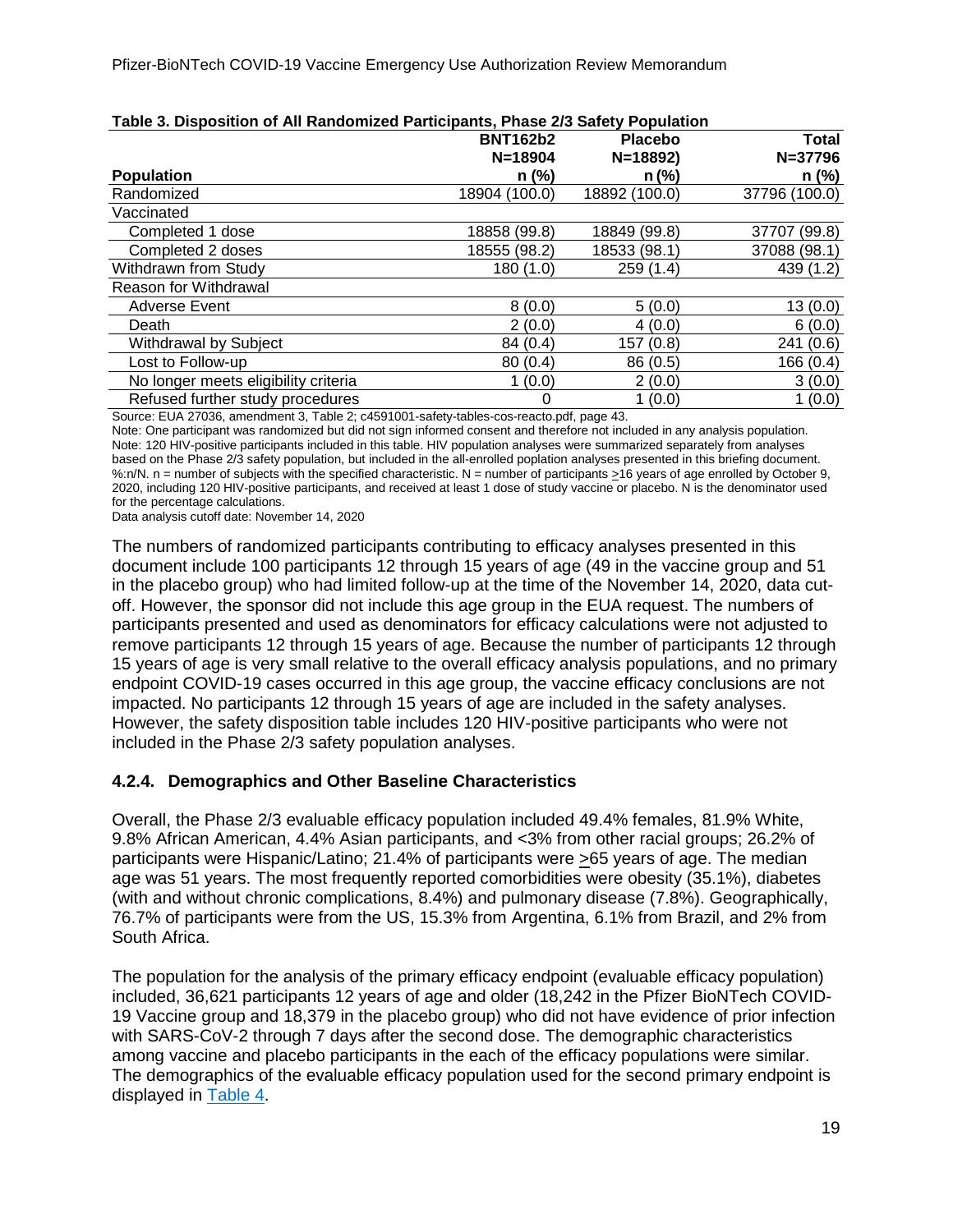|                                        | <b>BNT162b2</b> | <b>Placebo</b> | <b>Total</b>       |
|----------------------------------------|-----------------|----------------|--------------------|
|                                        | $N^a = 20033$   | $N^a = 20244$  | $N^a = 40277$      |
| Characteristic                         | $n^{b}$ (%)     | $n^{b}$ (%)    | n <sup>b</sup> (%) |
| Sex: Female                            | 9794 (48.9)     | 10107 (49.9)   | 19901 (49.4)       |
| Sex: Male                              | 10239 (51.1)    | 10137 (50.1)   | 20376 (50.6)       |
| Age at Vaccination: Mean years (SD)    | 50.3 (15.73)    | 50.1 (15.78)   | 50.2 (15.76)       |
| Age at Vaccination: Median (years)     | 51.0            | 51.0           | 51.0               |
| Age at Vaccination: Min, max (years)   | (12, 89)        | (12, 91)       | (12, 91)           |
| Age Group: 16 to <18 years             | 77 (0.4)        | 76 (0.4)       | 153(0.4)           |
| Age Group: 16 to 55 years              | 11589 (57.8)    | 11743 (58.0)   | 23332 (57.9)       |
| Age Group: >55 years                   | 8396 (41.9)     | 8454 (41.8)    | 16850 (41.8)       |
| Age Group: ≥65 years                   | 4294 (21.4)     | 4319 (21.3)    | 8613 (21.38)       |
| Age Group: ≥75 years                   | 860 (4.3)       | 852 (4.2)      | 1712 (4.3)         |
| Race: American Indian or Alaska Native | 131(0.7)        | 122(0.6)       | 253(0.6)           |
| Race: Asian                            | 880 (4.4)       | 883 (4.4)      | 1763 (4.4)         |
| Race: Black or African American        | 1957 (9.8)      | 1972 (9.7)     | 3929 (9.8)         |
| Race: Native Hawaiian or Other Pacific | 54(0.3)         | 29(0.1)        | 83 (0.2)           |
| Islander                               |                 |                |                    |
| Race: White                            | 16387 (81.8)    | 16619 (82.1)   | 33006 (81.9)       |
| Race: Multiracial                      | 523(2.6)        | 493 (2.4)      | 1016 (2.5)         |
| Race: Not reported                     | 101(0.5)        | 126(0.6)       | 227(0.6)           |
| Ethnicity: Hispanic or Latino          | 5272 (26.3)     | 5281 (26.1)    | 10553 (26.2)       |
| Ethnicity: Not Hispanic or Latino      | 14652 (73.1)    | 14847 (73.3)   | 29499 (73.2)       |
| Ethnicity: Not reported                | 109 (0.5)       | 116(0.6)       | 225(0.6)           |
| Comorbidities <sup>c</sup> : Yes       | 9278 (46.3)     | 9314 (46.0)    | 18592 (46.2)       |
| Comorbidities: No                      | 10755 (53.7)    | 10930 (54.0)   | 21685 (53.8)       |
| Comorbidity: Obesity                   | 6934 (34.6)     | 7093 (35.0)    | 14027 (34.8)       |

**Table 4. Demographic Characteristics, Participants With or Without Evidence of Infection Prior to 7 Days After Dose 2, Evaluable Efficacy (7 Days) Population**

<sup>a</sup> N = number of participants in the specified group, or the total sample. This value is the denominator for the percentage

calculations.<br> $\binom{b}{r}$  n = number of participants with the specified characteristic.

 $\circ$  Number of participants who have 1 or more comorbidities that increase the risk of severe COVID-19 disease: defined as patients

who had at least one of the Charlson comorbidity index (Appendix A, page [57\)](#page-56-0) category or obesity only (BMI ≥30 kg/m<sup>2</sup>).

Overall, the Phase 2/3 safety population included 83.1% White, 9.1% African American, 4.3% Asian participants, and <3% from other racial groups; 28.0% of participants were Hispanic/Latino; 21.6% of participants were >65 years of age. The median age was 52 years, and safety data from a total of 103 participants 16 and 17 years of age were included in this submission. The most frequently reported comorbidities were obesity (35.1%), diabetes (without chronic complications, 7.8%) and chronic pulmonary disease (7.8%). Geographically, 76.7% of participants were from the US, 15.3% from Argentina, 6.1% from Brazil, and 2.0% from South Africa.

The demographic characteristics among vaccine and placebo participants in the all-enrolled population were similar and were also enrolled from sites in Germany (1%) and Turkey (1%). There were no significant imbalances in demographic and other baseline characteristics between the all-enrolled population and Phase 2/3 safety population with median 2-month follow-up.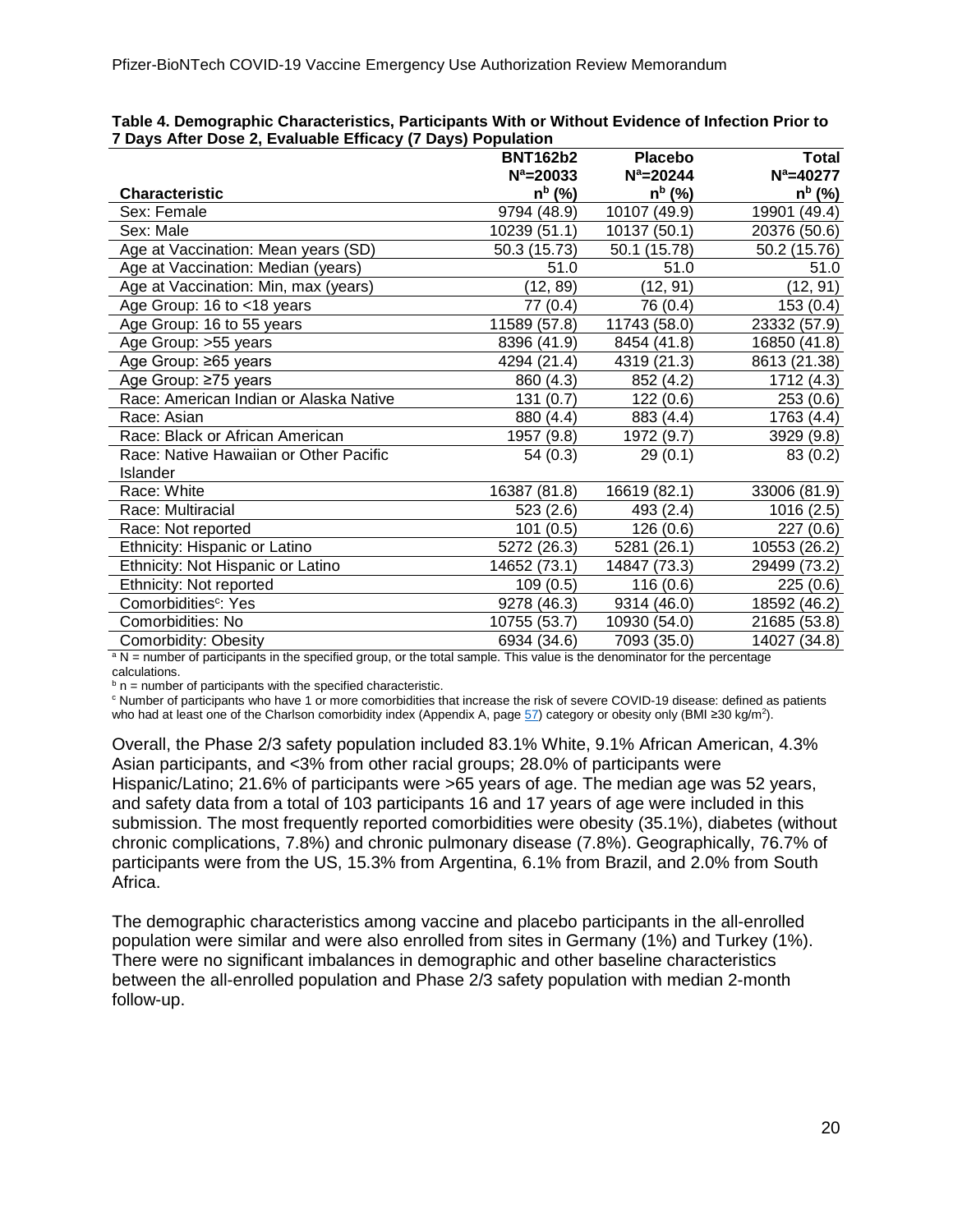<span id="page-20-0"></span>

|                       | <b>BNT162b2</b>     |                        |                       |                  | <b>Placebo</b>      |                          |                        |                 | <b>Total</b>           |
|-----------------------|---------------------|------------------------|-----------------------|------------------|---------------------|--------------------------|------------------------|-----------------|------------------------|
|                       | N=18801             | <b>BNT162b2</b>        | <b>BNT162b2</b>       | <b>BNT162b2</b>  | N=18785             | <b>Placebo</b>           | <b>Placebo</b>         | <b>Placebo</b>  | $N = 37586$            |
| <b>Characteristic</b> | n (%)               | n (%)                  | n (%)                 | n (%)            | n (%)               | n (%)                    | n (%)                  | n (%)           | n (%)                  |
| Age (years)           | 16 to <18           | $\overline{18}$ to <65 | $65$ to $< 75$        | $\overline{>75}$ | 16 to $<$ 18        | 18 to $<$ 65             | $65$ to $< 75$         | >75             |                        |
| Age (years)           |                     |                        |                       |                  |                     |                          |                        |                 |                        |
| Mean                  | 16.40               | 44.99                  | 68.84                 | 78.07            | 16.36               | 44.78                    | 68.84                  | 78.10           | 50.38                  |
| [SD]                  | [0.49]              | [12.66]                | [2.80]                | [2.78]           | [0.48]              | [12.72]                  | [2.78]                 | [2.81]          | [15.70]                |
| Median                | 16                  | 46                     | 68                    | $\overline{77}$  | 16                  | 46                       | 69                     | $\overline{77}$ | 52                     |
| Min, max              | $16 - 17$           | 18-64                  | 65-74                 | 75-89            | $16 - 17$           | 18-64                    | 65-74                  | 75-91           | 16-91                  |
| Sex                   |                     |                        |                       |                  |                     |                          |                        |                 |                        |
| Male                  | 33(0.2)             | 7385 (39.3)            | 1714(9.1)             | 470 (2.5)        | 24(0.1)             | 7153 (38.1)              | 1724 (9.2)             | 498 (2.7)       | 19001 (50.6)           |
| Female                | 20(0.1)             | 7305 (38.9)            | 1513(8.0)             | 361(1.9)         | 26(0.1)             | 7539(40.1)               | 1511(8.0)              | 310 $(1.7)$     | 18585 (49.4)           |
| Race                  |                     |                        |                       |                  |                     |                          |                        |                 |                        |
| White                 | 37(0.2)             | 11895 (63.3)           | 2908 (15.5)           | 775(4.1)         | 38(0.2)             | 11891(63.3)              | 2930 (15.6)            | 756(4.0)        | 31230(83.1)            |
| African               | 11(0.1)             | 1477 (7.9)             | 186(1.0)              | 20(0.1)          | 7(0.0)              | 1505 (8.0)               | 189 (1.0)              | 21(0.1)         | 3416 (9.1)             |
| American              |                     |                        |                       |                  |                     |                          |                        |                 |                        |
| Asian                 | 0(0.0)              | 693 (3.7)              | 81(0.4)               | 26(0.1)          | 0(0.0)              | 715(3.8)                 | 72 (0.4)               | 19(0.1)         | 1606 (4.3)             |
| Multiracial           | $\overline{3}(0.0)$ | 417(2.2)               | $\overline{21}$ (0.1) | 7(0.0)           | $\overline{3(0.0)}$ | 379(2.0)                 | 18(0.1)                | 5(0.0)          | 853 (2.3)              |
| Not reported          | 0(0.0)              | 82(0.4)                | 11(0.1)               | 0(0.0)           | 1(0.0)              | 98(0.5)                  | 10(0.1)                | 5(0.0)          | 207(0.6)               |
| American              | 0(0.0)              | 84 (0.4)               | 15(0.1)               | 2(0.0)           | 1(0.0)              | 83 (0.4)                 | 11(0.1)                | 2(0.0)          | $\overline{198}$ (0.5) |
| Indian or             |                     |                        |                       |                  |                     |                          |                        |                 |                        |
| Alaska native         |                     |                        |                       |                  |                     |                          |                        |                 |                        |
| Nat. HI or            | 2(0.0)              | 42(0.2)                | 5(0.0)                | 1(0.0)           | 0(0.0)              | 21(0.1)                  | 5(0.0)                 | 0(0.0)          | 76(0.2)                |
| Other Pac. Isl.       |                     |                        |                       |                  |                     |                          |                        |                 |                        |
| Ethnicity             |                     |                        |                       |                  |                     |                          |                        |                 |                        |
| Hispanic or           | 6(0.0)              | 4595 (24.4)            | 549(2.9)              | 103(0.5)         | 5(0.0)              | 4616 (24.6)              | 558(3.0)               | 90(0.5)         | 10522 (28.0)           |
| Latino                |                     |                        |                       |                  |                     |                          |                        |                 |                        |
| Non-                  | 47 (0.2)            | 10009 (53.2)           | 2658 (14.1)           | 722 (3.8)        | 44 (0.2)            | 10004 (53.3)             | 2652 (14.1)            | 707 (3.8)       | 26843 (71.4)           |
| Hispanic/non-         |                     |                        |                       |                  |                     |                          |                        |                 |                        |
| Latino                |                     |                        |                       |                  |                     |                          |                        |                 |                        |
| Not reported          | 0(0.0)              | 86(0.5)                | 20(0.1)               | 6(0.0)           | 1(0.0)              | 72(0.4)                  | 25(0.1)                | 11(0.1)         | 221(0.6)               |
| <b>Baseline Body</b>  |                     |                        |                       |                  |                     |                          |                        |                 |                        |
| Mass Index (BMI)      |                     |                        |                       |                  |                     |                          |                        |                 |                        |
| Obese                 | 3(0.0)              | 5200(27.7)             | 1079(5.7)             | 248(1.3)         | 14(0.1)             | 5242(27.9)               | 1147(6.1)              | 235(1.3)        | 13168 (35.0)           |
| Overweight            | 14(0.1)             | 4901 (26.1)            | 1278(6.8)             | 368(2.0)         | 9(0.0)              | 4857 (25.9)              | 1255(6.7)              | 340 (1.8)       | 13022 (34.6)           |
| <b>Baseline</b>       |                     |                        |                       |                  |                     |                          |                        |                 |                        |
| Evidence of Prior     |                     |                        |                       |                  |                     |                          |                        |                 |                        |
| SARS-CoV-2            |                     |                        |                       |                  |                     |                          |                        |                 |                        |
| Infection             |                     |                        |                       |                  |                     |                          |                        |                 |                        |
| Negative              | 48 (0.3)            | 13879                  | 3109 (16.5)           | 805 (4.3)        | 47 (0.3%)           | 13858                    | 3115 (16.6%)           | 788 (4.2%)      | 35649 (94.8%)          |
| Positive              | 3(0.0)              | $(73.8\%)$             | 53(0.3)               |                  |                     | $(73.8\%)$<br>520 (2.8%) |                        |                 |                        |
|                       |                     | 473 (2.5%)             |                       | 16(0.1)          | $3(0.0\%)$          |                          | $\overline{52(0.3\%)}$ | $5(0.0\%)$      | 1125 (3.0%)            |

**Table 5. Demographics and Other Baseline Characteristics, Phase 2/3 Safety Population**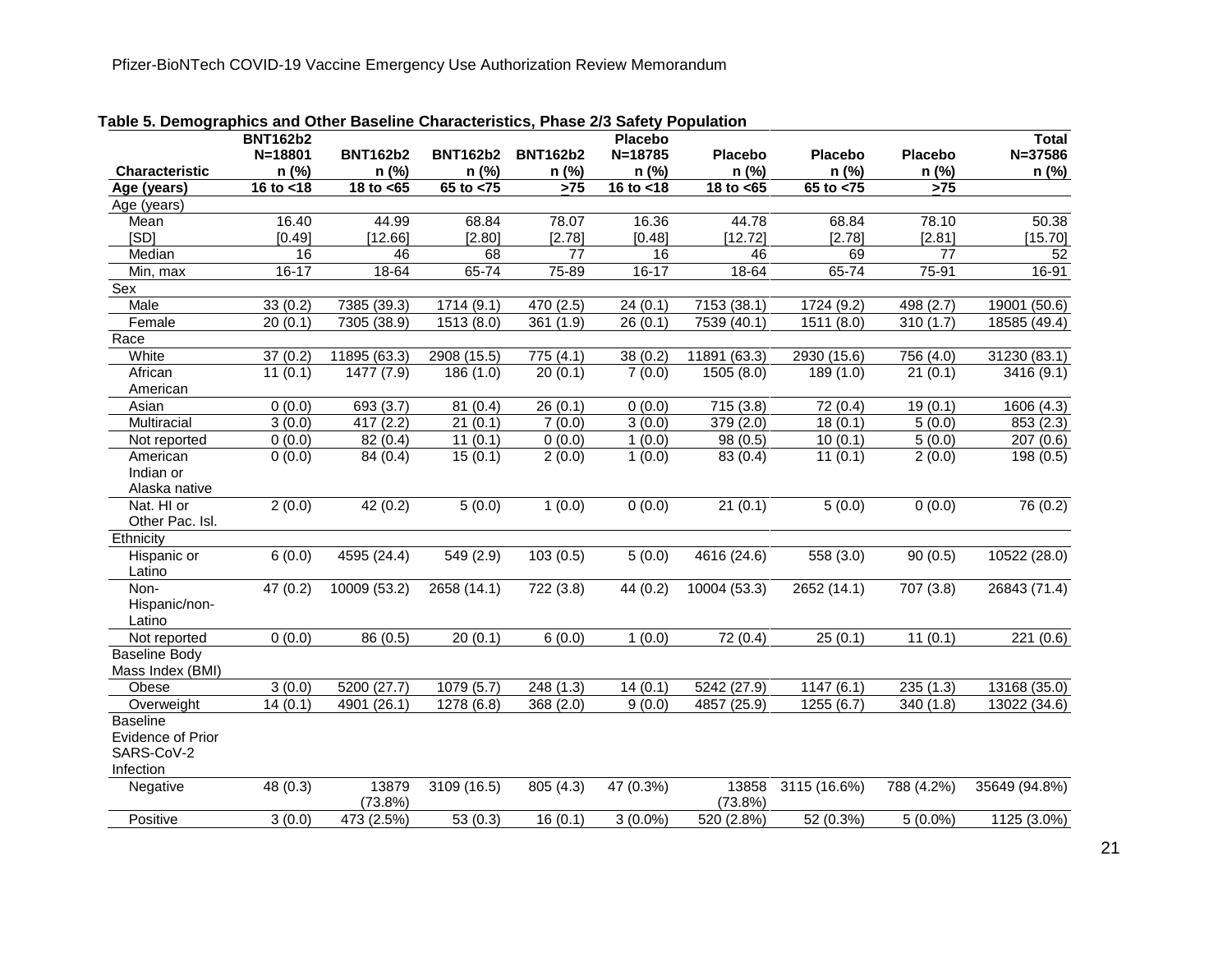|                                                       | <b>BNT162b2</b> |                  |                 |                 | <b>Placebo</b> |                     |                |                | <b>Total</b>  |
|-------------------------------------------------------|-----------------|------------------|-----------------|-----------------|----------------|---------------------|----------------|----------------|---------------|
|                                                       | $N = 18801$     | <b>BNT162b2</b>  | <b>BNT162b2</b> | <b>BNT162b2</b> | $N = 18785$    | Placebo             | <b>Placebo</b> | <b>Placebo</b> | $N = 37586$   |
| <b>Characteristic</b>                                 | n (%)           | n (%)            | n (%)           | n (%)           | n (%)          | n (%)               | n (%)          | n (%)          | n (%)         |
| Age (years)                                           | 16 to $<$ 18    | 18 to <65        | 65 to $< 75$    | >75             | 16 to $<$ 18   | 18 to <65           | 65 to <75      | $>75$          |               |
| Missing                                               | 2(0.0)          | 338 (1.8%)       | 65 (0.3)        | 10(0.1)         | $0(0.0\%)$     | 314 (1.7%)          | 68 (0.4%)      | 15 (0.1%)      | 812 (2.2%)    |
| Comorbidities                                         |                 |                  |                 |                 |                |                     |                |                |               |
| No                                                    | 48 (0.3)        | 12353<br>(65.7%) | 2081 (11.1)     | 444 (2.4)       | 37 (0.2%)      | 12412<br>$(66.1\%)$ | 2118 (11.3%)   | 470 (2.5%)     | 29963 (79.7%) |
| Yes                                                   | 5(0.0)          | 2337 (12.4%)     | 1146(6.1)       | 387(2.1)        | 13 (0.1%)      | 2280 (12.1%)        | 1117 (5.9%)    | 338 $(1.8\%)$  | 7623 (20.3%)  |
| <b>Diabetes</b><br>Without<br>Chronic<br>Complication | 0(0.0)          | 814 (4.3%)       | 497 (2.6)       | 156(0.8)        | $1(0.0\%)$     | 849 (4.5%)          | 491 (2.6%)     | 132 (0.7%)     | 2940 (7.8%)   |
| Chronic<br>Pulmonary<br><b>Disease</b>                | 5(0.0)          | 1093 (5.8%)      | 286 (1.5)       | 89 (0.5)        | 12 (0.1%)      | 1060 (5.6%)         | 309 (1.6%)     | 66 (0.4%)      | 2920 (7.8%)   |
| Myocardial<br>Infarction                              | 0(0.0)          | 82 (0.4%)        | 71(0.4)         | 41(0.2)         | $0(0.0\%)$     | 73 (0.4%)           | 83 (0.4%)      | 31 (0.2%)      | 381 (1.0%)    |
| Peripheral<br>Vascular<br><b>Disease</b>              | 0(0.0)          | 26 (0.1%)        | 67(0.4)         | 31(0.2)         | $0(0.0\%)$     | 29 (0.2%)           | 52 (0.3%)      | 33 (0.2%)      | 238 (0.6%)    |
| Liver Disease<br>(mild,<br>moderate or<br>severe)     | 0(0.0)          | 83 (0.4%)        | 34(0.2)         | 7(0.0)          | $0(0.0\%)$     | 67 (0.4%)           | 17 (0.1%)      | $6(0.0\%)$     | 214 (0.6%)    |
| Diabetes With<br>Chronic<br>Complication              | 0(0.0)          | 47 (0.2%)        | 36(0.2)         | 15(0.1)         | $0(0.0\%)$     | 47 (0.3%)           | 47 (0.3%)      | 18 (0.1%)      | 210 (0.6%)    |
| Congestive<br><b>Heart Failure</b>                    | 0(0.0)          | 44 (0.2%)        | 26(0.1)         | 17(0.1)         | $0(0.0\%)$     | 36 (0.2%)           | 30 (0.2%)      | 16 (0.1%)      | 169 (0.4%)    |
| AIDS/HIV                                              | 0(0.0)          | $0(0.0\%)$       | 0(0.0)          | 0(0.0)          | $0(0.0\%)$     | $1(0.0\%)$          | $0(0.0\%)$     | $0(0.0\%)$     | $1(0.0\%)$    |
| Hypertension<br>only                                  | 0(0.0)          | 2569 (13.7%)     | 1528 (8.1)      | 488 (2.6)       | $1(0.0\%)$     | 2621 (14.0%)        | 1569 (8.4%)    | 432 (2.3%)     | 9208 (24.5%)  |

Source: FDA-generated table.

Abbreviations: n = number of participants with the specified characteristic; N = number of participants  $\geq 16$  years of age enrolled by October 9, 2020 and received at least 1 dose of vaccine or placebo, N is denominator for the percentage calculations; SD = standard deviation; min, max = minimum, maximum; Nat. HI = Native Hawaiian; Pac. Isl. = Pacific Islander Data analysis cutoff date: November 14, 2020.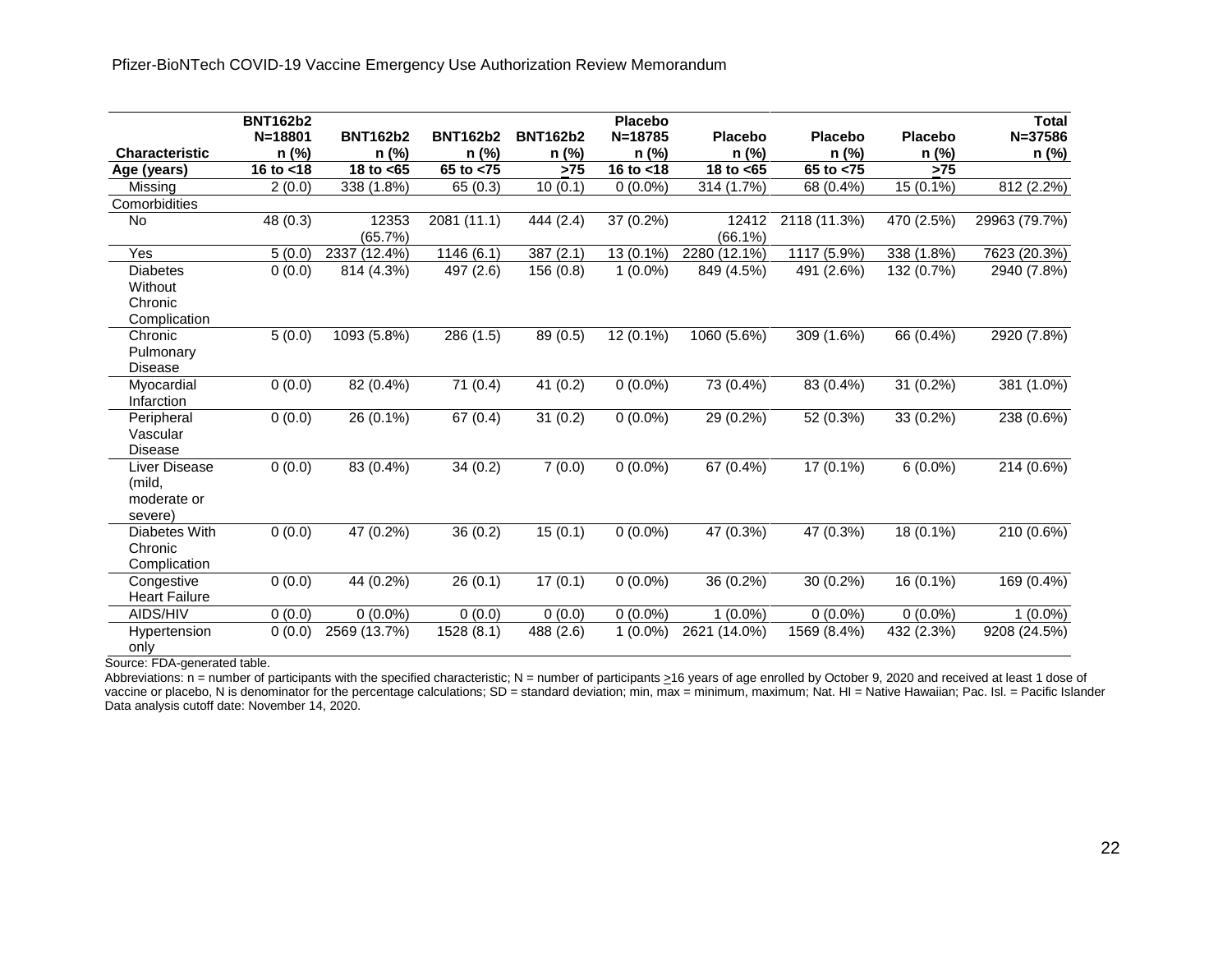# <span id="page-22-0"></span>**4.2.5. Vaccine Efficacy**

### **Primary efficacy analyses**

### Efficacy Results – Primary Endpoint (Evaluable Efficacy Population)

For the first primary efficacy endpoint, vaccine efficacy (VE) for BNT162b2 against confirmed COVID-19 was evaluated in participants without evidence of prior SARS-CoV-2 infection prior to 7 days after Dose 2. For the second primary efficacy endpoint, VE for BNT162b2 against confirmed COVID-19 was evaluated in participants with and without evidence of prior SARS-CoV-2 infection prior to 7 days after Dose 2. Cases were counted from 7 days after Dose 2 for both endpoints. The criterion for success was met if the posterior probability that true vaccine efficacy >30% conditioning on the available data was >99.5% at the final analysis.

The population in the primary efficacy analysis included all participants 12 years of age and older who had been enrolled from July 27, 2020, and followed for the development of COVID-19 through November 14, 2020. Participants 18 to 55 years of age and 56 years of age and older began enrollment from July 27, 2020, 16 to 17 years of age began enrollment from September 16, 2020 and 12 to 15 years of age began enrollment from October 15, 2020.

For participants without evidence of SARS-CoV-2 infection prior to 7 days after Dose 2, VE against confirmed COVID-19 occurring at least 7 days after Dose 2 was 95.0%. The case split was 8 COVID-19 cases in the BNT162b2 group compared to 162 COVID-19 cases in the placebo group [\(Table 6\)](#page-22-1). The 95% credible interval for the vaccine efficacy was 90.3% to 97.6%, indicating that the true VE is at least 90.3% with a 97.5% probability, which met the prespecified success criterion.

| <b>Pre-specified Age Group</b> | <b>BNT162b2</b><br>$N^a = 18198$<br><b>Cases</b><br>n1 <sup>b</sup><br><b>Surveillance</b><br>Time $c$ (n2 <sup>d</sup> ) | <b>Placebo</b><br>$N^a = 18325$<br>Cases<br>n1 <sup>b</sup><br><b>Surveillance</b><br>Time $c$ (n2 <sup>d</sup> ) | <b>Vaccine</b><br><b>Efficacy</b> %<br>(95% CI) | <b>Met</b><br><b>Predefined</b><br><b>Success</b><br>Criterion* |
|--------------------------------|---------------------------------------------------------------------------------------------------------------------------|-------------------------------------------------------------------------------------------------------------------|-------------------------------------------------|-----------------------------------------------------------------|
| All participants               | 8<br>2.214 (17411)                                                                                                        | 162<br>2.222 (17511)                                                                                              | 95.0<br>$(90.3, 97.6)$ <sup>e</sup>             | Yes                                                             |
| 16 to 55 years                 | 5<br>1.234 (9897)                                                                                                         | 114<br>1.239 (9955)                                                                                               | 95.6<br>(89.4, 98.6) <sup>f</sup>               | <b>NA</b>                                                       |
| >55 years                      | 3<br>0.980(7500)                                                                                                          | 48<br>0.983(7543)                                                                                                 | 93.7<br>(80.6, 98.8) <sup>f</sup>               | <b>NA</b>                                                       |

#### <span id="page-22-1"></span>**Table 6. Final Analysis of Efficacy of BNT162b2 Against Confirmed COVID-19 From 7 Days After Dose 2 in Participants Without Evidence of Prior SARS-CoV-2 Infection, Evaluable Efficacy Population**

\*Success criterion: the posterior probability that true vaccine efficacy > 30% conditioning on the available data is >99.5% at the final analysis<br>  $^{\text{a}}$  N = number of participants in the specified group.

 $b$  n1 = Number of participants meeting the endpoint definition.

<sup>c</sup> Total surveillance time in 1000 person-years for the given endpoint across all participants within each group at risk for the endpoint. Time period for COVID-19 case accrual is from 7 days after Dose 2 to the end of the surveillance period.  $d$  n2 = Number of participants at risk for the endpoint.

e Credible interval for VE was calculated using a beta-binomial model with prior beta (0.700102, 1) adjusted for surveillance time.

f Confidence interval (CI) for VE is derived based on the Clopper and Pearson method adjusted to the surveillance time.

For participants with and without evidence of SARS-CoV-2 infection before and during vaccination regimen, VE against confirmed COVID-19 occurring at least 7 days after Dose 2 was 94.6%, with 9 and 169 cases in the BNT162b2 and placebo groups respectively [\(Table 7\)](#page-23-0).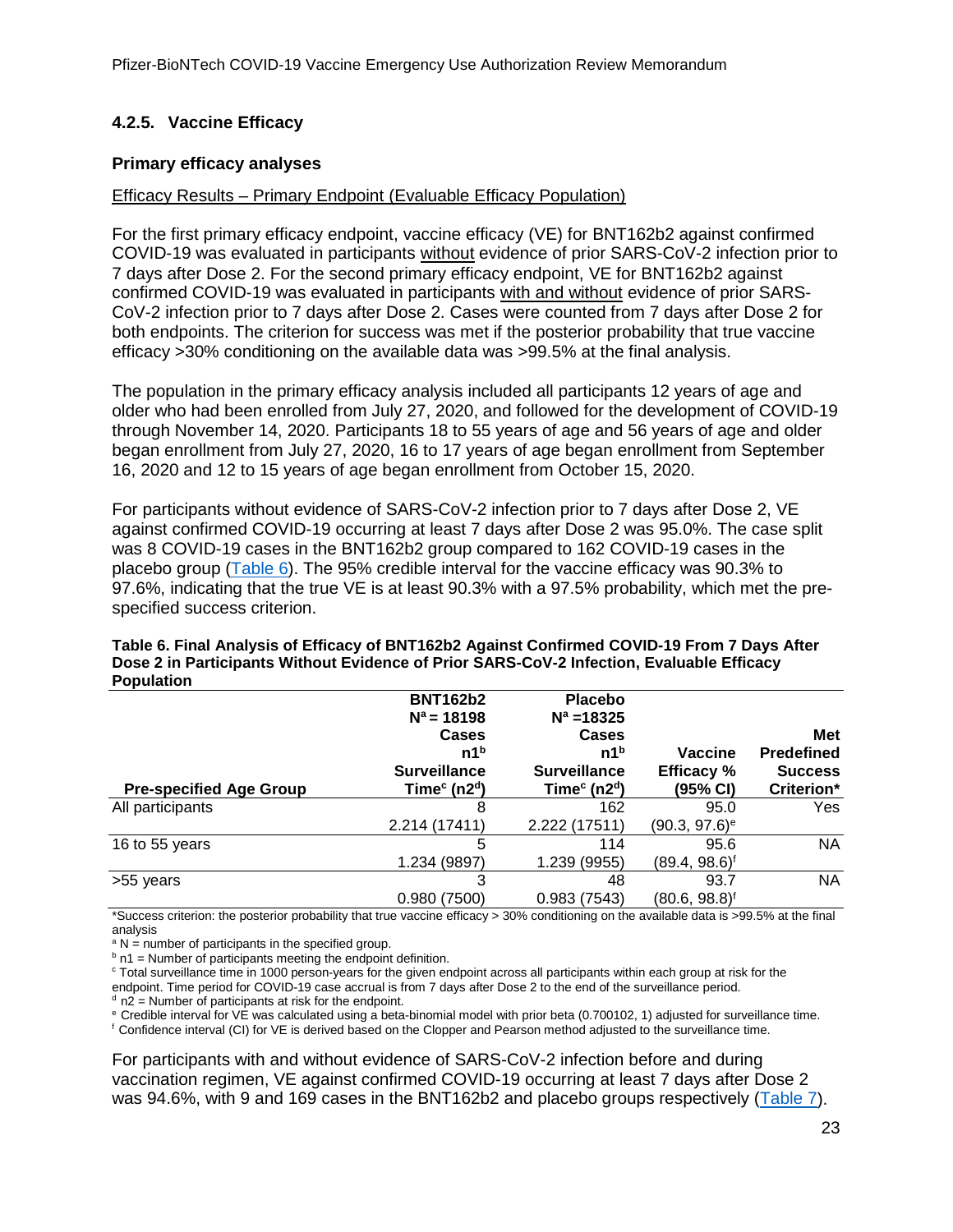The posterior probability was >99.99% for the true VE being greater than 30%. The 95% credible interval for the vaccine efficacy was 89.9% to 97.3%, indicating that the true VE is at least 89.9% with a 97.5% probability given the available data.

<span id="page-23-0"></span>

| Table 7. Efficacy of BNT162b2 Against Confirmed COVID-19 From 7 Days After Dose 2 in     |
|------------------------------------------------------------------------------------------|
| Participants With and Without Evidence of Prior SARS-CoV-2 Infection, Evaluable Efficacy |
| <b>Population</b>                                                                        |

| <b>Pre-specified Age Group</b> | <b>BNT162b2</b><br>$N^a = 19965$<br>Cases n1 <sup>b</sup><br><b>Surveillance</b><br>Time $c$ (n2 <sup>d</sup> ) | <b>Placebo</b><br>$N^a = 20172$<br>Cases n1 <sup>b</sup><br><b>Surveillance</b><br>Time $c$ (n2 <sup>d</sup> ) | Vaccine<br><b>Efficacy</b> %<br>(95% CI) | Met<br><b>Predefined</b><br><b>Success</b><br>Criterion* |
|--------------------------------|-----------------------------------------------------------------------------------------------------------------|----------------------------------------------------------------------------------------------------------------|------------------------------------------|----------------------------------------------------------|
| All participants               | 9                                                                                                               | 169                                                                                                            | 94.6                                     | Yes                                                      |
|                                | 2.332 (18559)                                                                                                   | 2.345 (18708)                                                                                                  | $(89.9, 97.3)$ <sup>e</sup>              |                                                          |
| 16 to 55 years                 | 6                                                                                                               | 120                                                                                                            | 95.0                                     | NA                                                       |
|                                | 1.309 (10653)                                                                                                   | 1.317 (10738)                                                                                                  | $(88.7, 98.2)^f$                         |                                                          |
| >55 years                      | 3                                                                                                               | 49                                                                                                             | 93.8                                     | NA                                                       |
|                                | 1.022 (7892)                                                                                                    | 1.028 (7956)                                                                                                   | $(80.9, 98.8)^f$                         |                                                          |

\*Success criterion: the posterior probability that true vaccine efficacy >30% conditioning on the available data is >99.5% at the final analysis<br><sup>a</sup> N = number of participants in the specified group.

 $b$  n1 = Number of participants meeting the endpoint definition.

<sup>c</sup> Total surveillance time in 1000 person-years for the given endpoint across all participants within each group at risk for the endpoint. Time period for COVID-19 case accrual is from 7 days after Dose 2 to the end of the surveillance period.

 $d$  n2 = Number of participants at risk for the endpoint.

<sup>e</sup> Credible interval for VE was calculated using a beta-binomial model with prior beta (0.700102, 1) adjusted for surveillance time.

<sup>f</sup> Confidence interval (CI) for VE is derived based on the Clopper and Pearson method adjusted to the surveillance time.

### **Subgroup analyses of vaccine efficacy**

Subgroup analyses of the second primary efficacy endpoint provide additional information about the VE for participants with and without evidence of infection prior to vaccination in specific populations enrolled, which is the endpoint considered to represent the general population who may receive the vaccine, as baseline evidence of prior infection may not be known by all people who might receive the vaccine. The results are displayed below in [Table 8.](#page-23-1) The VE point estimates for the subgroup analyses were comparable to results for the first primary efficacy endpoint.

<span id="page-23-1"></span>VE point estimates were uniformly high across the subgroups examined with the exception of participants identifying as multiracial and participants with evidence of prior SARS-CoV-2 infection at enrollment, for which too few COVID-19 cases occurred to interpret efficacy data for these subgroups. Additionally, the numbers of participants and cases in some other specific subgroups, such as the adolescent age group and racial subgroups, limits the interpretability of the VE results because of the wide credible intervals, but are displayed for completeness.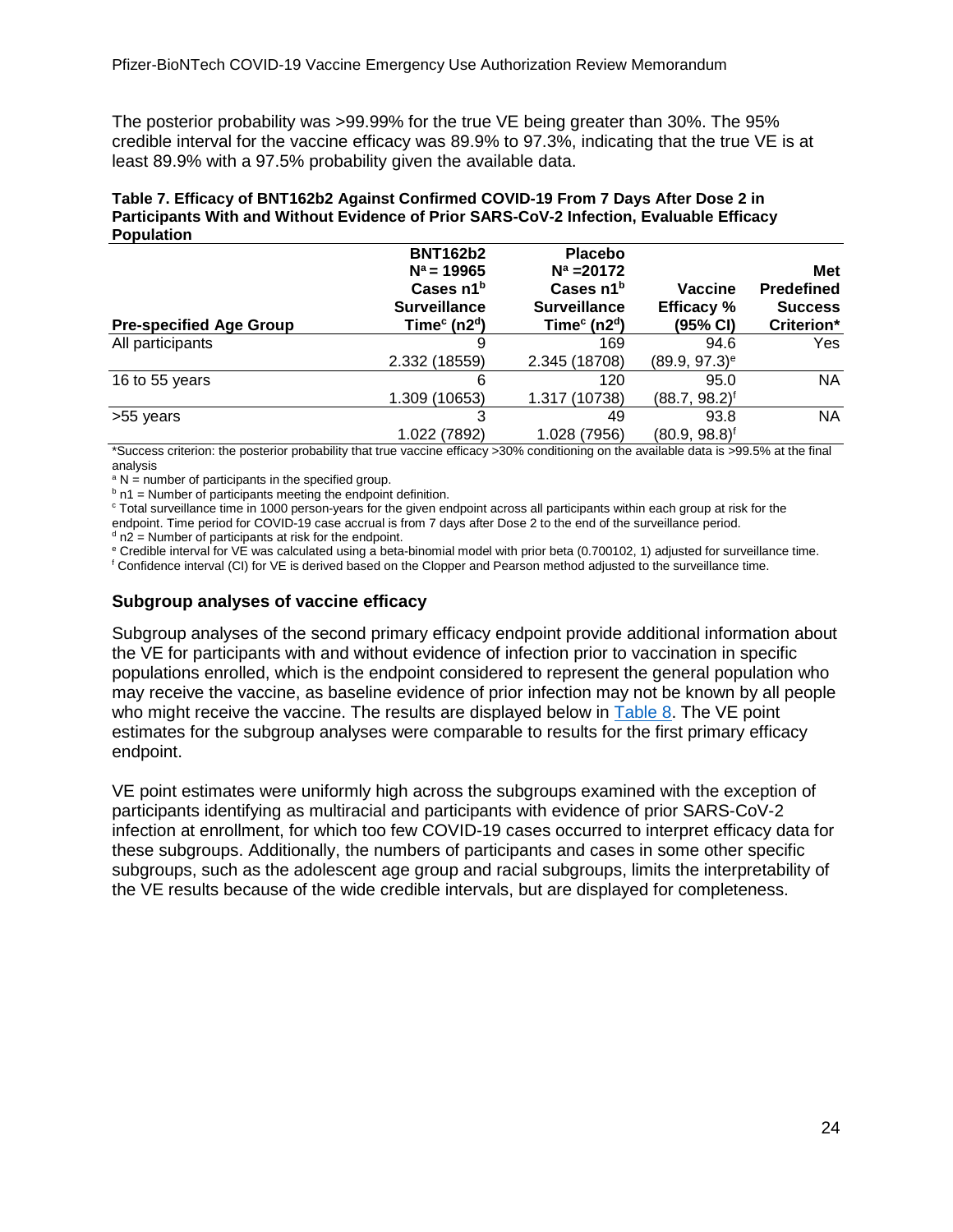#### <span id="page-24-0"></span>**Table 8: Subgroup Analyses of Second Primary Endpoint: First COVID-19 Occurrence From 7 Days After Dose 2, by Subgroup, Participants With and Without Evidence of Infection Prior to 7 Days After Dose 2, Evaluable Efficacy (7 Days) Population**

| Days Alter Dose Z, Evaluable Emicacy (7 Days) Fopulation |                                |                                |                           |
|----------------------------------------------------------|--------------------------------|--------------------------------|---------------------------|
|                                                          | <b>BNT162b2</b>                | <b>Placebo</b>                 |                           |
|                                                          | $N^a = 19965$                  | $N^a = 20172$                  |                           |
|                                                          | Cases n1 <sup>b</sup>          | Cases n1 <sup>b</sup>          |                           |
| <b>Efficacy Endpoint</b>                                 | Surveillance Time <sup>c</sup> | Surveillance Time <sup>c</sup> | <b>Vaccine Efficacy %</b> |
| Subgroup                                                 | (n2 <sup>d</sup> )             | (n2 <sup>d</sup> )             | $(95\% \text{ Cl})^e$     |
| Overall                                                  | 9                              | 169                            | 94.6 (89.6, 97.6)         |
|                                                          |                                |                                |                           |
|                                                          | 2.332 (18559)                  | 2.345 (18708)                  |                           |
| Age group (years)                                        |                                |                                |                           |
| 16 to 17                                                 | 0                              | 1                              | 100.0 (-3969.9,           |
|                                                          | 0.003(58)                      | 0.003(61)                      | 100.0                     |
| 18 to 64                                                 | 8                              | 149                            | 94.6 (89.1, 97.7)         |
|                                                          | 1.799 (14443)                  | 1.811 (14566)                  |                           |
| 65 to 74                                                 |                                | 14                             |                           |
|                                                          |                                |                                | 92.9 (53.2, 99.8)         |
|                                                          | 0.424 (3239)                   | 0.423(3255)                    |                           |
| $\geq 75$                                                |                                | 5                              | 100.0 (-12.1, 100.0)      |
|                                                          | 0.106(805)                     | 0.109(812)                     |                           |
| At risk <sup>f</sup>                                     |                                |                                |                           |
| Yes                                                      | 4                              | 87                             | 95.4 (87.8, 98.8)         |
|                                                          | 1.083 (8584)                   | 1.084 (8609)                   |                           |
|                                                          |                                |                                |                           |
| No                                                       |                                | 82                             | 93.8 (85.0, 98.1)         |
|                                                          | 1.250 (9975)                   | 1.261 (10099)                  |                           |
| Age group (years) and at risk                            |                                |                                |                           |
| 16-64 and not at risk                                    | 5                              | 75                             | 93.3 (83.6, 97.9)         |
|                                                          | 1.012 (8172)                   | 1.019 (8239)                   |                           |
| 16-64 and at risk                                        | 3                              | 75                             | 96.0 (87.8, 99.2)         |
|                                                          |                                |                                |                           |
|                                                          | 0.790 (6329)                   | 0.794 (6388)                   |                           |
| ≥65 and not at risk                                      | 0                              | 7                              | 100.0 (29.5, 100.0)       |
|                                                          | 0.238 (1794)                   | 0.241(1849)                    |                           |
| ≥65 and at risk                                          |                                | 12                             | 91.7 (44.2, 99.8)         |
|                                                          | 0.293(2250)                    | 0.290 (2218)                   |                           |
| Obese <sup>g</sup>                                       |                                |                                |                           |
| Yes                                                      | 3                              | 68                             |                           |
|                                                          |                                |                                | 95.5 (86.2, 99.1)         |
|                                                          | 0.810(6445)                    | 0.832(6582)                    |                           |
| No                                                       | 6                              | 101                            | 94.1 (86.7, 97.9)         |
|                                                          | 1.522 (12108)                  | 1.513 (12120)                  |                           |
| Age group (years) and obese                              |                                |                                |                           |
| 16-64 and not obese                                      | 5                              | 89                             | 94.4 (86.4, 98.2)         |
|                                                          | 1.163 (9380)                   | 1.162 (9422)                   |                           |
|                                                          | 3                              | 61                             | 95.0 (84.6, 99.0)         |
| 16-64 and obese                                          |                                |                                |                           |
|                                                          | 0.637(5116)                    | 0.651(5199)                    |                           |
| ≥65 and not obese                                        |                                | 12                             | 91.8 (44.7, 99.8)         |
|                                                          | 0.358(2715)                    | 0.351(2685)                    |                           |
| ≥65 and obese                                            | 0                              |                                | 100.0 (27.4, 100.0)       |
|                                                          | 0.172 (1328)                   | 0.180 (1382)                   |                           |
| Sex                                                      |                                |                                |                           |
|                                                          |                                |                                |                           |
| Female                                                   | 5                              | 84                             | 93.9 (85.2, 98.1)         |
|                                                          | 1.149 (9102)                   | 1.176 (9366)                   |                           |
| Male                                                     |                                | 85                             | 95.3 (87.6, 98.8)         |
|                                                          | 1.183 (9457)                   | 1.170 (9342)                   |                           |
| Ethnicity                                                |                                |                                |                           |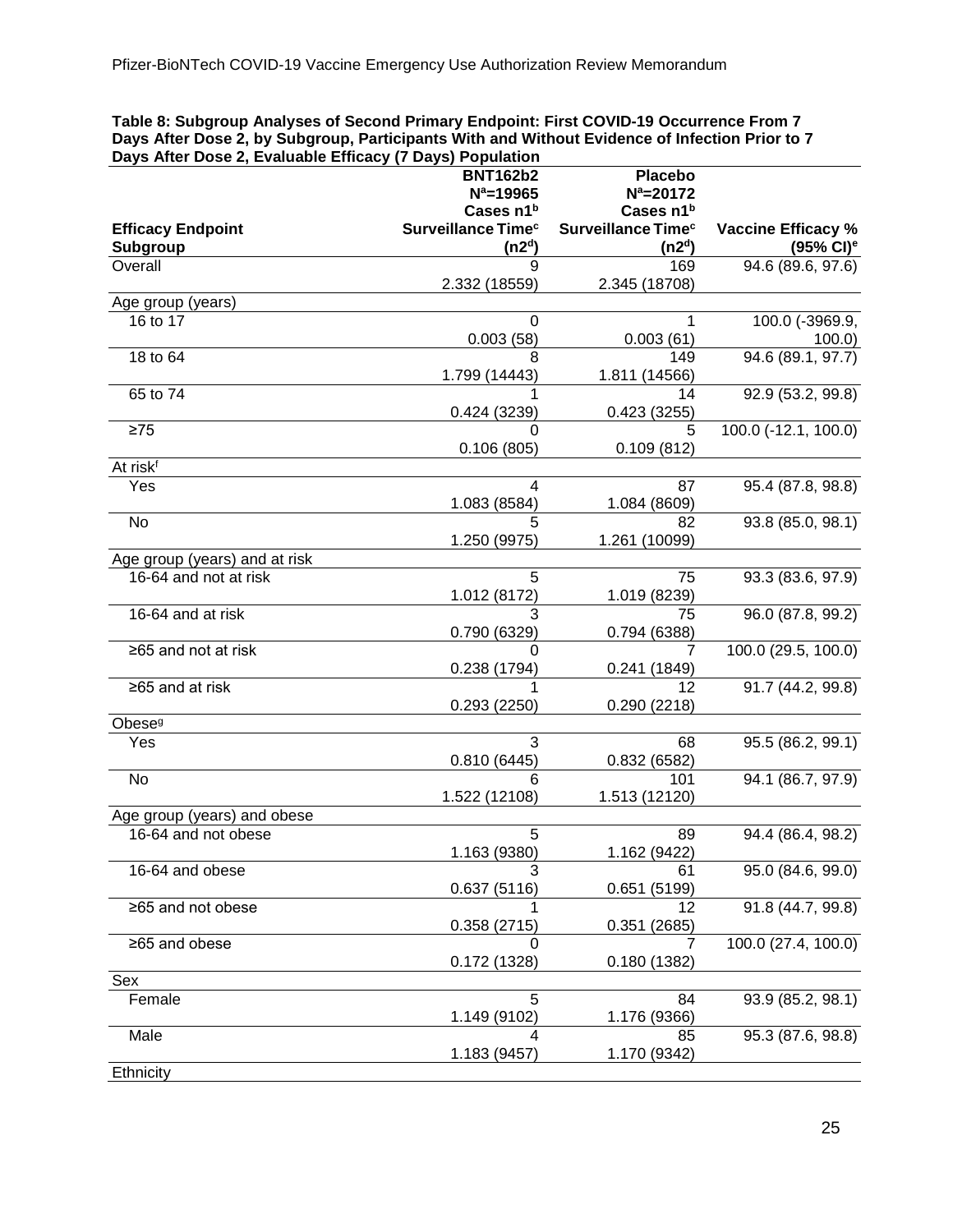|                                  | <b>BNT162b2</b><br>$N^a = 19965$ | <b>Placebo</b><br>$N^a = 20172$ |                            |
|----------------------------------|----------------------------------|---------------------------------|----------------------------|
|                                  | Cases n1b                        | Cases n1b                       |                            |
| <b>Efficacy Endpoint</b>         | Surveillance Time <sup>c</sup>   | Surveillance Time <sup>c</sup>  | <b>Vaccine Efficacy %</b>  |
| Subgroup                         | (n2 <sup>d</sup> )               | (n2 <sup>d</sup> )              | $(95\% \text{ Cl})^e$      |
| Hispanic or Latino               | 3                                | 55                              | 94.5 (83.2, 98.9)          |
|                                  | 0.637(5074)                      | 0.638(5090)                     |                            |
| Not Hispanic or Latino           | 6                                | 114                             | 94.7 (88.1, 98.1)          |
|                                  | 1.681 (13380)                    | 1.693 (13509)                   |                            |
| Race                             |                                  |                                 |                            |
| American Indian or Alaska native | $\Omega$                         |                                 | 100.0 (-3511.0,            |
|                                  | 0.011(104)                       | 0.010(104)                      | 100.0                      |
| Asian                            |                                  | 4                               | 74.4 (-158.7, 99.5)        |
|                                  | 0.095(796)                       | 0.097(808)                      |                            |
| <b>Black or African American</b> |                                  |                                 | 100.0 (30.4, 100.0)        |
|                                  | 0.187(1758)                      | 0.188(1758)                     |                            |
| Native Hawaiian or Other Pacific |                                  |                                 | 100.0 (-2112.1,            |
| Islander                         | 0.006(50)                        | 0.003(29)                       | 100.0                      |
| White                            |                                  | 153                             | 95.4 (90.3, 98.2)          |
|                                  | 1.975 (15294)                    | 1.990 (15473)                   |                            |
| Multiracial                      |                                  |                                 | 10.4 (-6934.9, 98.9)       |
|                                  | 0.047(467)                       | 0.042(424)                      |                            |
| Not reported                     | ∩                                | $\mathcal{P}$                   | 100.0 (-581.6, 100.0)      |
|                                  | 0.010(90)                        | 0.013(112)                      |                            |
| Baseline SARS-CoV-2 Status       |                                  |                                 |                            |
| Positive <sup>h</sup>            |                                  |                                 | $-7.1$ ( $-8309.9, 98.6$ ) |
|                                  | 0.056(526)                       | 0.060(567)                      |                            |
| Negativei                        | 8                                | 164                             | 95.1 (90.1, 97.9)          |
|                                  | 2.237 (17637)                    | 2.242 (17720)                   |                            |
| Unknown                          | ∩                                | 4                               | 100.0 (-68.9, 100.0)       |
|                                  | 0.039(396)                       | 0.043(421)                      |                            |

<sup>a</sup> N = number of participants in the specified group.<br><sup>b</sup> n1 = Number of participants meeting the endpoint definition.

<sup>c</sup> Total surveillance time in 1000 person-years for the given endpoint across all participants within each group at risk for the endpoint. Time period for COVID-19 case accrual is from 7 days after Dose 2 to the end of the surveillance period.  $d$  n2 = Number of participants at risk for the endpoint.

<sup>e</sup> Confidence interval (CI) for VE is derived based on the Clopper and Pearson method adjusted to the surveillance time. <sup>f</sup> At risk is defined as having at least one of the Charlson comorbidity index (Appendix A, page [57\)](#page-56-0) category or obesity (BMI ≥30 kg/m<sup>2</sup>).

<sup>9</sup> Obese is defined as BMI ≥30 kg/m<sup>2</sup>.

h Positive N-binding antibody result at Visit 1, positive NAAT result at Visit 1, or medical history of COVID-19.

<sup>i</sup> Negative N-binding antibody result at Visit 1, negative NAAT result at Visit 1, and no medical history of COVID-19.

<span id="page-25-0"></span>The demographics of the participants with confirmed COVID-19 cases contributing to the primary efficacy analysis are displayed below in [Table 9.](#page-25-0)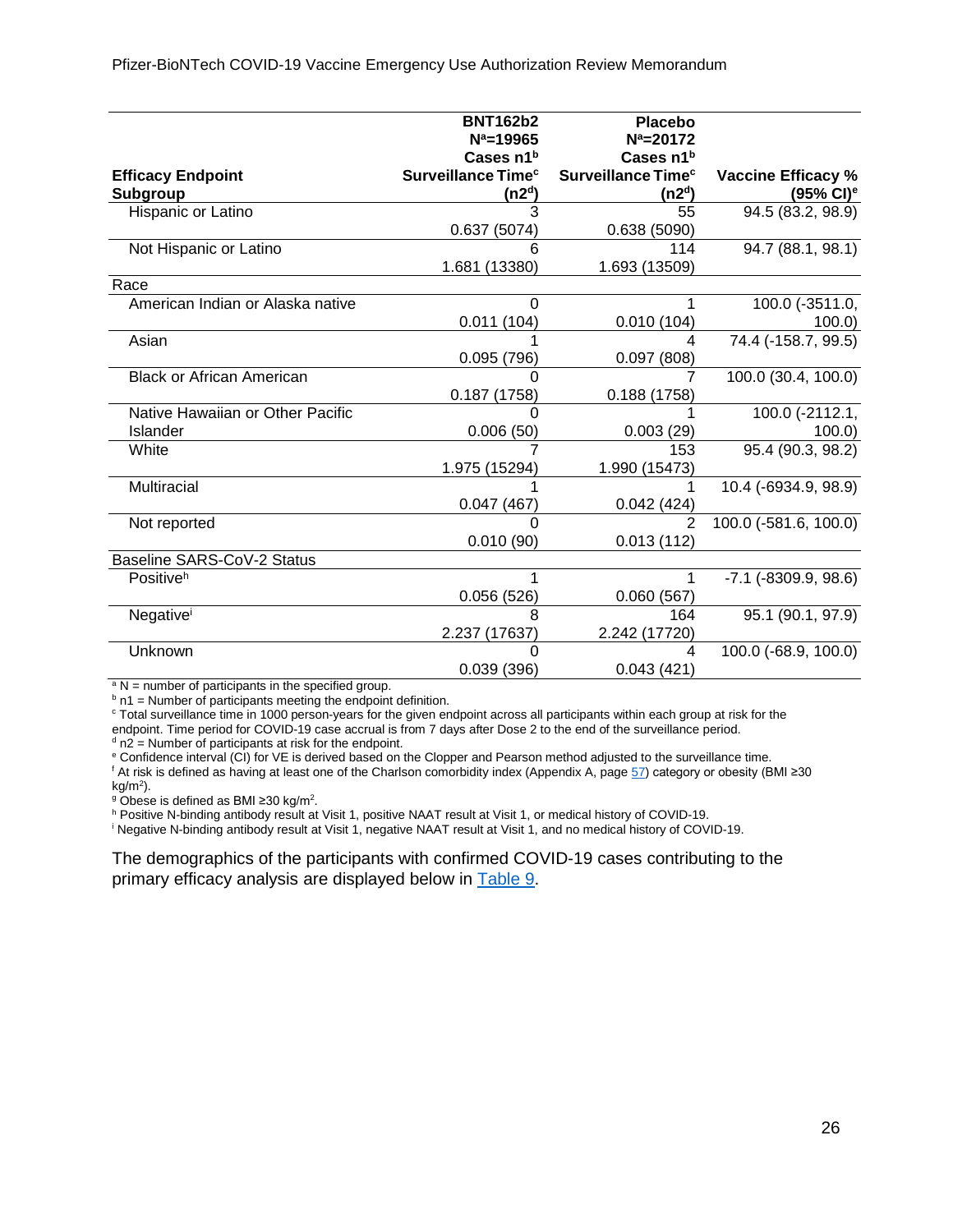|                                                 | <b>BNT162b2</b> | Placebo      | Total              |
|-------------------------------------------------|-----------------|--------------|--------------------|
|                                                 | $N^a=8$         | $N^a = 162$  | $N^a = 170$        |
| <b>Characteristic</b>                           | $n^{b}$ (%)     | $n^{b}$ (%)  | n <sup>b</sup> (%) |
| Sex: Female                                     | 5(62.5)         | 81 (50.0)    | 86 (50.6)          |
| Sex: Male                                       | 3(37.5)         | 81 (50.0)    | 84 (49.4)          |
| Age at Vaccination: Mean years (SD)             | 51.4 (12.47)    | 47.4 (15.21) | 47.6 (15.09)       |
| Age at Vaccination: Median (years)              | 51              | 48           | 48                 |
| Age at Vaccination: Min, max (years)            | (30, 69)        | (18, 79)     | (18, 79)           |
| Age Group: 16 to $<$ 18 years                   |                 |              |                    |
| Age Group: 18 to $<$ 65 years                   | 7(87.5)         | 143 (88.3)   | 150 (88.2)         |
| Age Group: $\geq 65$ to < 75 years              | 1(12.5)         | 14 (8.6)     | 15(8.8)            |
| Age Group: $\geq$ 75 years                      |                 | 5(3.1)       | 5(2.9)             |
| Race: American Indian or Alaska Native          | 0               | 1(0.6)       | 1(0.6)             |
| Race: Asian                                     | 1(12.5)         | 4(2.5)       | 5(2.9)             |
| Race: Black or African American                 | 0               | 7(4.3)       | 7 (4.1)            |
| Race: Native Hawaiian or Other Pacific Islander | 0               | 1(0.6)       | 1(0.6)             |
| Race: White                                     | 7 (87.5)        | 146 (90.1)   | 153 (90.0)         |
| Race: Multiracial                               | 0               | 1(0.6)       | 1(0.6)             |
| Race: Not reported                              | 0               | 2(1.2)       | 2(1.2)             |
| Ethnicity: Hispanic or Latino                   | 3(37.5)         | 53 (32.7)    | 56 (32.9)          |
| Ethnicity: Not Hispanic or Latino               | 5(62.5)         | 109 (67.3)   | 114 (67.1)         |
| Ethnicity: Not reported                         |                 | 0            |                    |
| Comorbidities <sup>c</sup> : Yes                | 4(50.0)         | 86 (53.1)    | 90 (52.9)          |
| Comorbidities: No                               | 4(50.0)         | 76 (46.9)    | 80 (47.1)          |
| Comorbidity: Obesity                            | 3(37.5)         | 67 (41.4)    | 70 (41.2)          |

#### <span id="page-26-1"></span><span id="page-26-0"></span>**Table 9. Demographic Characteristics, Participants With Protocol Defined Case (Without Evidence of Infection Prior to 7 Days After Dose 2)**

<sup>a</sup> N = number of participants in the specified group, or the total sample. This value is the denominator for the percentage

calculations.<br> $\frac{b}{n}$  n = Number of participants with the specified characteristic.

 $\degree$  Number of participants who have 1 or more comorbidities that increase the risk of severe COVID-19 disease: defined as patients who had at least one of the Charlson comorbidity index (Appendix A, page [57\)](#page-56-0) category or obesity only (BMI ≥30 kg/m<sup>2</sup>).

Only 3% of participants had evidence of prior infection at study enrollment, and additional analyses showed that very few COVID-19 cases occurred in these participants over the course of the entire study (9 in the placebo group and 10 in the BNT162b2 group, only 1 of which occurred 7 days or more after completion of the vaccination regimen – data not shown). The placebo group attack rate from enrollment to the November 14, 2020, data cut-off date was 1.3% both for participants without evidence of prior infection at enrollment (259 cases in 19,818 participants) and for participants with evidence of prior infection at enrollment (9 cases in 670 participants). While limited, these data do suggest that previously infected individuals can be at risk of COVID-19 (i.e., reinfection). However, available data are insufficient to determine whether such individuals could benefit from vaccination.

Additional analyses of the first primary efficacy endpoint were conducted to evaluate the vaccine efficacy, by comorbidity status. VE point estimates were uniformly high across the comorbidities examined, though for some interpretation of the results is limited by small numbers of participants and/or cases.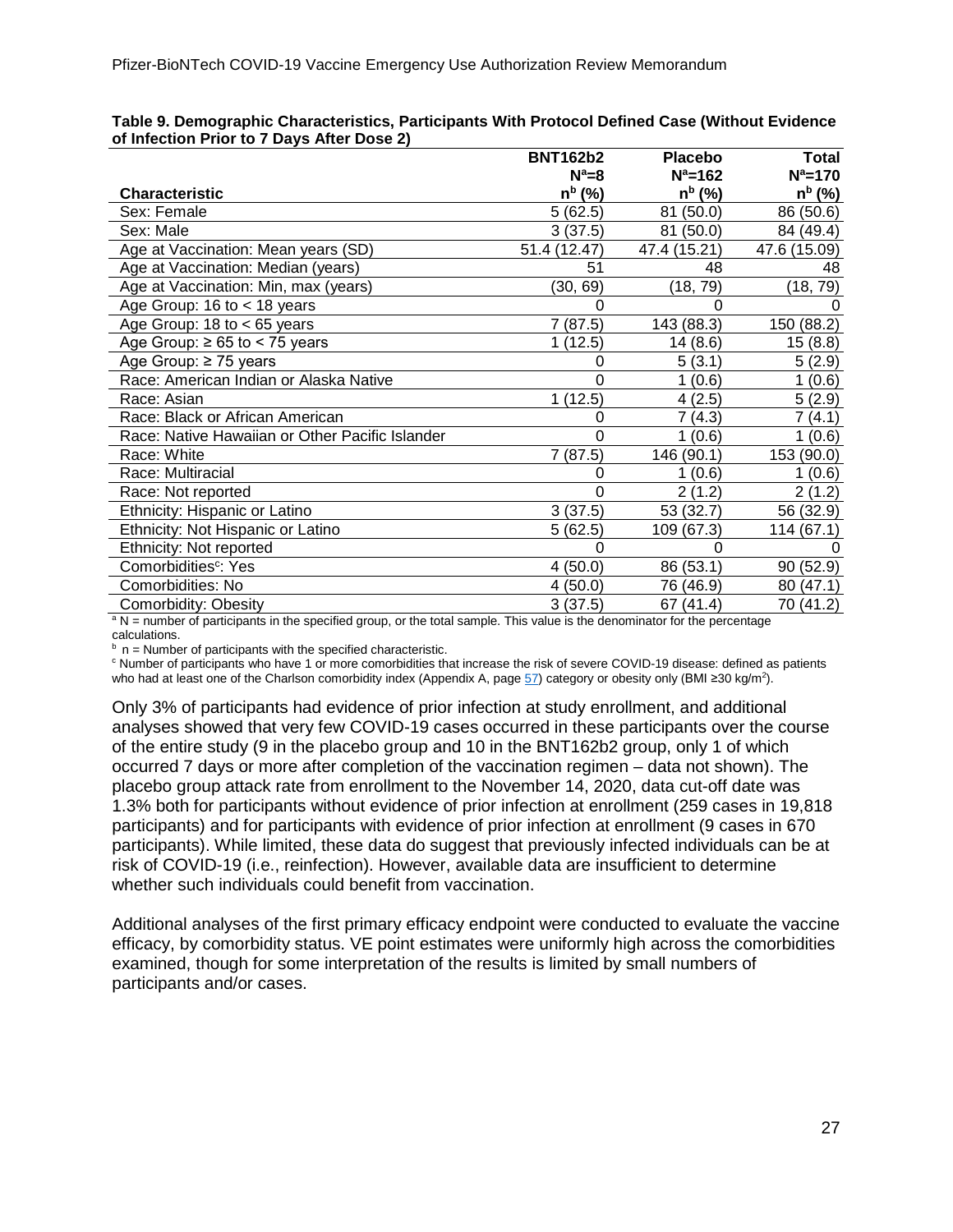|                                            | <b>BNT162b2</b>                | <b>Placebo</b>                       |                           |
|--------------------------------------------|--------------------------------|--------------------------------------|---------------------------|
|                                            | $N^a = 18198$                  | $N^a = 18325$                        |                           |
|                                            | Cases n1 <sup>b</sup>          | Cases n1 <sup>b</sup>                |                           |
| <b>Efficacy Endpoint</b>                   | Surveillance Time <sup>c</sup> | <b>Surveillance Time<sup>c</sup></b> | <b>Vaccine Efficacy %</b> |
| <b>Subgroup</b>                            | (n2 <sup>d</sup> )             | (n2ª)                                | (95% Cl <sup>e</sup> )    |
| Overall                                    |                                | 162                                  | 95.0                      |
|                                            | 2.214 (17411)                  | 2.222 (17511)                        | (90.0, 97.9)              |
| Comorbidity                                |                                |                                      |                           |
| No comorbidity                             | 4                              | 76                                   | 94.7                      |
|                                            | 1.189 (9381)                   | 1.197 (9482)                         | (85.9, 98.6)              |
| Any comorbidity <sup>f</sup>               |                                | 86                                   | 95.3                      |
|                                            | 1.025 (8030)                   | 1.025 (8029)                         | (87.7, 98.8)              |
| Any malignancy                             |                                |                                      | 75.7                      |
|                                            | 0.092(704)                     | 0.090(681)                           | $(-145.8, 99.5)$          |
| Cardiovascular                             |                                |                                      | 100.0                     |
|                                            | 0.067(534)                     | 0.062(492)                           | $(-0.8, 100.0)$           |
| Chronic pulmonary                          |                                | 14                                   | 93.0                      |
| disease                                    | 0.175(1374)                    | 0.171(1358)                          | (54.1, 99.8)              |
| <b>Diabetes</b>                            |                                | 19                                   | 94.7                      |
|                                            | 0.176(1372)                    | 0.176(1374)                          | (66.8, 99.9)              |
| Obese (BMI $\geq$ 30.0 kg/m <sup>2</sup> ) |                                | 67                                   | 95.4                      |
|                                            | 0.763(6000)                    | 0.782(6103)                          | (86.0, 99.1)              |
| Hypertension                               | 2                              | 44                                   | 95.4                      |
|                                            | 0.567(4413)                    | 0.567(4437)                          | (82.6, 99.5)              |
| Diabetes (including                        |                                | 20                                   | 95.0                      |
| gestational diabetes)                      | 0.177(1381)                    | 0.178(1384)                          | (68.7, 99.9)              |

<span id="page-27-0"></span>**Table 10. Vaccine Efficacy: First COVID-19 Occurrence From 7 Days After Dose 2, by Comorbidity Status, Among Participants Without Evidence of Infection Prior to 7 Days After Dose 2, Evaluable Efficacy (7 Days) Population** 

Abbreviations: N-binding = SARS-CoV-2 nucleoprotein–binding; NAAT = nucleic acid amplification test; SARS-CoV-2 = severe acute respiratory syndrome coronavirus 2; VE = vaccine efficacy.

Note: Participants who had no serological or virological evidence (prior to 7 days after receipt of the last dose) of past SARS-CoV-2 infection (i.e., N-binding antibody [serum] negative at Visit 1 and SARS-CoV-2 not detected by NAAT [nasal swab] at Visits 1 and 2), and had negative NAAT (nasal swab) at any unscheduled visit prior to 7 days after Dose 2 were included in the analysis.  $a<sup>a</sup>N$  = number of participants in the specified group.

 $b$  n1 = Number of participants meeting the endpoint definition.

<sup>c</sup> Total surveillance time in 1000 person-years for the given endpoint across all participants within each group at risk for the endpoint. Time period for COVID-19 case accrual is from 7 days after Dose 2 to the end of the surveillance period.

 $d$  n2 = Number of participants at risk for the endpoint.

e Confidence interval (CI) for VE is derived based on the Clopper and Pearson method adjusted for surveillance time.

f Subject who had 1 or more comorbidities that increase the risk of severe COVID-19 disease: defined as participants who had at least one of the Charlson comorbidity index (Appendix A, page [57\)](#page-56-0) category or BMI ≥30 kg/m2.

#### **Cumulative incidence curves**

Based on the cumulative incidence curve for the all-available efficacy population after Dose 1, [\(Figure 2\)](#page-27-0), COVID-19 disease onset appears to occur similarly for both BNT162b2 and placebo groups until approximately 14 days after Dose 1, at which time point, the curves diverge, with more cases accumulating in the placebo group than in the BNT162b2 group, and there does not appear to be evidence of waning protection during the follow-up time of approximately 2 months following the second dose that is being evaluated at this point in time.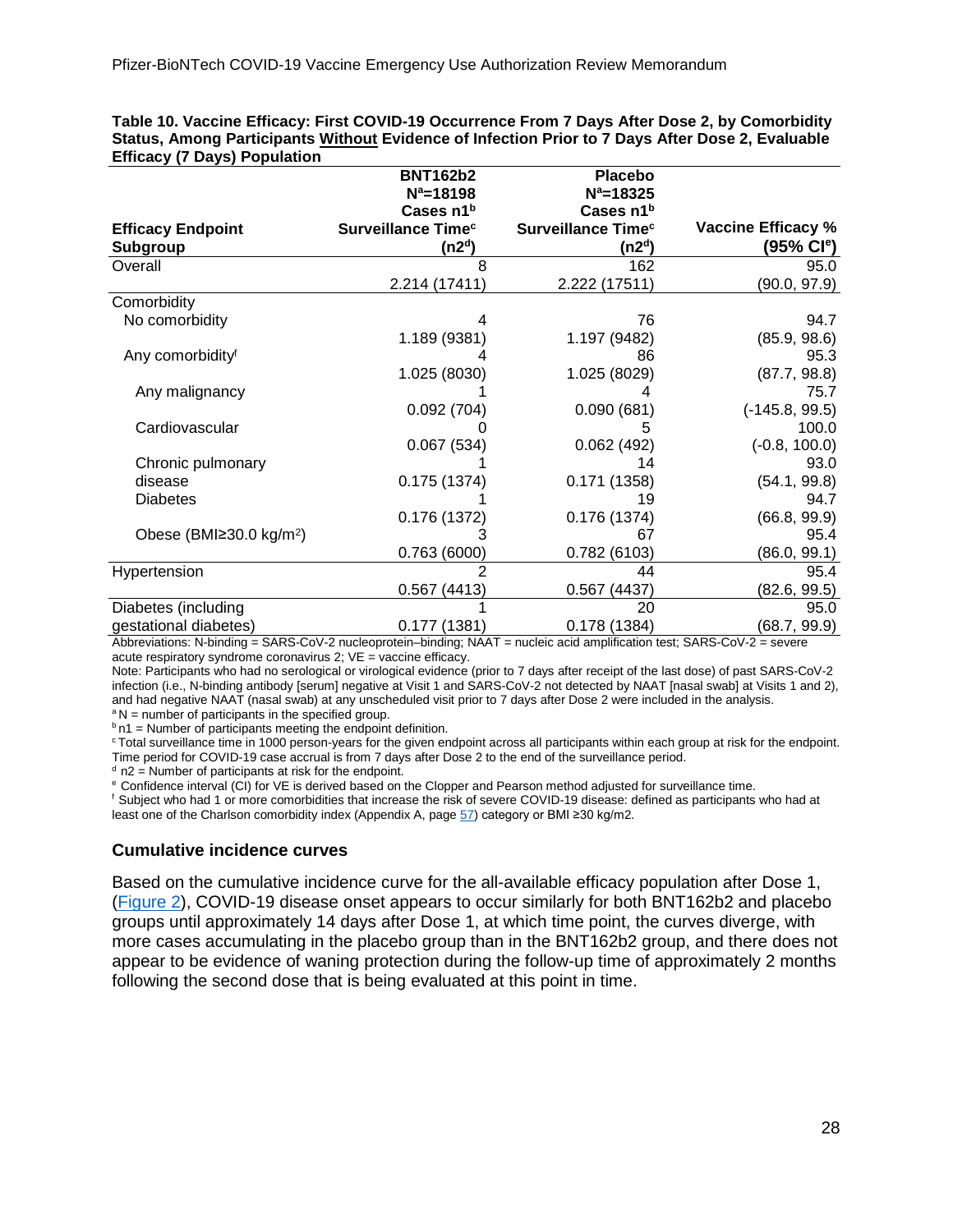



#### **Secondary efficacy analyses**

The secondary efficacy endpoints evaluate the VE of BNT162b2 for the prevention of COVID-19 disease from 14 days after Dose 2 and based on the CDC's definition of COVID-19 disease from 7 and 14 days after Dose 2. The case splits and VE for each of these secondary efficacy endpoints were each similar to the primary efficacy endpoints described above.

#### Severe COVID-19 Cases

In the final analysis of the evaluable efficacy population (7 days), four participants had severe COVID-19 disease at least 7 days after Dose 2 (one subject who received BNT162b2 and three participants who received placebo). The vaccine recipient who had severe COVID-19 disease met the severe case definition because oxygen saturation at the COVID-19 illness visit was 93% on room air. The subject was not hospitalized, did not seek further medical care, and did not have risk factors for severe disease. The three placebo recipients who had severe COVID-19 disease met the severe case definition for the following reasons: one subject had an oxygen saturation of 92% on room air without other severe disease criteria, one subject was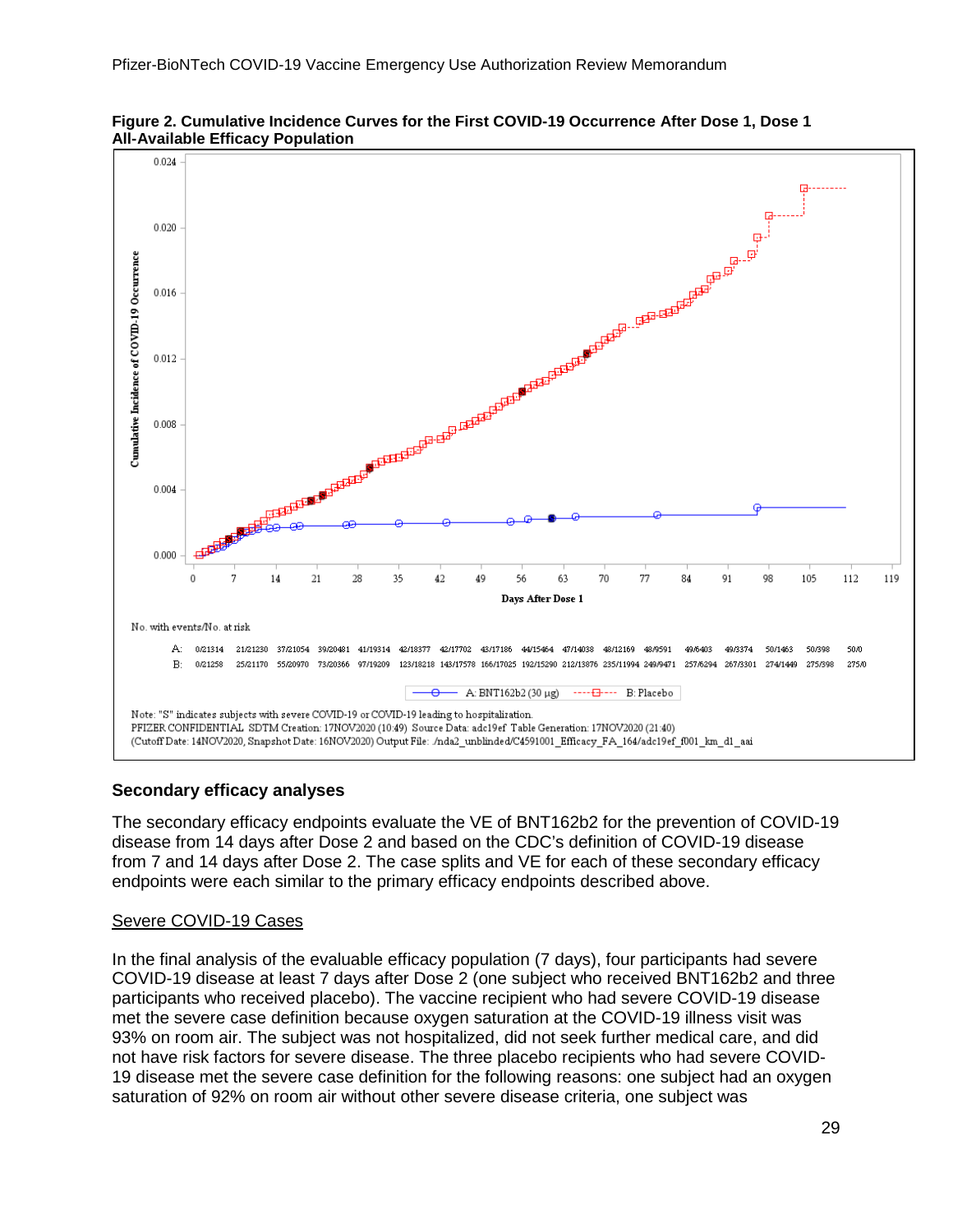hospitalized for noninvasive positive pressure ventilation with bilateral pneumonia, and one subject had an oxygen saturation of 92% and ICU admission for heart block. One of these placebo recipients with severe disease also had a body mass index  $>$  30 kg/m<sup>2</sup> as a risk factor, while the other two participants did not have any risk factors for severe disease. The vaccine efficacy of this secondary efficacy endpoint is shown in [Table 11.](#page-29-0)

| <b>1 UPURUUT</b>             |                                                           |                                              |                      |                                 |
|------------------------------|-----------------------------------------------------------|----------------------------------------------|----------------------|---------------------------------|
|                              | <b>BNT162b2</b><br>$N^a = 18198$<br>Cases n1 <sup>b</sup> | <b>Placebo</b><br>$N^a = 18325$<br>Cases n1b | Vaccine              | <b>Met</b><br><b>Predefined</b> |
| <b>Secondary Efficacy</b>    | Surveillance Time <sup>c</sup>                            | Surveillance Time <sup>c</sup>               | <b>Efficacy</b> %    | <b>Success</b>                  |
| <b>Endpoint</b>              | (n2 <sup>d</sup> )                                        | (n2ª)                                        | $(95% \, \text{Cl})$ | Criterion*                      |
| First severe COVID-19        |                                                           | 3                                            | 66.4                 | No.                             |
| occurrence from 7 days after | 2.215 (17411)                                             | 2.232 (17511)                                | (-124.8,             |                                 |
| Dose 2 in participants       |                                                           |                                              | $96.3$ <sup>e</sup>  |                                 |
| without evidence of prior    |                                                           |                                              |                      |                                 |
| SARS-CoV-2 infection         |                                                           |                                              |                      |                                 |

#### <span id="page-29-0"></span>**Table 11. First Severe COVID-19 Occurrence from 7 Days after Dose 2, Evaluable Efficacy Population**

\*Success criterion: the posterior probability that true vaccine efficacy > 30% conditioning on the available data is >98.6% at the final

analysis.<br>a.  $N =$  number of participants in the specified group.

 $b.$  n1 = Number of participants meeting the endpoint definition.

<sup>c</sup> Total surveillance time in 1000 person-years for the given endpoint across all participants within each group at risk for the endpoint. Time period for COVID-19 case accrual is from 7 or 14 days after Dose 2 to the end of the surveillance period depending on specified endpoint.

 $d$  n2 = Number of participants at risk for the endpoint.

<sup>e</sup> Credible interval for VE was calculated using a beta-binomial model with prior beta (0.700102, 1) adjusted for surveillance time.

f Confidence interval (CI) for VE is derived based on the Clopper and Pearson method adjusted to the surveillance time.

In the all-available efficacy population, ten participants had severe COVID-19 disease after Dose 1 (one subject who received BNT162b2 and nine participants who received placebo). Five of the remaining six placebo recipients who had severe COVID-19 disease were hospitalized, two of whom were admitted to an intensive care unit. Five of these remaining six placebo recipients who had severe disease had at least one risk factor for severe disease. The total number of severe cases is small, which limits the overall conclusions that can be drawn; however, the case split does suggest protection from severe COVID-19 disease.

#### <span id="page-29-1"></span>**Table 12. First Severe COVID-19 Occurrence After Dose 1, Dose 1 All-Available Efficacy Population**

|                                    | <b>BNT162b2</b>       | <b>Placebo</b>                                                |                           |
|------------------------------------|-----------------------|---------------------------------------------------------------|---------------------------|
|                                    | $N^a = 21669$         | $N^a = 21686$                                                 |                           |
|                                    | Cases n1 <sup>b</sup> | Cases n1b                                                     |                           |
|                                    |                       | Surveillance Time <sup>c</sup> Surveillance Time <sup>c</sup> | <b>Vaccine Efficacy %</b> |
| <b>Secondary Efficacy Endpoint</b> | (n2 <sup>d</sup> )    | (n2 <sup>d</sup> )                                            | (95% CI)                  |
| First severe case occurrence after |                       |                                                               | 88.9                      |
| Dose 1                             | 4.021 (21314)         | 4.006 (21259)                                                 | $(20.1, 99.7)^f$          |
| After Dose 1 to before Dose 2      |                       |                                                               | 100.0 (-51.5, 100.0)      |
| Dose 2 to 6 days after Dose 2      |                       |                                                               | 100.0 (-3800.0, 100.0)    |
| $\geq$ 7 Days after Dose 2         |                       |                                                               | 75.0 (-152.6, 99.5)       |

 $A^a$ N = number of participants in the specified group.

 $<sup>b</sup>$  n1 = Number of participants meeting the endpoint definition.</sup>

<sup>c</sup> Total surveillance time in 1000 person-years for the given endpoint across all participants within each group at risk for the endpoint. Time period for COVID-19 case accrual is from 7 or 14 days after Dose 2 to the end of the surveillance period depending on specified endpoint.

 $d$  n2 = Number of participants at risk for the endpoint.

<sup>e</sup> Credible interval for VE was calculated using a beta-binomial model with prior beta (0.700102, 1) adjusted for surveillance time.

<sup>f</sup> Confidence interval (CI) for VE is derived based on the Clopper and Pearson method adjusted to the surveillance time.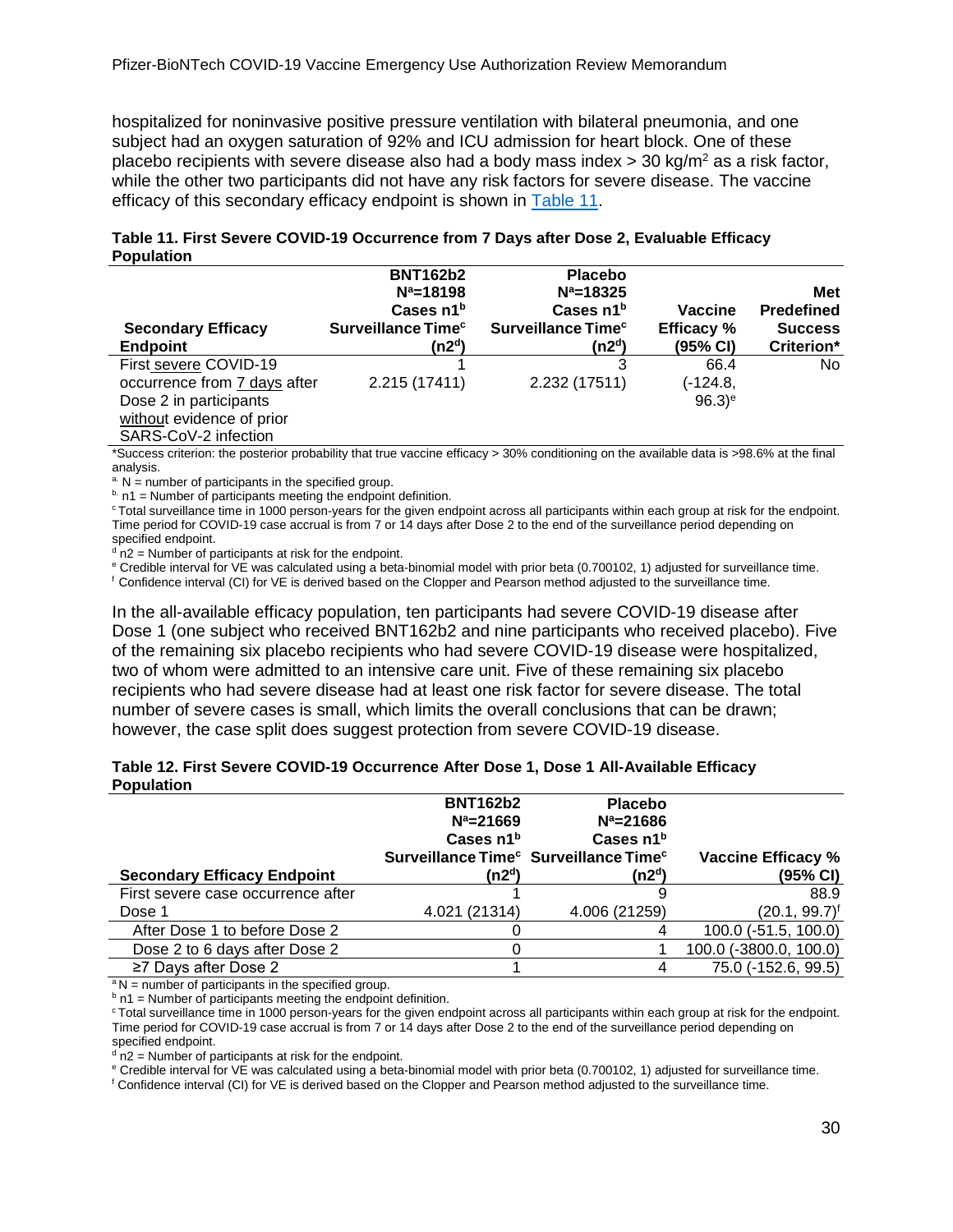### **Additional efficacy analyses**

Additional analyses of the first primary efficacy endpoint were conducted to evaluate the allavailable efficacy population, for all participants regardless of evidence of prior infection through 7 days after Dose 2 [\(Table 13\)](#page-30-0).

| Table 13. Primary Efficacy Endpoint, All-Available Efficacy Population |                       |                                                               |  |  |  |
|------------------------------------------------------------------------|-----------------------|---------------------------------------------------------------|--|--|--|
| <b>BNT162b2</b>                                                        | <b>Placebo</b>        |                                                               |  |  |  |
| $N^a = 21669$                                                          | $N^a = 21686$         |                                                               |  |  |  |
| Cases $n1b$                                                            | Cases n1 <sup>b</sup> |                                                               |  |  |  |
|                                                                        |                       | Vaccine Efficacy %                                            |  |  |  |
| (n2ª)                                                                  | (n2ª)                 | (95% CI)                                                      |  |  |  |
| 50                                                                     | 275                   | 82.0                                                          |  |  |  |
| 4.015 (21314)                                                          | 3.982 (21258)         | $(75.6, 86.9)^t$                                              |  |  |  |
| 39                                                                     | 82                    | 52.4 (29.5, 68.4)                                             |  |  |  |
| 2                                                                      | 21                    | 90.5(61, 98.9)                                                |  |  |  |
| 9                                                                      | 172                   | 94.8 (89.8, 97.6)                                             |  |  |  |
|                                                                        |                       | Surveillance Time <sup>c</sup> Surveillance Time <sup>c</sup> |  |  |  |

### <span id="page-30-0"></span>**Table 13. Primary Efficacy Endpoint, All-Available Efficacy Population**

 $a N$  = number of participants in the specified group.

 $<sup>b</sup>$  n1 = Number of participants meeting the endpoint definition.</sup>

<sup>c</sup> Total surveillance time in 1000 person-years for the given endpoint across all participants within each group at risk for the endpoint. Time period for COVID-19 case accrual is from 7 or 14 days after Dose 2 to the end of the surveillance period depending on specified endpoint.

 $d$  n2 = Number of participants at risk for the endpoint.

<sup>e</sup> Credible interval for VE was calculated using a beta-binomial model with prior beta (0.700102, 1) adjusted for surveillance time.

<sup>f</sup> Confidence interval (CI) for VE is derived based on the Clopper and Pearson method adjusted to the surveillance time.

VE in participants in the all-available efficacy population was similar to results in the evaluable efficacy population. The VE for the prevention of COVID-19 disease after Dose 1 is 82%, in the all-available efficacy population. Based on the number of cases accumulated after Dose 1 and before Dose 2, there does seem to be some protection against COVID-19 disease following one dose; however, these data do not provide information about longer term protection beyond 21 days after a single dose.

#### **Efficacy summary**

The data submitted in this EUA request were consistent with the recommendations set forth in the FDA Guidance on Emergency Use Authorization for Vaccines to Prevent COVID-19 and met the prespecified success criteria established in the protocol. In the planned final primary efficacy analysis, vaccine efficacy after 7 days post Dose 2 was 95%, (95% CI 90.3; 97.6) in participants without prior evidence of SARS-CoV-2 infection and >94% in the group of participants with or without prior infection. Efficacy outcomes were consistently robust ( $\geq$ 93%) across demographic subgroups.

Efficacy against severe COVID-19 occurring after the first dose was 88.9% (95% CI 20.1, 99.7), with an estimated VE of 75.0% (95% CI -152.6, 99.5) (1 case in BNT162b2 group and 4 cases in placebo group) against severe COVID-19 occurring at least 7 days after Dose 2.

Among all participants (regardless of evidence of infection before or during the vaccination regimen), 50 cases of COVID-19 occurred after Dose 1 in the BNT162b2 group compared with 275 cases in the placebo group, indicating an estimated VE of 82% (95% CI: 75.6%, 86.9%) against confirmed COVID-19 occurring after Dose 1, with VE of 52.4% (95% CI: 29.5%, 68.4%) between Dose 1 and Dose 2. The efficacy observed after Dose 1 and before Dose 2, from a post-hoc analysis, cannot support a conclusion on the efficacy of a single dose of the vaccine, because the time of observation is limited by the fact that most of the participants received a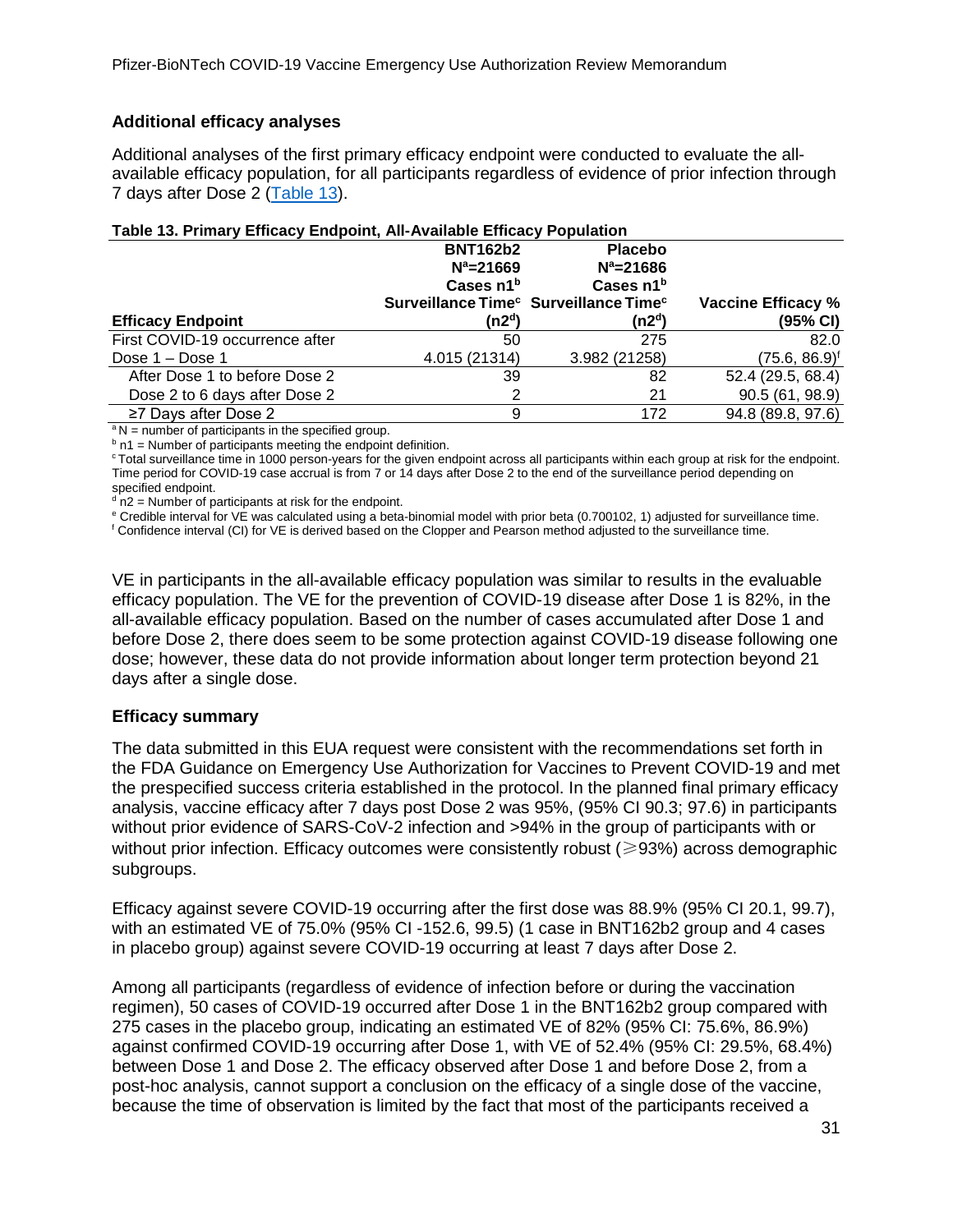second dose after three weeks. The trial did not have a single-dose arm to make an adequate comparison.

### <span id="page-31-0"></span>**4.2.6. Safety**

### **Overview of adverse events**

[Table 14](#page-31-1) below presents an overview of all adverse events in the Phase 2/3 safety population. A higher proportion of vaccine recipients reported adverse events compared with placebo recipients, and this imbalance was driven by reactogenicity (solicited adverse events) reported in the 7 days following vaccination and unsolicited adverse events corresponding to reactogenicity symptoms among participants not in the reactogenicity subset (see presentation of unsolicited adverse events in a later section). Proportions of participants with serious adverse events, deaths, and withdrawals due to adverse events were balanced between treatment groups.

|                                                                                                                                 | <b>BNT162b2</b>   | <b>Placebo</b>    |
|---------------------------------------------------------------------------------------------------------------------------------|-------------------|-------------------|
| <b>Participants Experiencing at Least One:</b>                                                                                  | $n/N$ (%)         | $n/N$ (%)         |
| Immediate unsolicited AE Within 30 minutes after                                                                                |                   |                   |
| vaccination <sup>a</sup>                                                                                                        |                   |                   |
| Dose #1                                                                                                                         | 78/18801 (0.4)    | 66/18785 (0.4)    |
| Dose $#2$                                                                                                                       | 52/18494 (0.3)    | 39/18470 (0.2)    |
| Solicited injection site reaction within 7 days <sup>b</sup>                                                                    |                   |                   |
| Dose #1                                                                                                                         | 3216/4093 (78.6)  | 525/4090 (12.8)   |
| Dose $#2$                                                                                                                       | 2748/3758 (73.1)  | 396/3749 (10.6)   |
| Solicited systemic AE within 7 days <sup>b</sup>                                                                                |                   |                   |
| Dose #1                                                                                                                         | 2421/4093 (59.1)  | 1922/4090 (47.0)  |
| Dose $#2$                                                                                                                       | 2627/3758 (69.9)  | 1267/3749 (33.8)  |
| From Dose 1 through 1 month after Dose 2 <sup>a</sup>                                                                           |                   |                   |
| Unsolicited non-serious AE                                                                                                      | 5071/18801 (27.0) | 2356/18785 (12.5) |
| <b>SAE</b>                                                                                                                      | 103/18801 (0.5)   | 81/18785 (0.4)    |
| From Dose 1 through cutoff date (safety population)                                                                             |                   |                   |
| <b>SAE</b>                                                                                                                      | 124/18801 (0.7)   | 101/18785 (0.5)   |
| From Dose 1 through cutoff date (all-enrolled) <sup>c</sup>                                                                     |                   |                   |
| Withdrawal due AEs                                                                                                              | 37/21621 (0.6)    | 30/21631 (0.5)    |
| <b>SAE</b>                                                                                                                      | 126/21621 (0.6)   | 111/21631 (0.5)   |
| Deaths<br>Course of E01001 october to blog and names at 6.146.450.469; of E01001 october to blog and reasts politically 110,111 | 2/21621(0.0)      | 4/21631(0.0)      |

#### <span id="page-31-1"></span>**Table 14. Study C4591001 Safety Overview, Ages 16 Years and Older**

Source: c4591001-safety-tables-ae3.pdf pages 216,446,459,463; c4591001-safety-tables-cos-reacto.pdf, pages 113-114.<br>n= number of participants with the specified reaction or AE.

<sup>a</sup> N: number of participants in the Phase 2/3 safety population.

b N: number of participants in the reactogenicity subset of the Phase 2/3 safety population.

b N: number of participants in the all-enrolled population.

Data analysis cutoff date: November 14, 2020.

### **Solicited local reactions and systemic adverse events**

As of the cutoff date, solicited reactogenicity data in participants 16 and 17 years of age were not collected by e-diary and are not available. Symptoms consistent with solicited reactogenicity that were reported by these participants were collected and analyzed as unsolicited adverse events and are discussed with review of those data.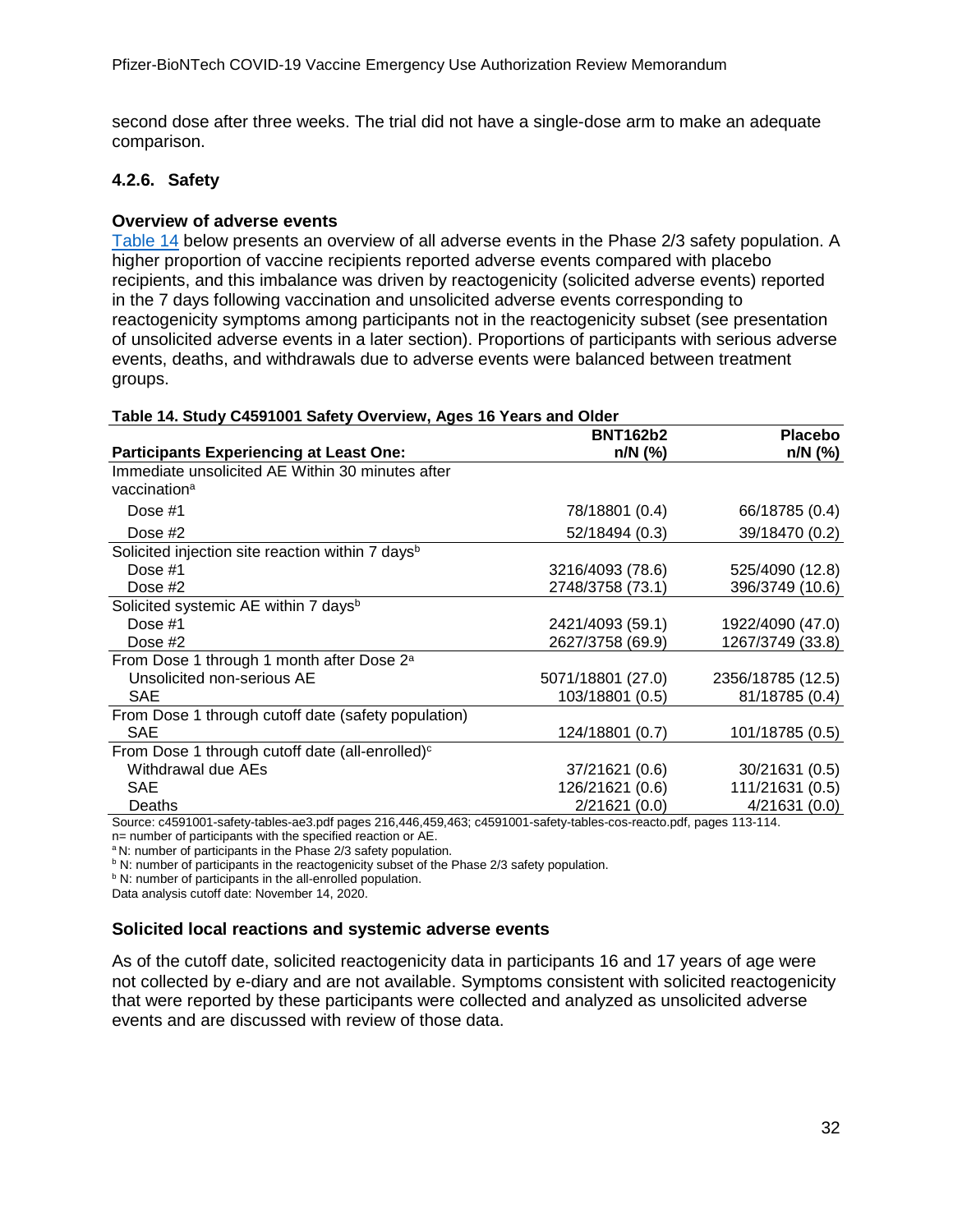#### Solicited Local Reactions

For each age group in the reactogenicity subset (younger: 18 to 55 years, older: >55 years) and overall (18 years and older), the median onset of local reactions in the vaccine group was 0 (day of vaccination) to 2 days after either dose and lasted a median duration between 1 and 2 days.

For both age groups, injection site pain was the most frequent solicited local adverse reaction. After dose 2, the younger age group reported any pain more frequently than the older age group (77.8% vs 66.1%) and pain characterized as moderate (27.1% vs. 18.0%); a similar pattern was observed after Dose 1. Injection site redness and swelling after each dose were generally similar for both age groups.

#### *Subgroup analyses by age*

#### <span id="page-32-0"></span>**Table 15. Frequency of Solicited Local Reactions Within 7 Days After Each Vaccination, Reactogenicity Subset of the Phase 2/3 Safety Population, 18 to 55 Years of Age\***

|                       | <b>BNT162b2</b> | <b>Placebo</b> | <b>BNT162b2</b> | <b>Placebo</b> |
|-----------------------|-----------------|----------------|-----------------|----------------|
|                       | Dose 1          | Dose 1         | Dose 2          | Dose 2         |
|                       | $N = 2291$      | $N = 2298$     | $N = 2098$      | $N = 2103$     |
| <b>Local Reaction</b> | n (%)           | n (%)          | $n$ (%)         | n (%)          |
| Pain <sup>a</sup>     |                 |                |                 |                |
| Any                   | 1904 (83.1)     | 322 (14.0)     | 1632 (77.8)     | 245 (11.7)     |
| Mild                  | 1170 (51.1)     | 308 (13.4)     | 1039 (49.5)     | 225 (10.7)     |
| Moderate              | 710 (31.0)      | 12(0.5)        | 568 (27.1)      | 20(1.0)        |
| Severe                | 24(1.0)         | 2(0.1)         | 25(1.2)         | 0(0.0)         |
| Redness <sup>b</sup>  |                 |                |                 |                |
| Any                   | 104(4.5)        | 26(1.1)        | 123(5.9)        | 14(0.7)        |
| Mild                  | 70(3.1)         | 16(0.7)        | 73(3.5)         | 8(0.4)         |
| Moderate              | 28(1.2)         | 6(0.3)         | 40 (1.9)        | 6(0.3)         |
| Severe                | 6(0.3)          | 4(0.2)         | 10(0.5)         | 0(0.0)         |
| Swellingb             |                 |                |                 |                |
| Any                   | 132(5.8)        | 11(0.5)        | 132(6.3)        | 5(0.2)         |
| Mild                  | 88 (3.8)        | 3(0.1)         | 80(3.8)         | 3(0.1)         |
| Moderate              | 39(1.7)         | 5(0.2)         | 45(2.1)         | 2(0.1)         |
| Severe                | 5(0.2)          | 3(0.1)         | 7(0.3)          | 0(0.0)         |

Source: adapted from EUA 27034, amendment 3, Table 17.

n = number of participants with the specified reaction.

N = number of participants reporting at least 1 yes or no response for the specified reaction after the specified dose.

a Mild: does not interfere with activity; moderate: interferes with activity; severe: prevents daily activity.

 $<sup>b</sup>$  Mild: 2.0 to  $\leq$ 5.0 cm; moderate: 5.0 to  $\leq$ 10.0 cm; severe: >10.0 cm.</sup>

\*Includes <10 participants 16 and 17 years of age.

Data analysis cutoff date: November 14, 2020.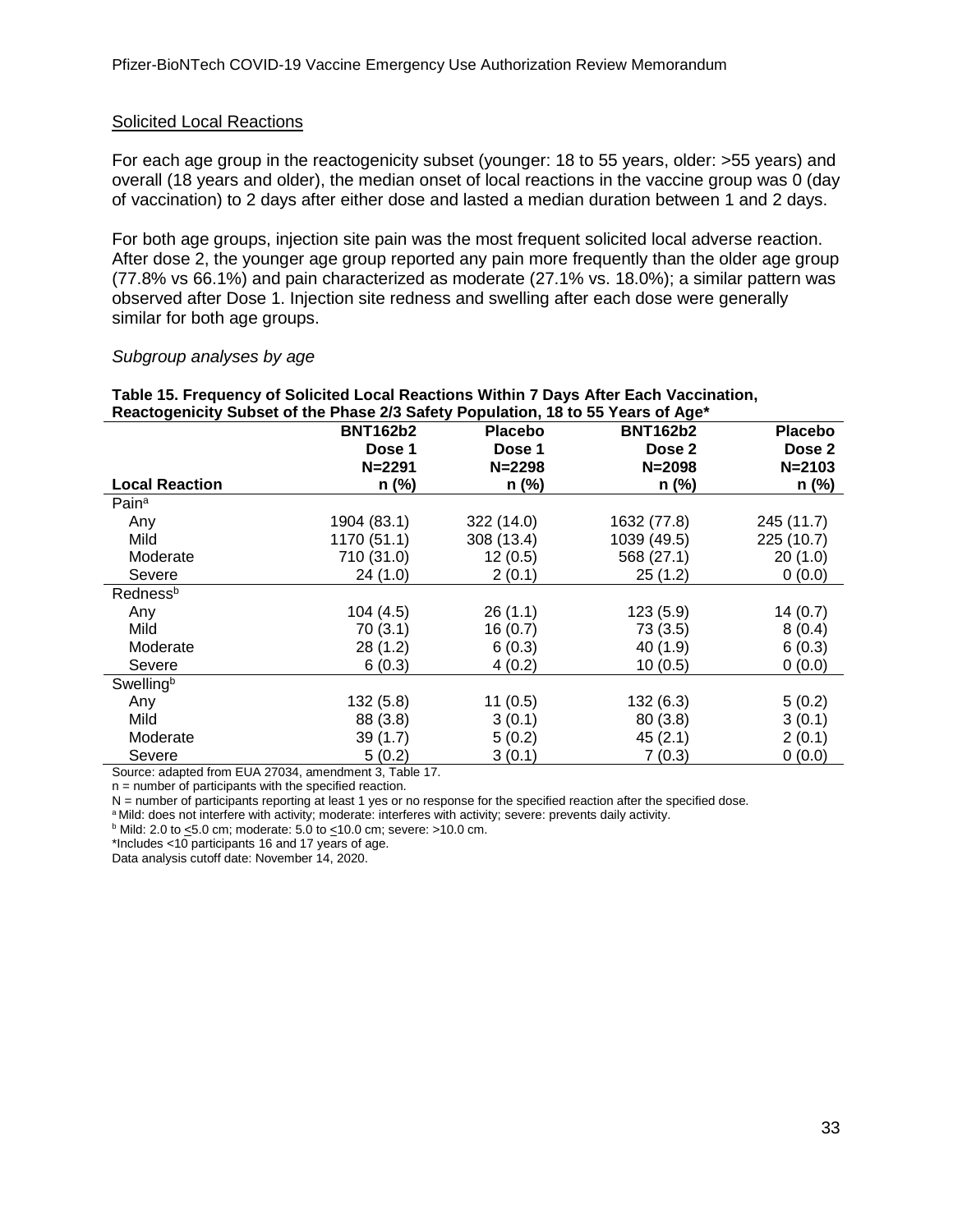| Reactogenicity Subset of the Phase 2/3 Salety Population, >55 Tears of Age and Older |                 |                |                 |                |  |
|--------------------------------------------------------------------------------------|-----------------|----------------|-----------------|----------------|--|
|                                                                                      | <b>BNT162b2</b> | <b>Placebo</b> | <b>BNT162b2</b> | <b>Placebo</b> |  |
|                                                                                      | Dose 1          | Dose 1         | Dose 2          | Dose 2         |  |
|                                                                                      | $N = 1802$      | $N = 1792$     | $N = 1660$      | $N = 1646$     |  |
| <b>Local Reaction</b>                                                                | n (%)           | $n$ (%)        | $n$ (%)         | n (%)          |  |
| Pain <sup>a</sup>                                                                    |                 |                |                 |                |  |
| Any                                                                                  | 1282 (71.1)     | 166 (9.3)      | 1098 (66.1)     | 127(7.7)       |  |
| Mild                                                                                 | 1008 (55.9)     | 160 (8.9)      | 792 (47.7)      | 125(7.6)       |  |
| Moderate                                                                             | 270 (15.0)      | 6(0.3)         | 298 (18.0)      | 2(0.1)         |  |
| Severe                                                                               | 4(0.2)          | 0(0.0)         | 8(0.5)          | 0(0.0)         |  |
| Rednessb                                                                             |                 |                |                 |                |  |
| Any                                                                                  | 85(4.7)         | 19(1.1)        | 120(7.2)        | 12(0.7)        |  |
| Mild                                                                                 | 55(3.1)         | 12(0.7)        | 59(3.6)         | 8(0.5)         |  |
| Moderate                                                                             | 27(1.5)         | 5(0.3)         | 53(3.2)         | 3(0.2)         |  |
| Severe                                                                               | 3(0.2)          | 2(0.1)         | 8(0.5)          | 1(0.1)         |  |
| Swellingb                                                                            |                 |                |                 |                |  |
| Any                                                                                  | 118(6.5)        | 21(1.2)        | 124(7.5)        | 11(0.7)        |  |
| Mild                                                                                 | 71(3.9)         | 10(0.6)        | 68 (4.1)        | 5(0.3)         |  |
| Moderate                                                                             | 45(2.5)         | 11(0.6)        | 53(3.2)         | 5(0.3)         |  |
| Severe                                                                               | 2(0.1)          | 0(0.0)         | 3(0.2)          | 1(0.1)         |  |
| $- \cdot \cdot$ $- - - -$                                                            | .               |                |                 |                |  |

#### <span id="page-33-0"></span>**Table 16. Frequency of Solicited Local Reactions Within 7 Days After Each Vaccination, Reactogenicity Subset of the Phase 2/3 Safety Population, >55 Years of Age and Older**

Source: EUA 27036, amendment 3, Table 21.

n = number of participants with the specified reaction.

N = number of participants reporting at least 1 yes or no response for the specified reaction after the specified dose.

a Mild: does not interfere with activity; moderate: interferes with activity; severe: prevents daily activity.

 $<sup>b</sup>$  Mild: 2.0 to  $\leq$ 5.0 cm; moderate: 5.0 to  $\leq$ 10.0 cm; severe: >10.0 cm.</sup>

Data analysis cutoff date: November 14, 2020.

#### Solicited Systemic AEs

For each age group in the reactogenicity subset (younger: 18 to 55 years, older: >55 years) and overall (18 years and older), the median onset of systemic AEs in the vaccine group in general was 1 to 2 days after either dose and lasted a median duration of 1 day.

The frequency and severity of systemic AEs were higher in the younger than the older age groups. Within each age group, the frequency and severity of systemic AEs was higher after Dose 2 than Dose 1, except for vomiting and diarrhea, which was generally similar regardless of dose. For both age groups, fatigue, headache and new/worsened muscle pain were most common.

#### *Subgroup analyses by age*

<span id="page-33-1"></span>

|                                                                                  |  | Table 17. Frequency of Solicited Systemic Adverse Events Within 7 Days After Each Vaccination- |
|----------------------------------------------------------------------------------|--|------------------------------------------------------------------------------------------------|
| Reactogenicity Subset of the Phase 2/3 Safety Population, 18 to 55 Years of Age* |  |                                                                                                |

| $\cdot$              | <b>BNT162b2</b><br>Dose 1<br>$N = 2291$ | <b>Placebo</b><br>Dose 1<br>$N = 2298$ | <b>BNT162b2</b><br>Dose 2<br>$N = 2098$ | <b>Placebo</b><br>Dose 2<br>$N = 2103$ |
|----------------------|-----------------------------------------|----------------------------------------|-----------------------------------------|----------------------------------------|
| <b>Adverse Event</b> | $n$ (%)                                 | $n$ (%)                                | $n$ (%)                                 | $n$ (%)                                |
| Fever                |                                         |                                        |                                         |                                        |
| ≥38.0°C              | 85(3.7)                                 | 20(0.9)                                | 331 (15.8)                              | 10(0.5)                                |
| >38.0 °C to <38.4 °C | 64(2.8)                                 | 10(0.4)                                | 194 (9.2)                               | 5(0.2)                                 |
| >38.4 °C to <38.9 °C | 15(0.7)                                 | 5(0.2)                                 | 110(5.2)                                | 3(0.1)                                 |
| >38.9 °C to <40.0 °C | 6(0.3)                                  | 3(0.1)                                 | 26(1.2)                                 | 2(0.1)                                 |
| $>40.0^{\circ}$ C    | 0(0.0)                                  | 2(0.1)                                 | 1(0.0)                                  | 0(0.0)                                 |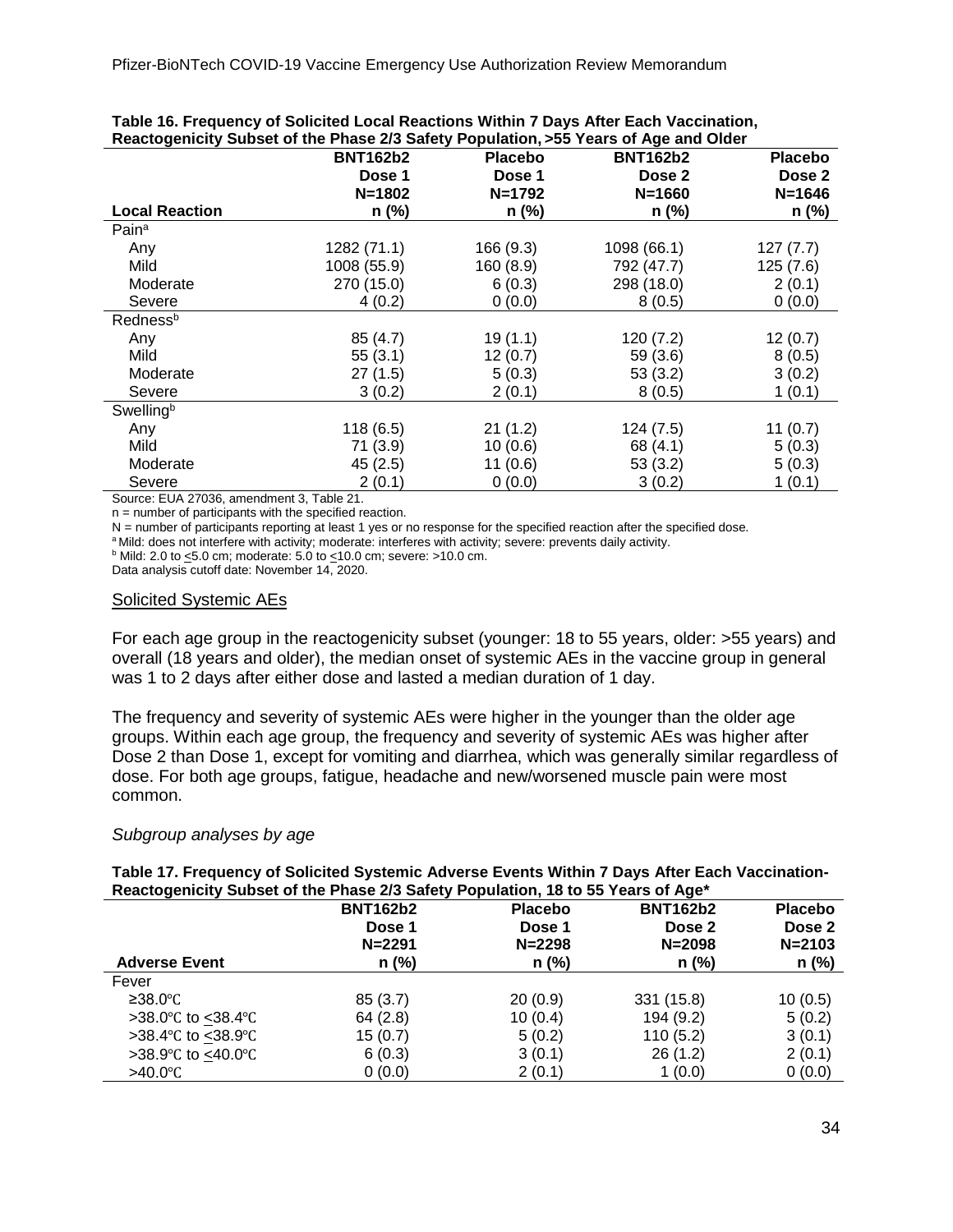<span id="page-34-0"></span>Pfizer-BioNTech COVID-19 Vaccine Emergency Use Authorization Review Memorandum

|                                 | <b>BNT162b2</b> | <b>Placebo</b> | <b>BNT162b2</b> | <b>Placebo</b>    |
|---------------------------------|-----------------|----------------|-----------------|-------------------|
|                                 | Dose 1          | Dose 1         | Dose 2          | Dose <sub>2</sub> |
|                                 | $N = 2291$      | $N = 2298$     | $N = 2098$      | $N = 2103$        |
| <b>Adverse Event</b>            | $n$ (%)         | n (%)          | $n$ (%)         | n (%)             |
| Fatigue <sup>a</sup>            |                 |                |                 |                   |
| Any                             | 1085 (47.4)     | 767 (33.4)     | 1247 (59.4)     | 479 (22.8)        |
| Mild                            | 597 (26.1)      | 46 (20.3)      | 442 (21.1)      | 248 (11.8)        |
| Moderate                        | 455 (19.9)      | 289 (12.6)     | 708 (33.7)      | 217 (10.3)        |
| Severe                          | 33(1.4)         | 11(0.5)        | 97(4.6)         | 14(0.7)           |
| Headache <sup>a</sup>           |                 |                |                 |                   |
| Any                             | 959 (41.9)      | 775 (33.7)     | 1085 (51.7)     | 506 (24.1)        |
| Mild                            | 628 (27.4)      | 505 (22.0)     | 538 (25.6)      | 321 (15.3)        |
| Moderate                        | 308 (13.4)      | 251 (10.9)     | 480 (22.9)      | 170(8.1)          |
| Severe                          | 23(1.0)         | 19(0.8)        | 67(3.2)         | 15(0.7)           |
| Chills <sup>a</sup>             |                 |                |                 |                   |
| Any                             | 321 (14.0)      | 146 (6.4)      | 737 (35.1)      | 79 (3.8)          |
| Mild                            | 230 (10.0)      | 111(4.8)       | 359 (17.1)      | 65(3.1)           |
| Moderate                        | 82 (3.6)        | 33(1.4)        | 333 (15.9)      | 14(0.7)           |
| Severe                          | 9(0.4)          | 2(0.1)         | 45(2.1)         | 0(0.0)            |
| Vomitingb                       |                 |                |                 |                   |
| Any                             | 28 (1.2)        | 28(1.2)        | 40 (1.9)        | 25(1.2)           |
| Mild                            | 24 (1.0)        | 22(1.0)        | 28(1.3)         | 16(0.8)           |
| Moderate                        | 4(0.2)          | 5(0.2)         | 8(0.4)          | 9(0.4)            |
| Severe                          | 0(0.0)          | 1(0.0)         | 4(0.2)          | 0(0.0)            |
| Diarrheac                       |                 |                |                 |                   |
| Any                             | 255 (11.1)      | 270 (11.7)     | 219 (10.4)      | 177(8.4)          |
| Mild                            | 206 (9.0)       | 217(9.4)       | 179 (8.5)       | 144(6.8)          |
| Moderate                        | 46 (2.0)        | 52(2.3)        | 36(1.7)         | 32(1.5)           |
| Severe                          | 3(0.1)          | 1(0.0)         | 4(0.2)          | 1(0.0)            |
| New or worsened                 |                 |                |                 |                   |
| muscle pain <sup>a</sup>        |                 |                |                 |                   |
| Any                             | 487 (21.3)      | 249 (10.8)     | 783 (37.3)      | 173 (8.2)         |
| Mild                            | 256 (11.2)      | 175(7.6)       | 326 (15.5)      | 111(5.3)          |
| Moderate                        | 218 (9.5)       | 72(3.1)        | 410 (19.5)      | 59(2.8)           |
| Severe                          | 13(0.6)         | 2(0.1)         | 47(2.2)         | 3(0.1)            |
| New or worsened joint           |                 |                |                 |                   |
| pain <sup>a</sup>               |                 |                |                 |                   |
| Any                             | 251 (11.0)      | 138(6.0)       | 459 (21.9)      | 109(5.2)          |
| Mild                            | 147(6.4)        | 95(4.1)        | 205(9.8)        | 54(2.6)           |
| Moderate                        | 99 (4.3)        | 43 (1.9)       | 234 (11.2)      | 51(2.4)           |
| Severe<br>Use of antipyretic or | 5(0.2)          | 0(0.0)         | 20(1.0)         | 4(0.2)            |
|                                 | 638 (27.8)      | 332 (14.4)     | 945 (45.0)      | 266 (12.6)        |

pain medication

Source: adapted from EUA 27036, amendment 3, Table 19.

n = number of participants with the specified reaction.

N = number of participants in the reactogenicity subset reporting at least 1 yes or no response for the specified reaction after the specified dose.

a Mild: does not interfere with activity; moderate: some interference with activity; severe: prevents daily activity.

b Mild: 1 to 2 times in 24 hours; moderate: >2 times in 24 hours; severe: requires intravenous hydration.

c Mild: 2 to 3 loose stools in 24 hours; moderate: 4 to 5 loose stools in 24 hours; severe: 6 or more loose stools in 24 hours.

\*Includes <10 participants 16 and 17 years of age.

Data analysis cutoff date: November 14, 2020.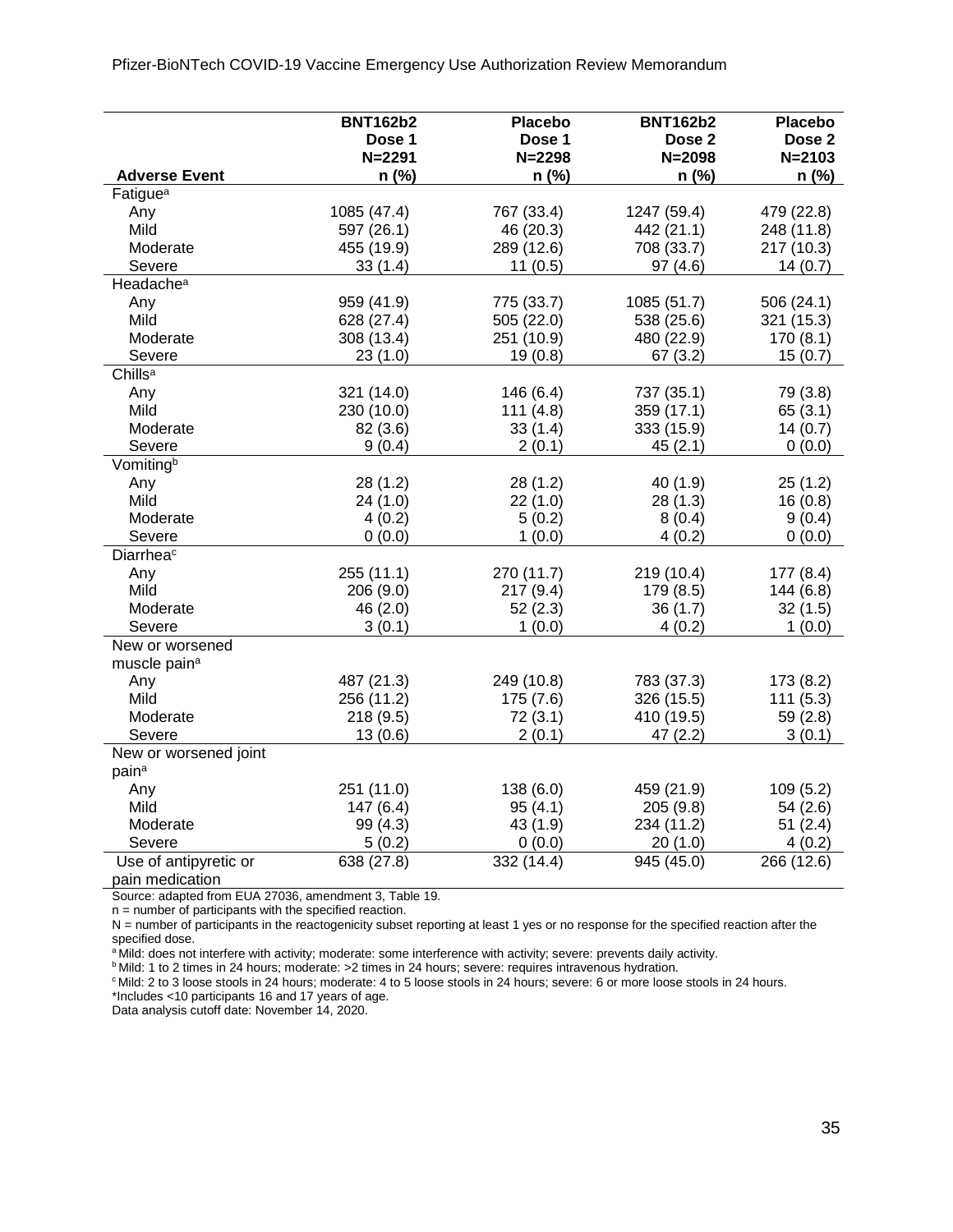| Reactogenicity Subset of the Phase 2/3 Safety Population, >55 Years of Age and Older |                 |                         |                 |                       |  |
|--------------------------------------------------------------------------------------|-----------------|-------------------------|-----------------|-----------------------|--|
|                                                                                      | <b>BNT162b2</b> | <b>Placebo</b>          | <b>BNT162b2</b> | <b>Placebo</b>        |  |
|                                                                                      | Dose 1          | Dose 1                  | Dose 2          | Dose 2                |  |
|                                                                                      | $N = 1802$      | $N = 1792$              | $N = 1660$      | $N = 1646$            |  |
| <b>Adverse Event</b>                                                                 | $n$ (%)         | $n$ (%)                 | n (%)           | $n$ (%)               |  |
| Fever                                                                                |                 |                         |                 |                       |  |
| ≥38.0°C                                                                              | 26 (1.4)        | 7(0.4)                  | 181 (10.9)      | 4(0.2)                |  |
| >38.0°C to < 38.4°C                                                                  | 23(1.3)         | 2(0.1)                  | 131 (7.9)       | 2(0.1)                |  |
| >38.4°C to <u>&lt;</u> 38.9°C                                                        | 1(0.1)          | 3(0.2)                  | 45(2.7)         | 1(0.1)                |  |
| >38.9°C to <40.0°C                                                                   | 1(0.1)          | 2(0.1)                  | 5(0.3)          | 1(0.1)                |  |
| $>40.0$ °C                                                                           | 1(0.1)          | 0(0.0)                  | 0(0.0)          | 0(0.0)                |  |
| Fatigue <sup>a</sup>                                                                 |                 |                         |                 |                       |  |
| Any                                                                                  | 615 (34.1)      | 405 (22.6)              | 839 (50.5)      | 277 (16.8)            |  |
| Mild                                                                                 | 373 (20.7)      | 252 (14.1)              | 351(21.1)       | 161 (9.8)             |  |
| Moderate                                                                             | 240 (13.3)      | 150(8.4)                | 442 (26.6)      | 114(6.9)              |  |
| Severe                                                                               |                 | 3(0.2)                  | 46 (2.8)        | 2(0.1)                |  |
| Headache <sup>a</sup>                                                                | 2(0.1)          |                         |                 |                       |  |
|                                                                                      | 454 (25.2)      |                         | 647 (39.0)      | 229 (13.9)            |  |
| Any<br>Mild                                                                          | 348 (19.3)      | 325(18.1)<br>242 (13.5) |                 |                       |  |
| Moderate                                                                             |                 |                         | 422 (25.4)      | 165 (10.0)<br>60(3.6) |  |
|                                                                                      | 104(5.8)        | 80(4.5)                 | 216 (13.0)      |                       |  |
| Severe                                                                               | 2(0.1)          | 3(0.2)                  | 9(0.5)          | 4(0.2)                |  |
| Chills <sup>a</sup>                                                                  |                 |                         |                 |                       |  |
| Any                                                                                  | 113(6.3)        | 57(3.2)                 | 377 (22.7)      | 46 (2.8)              |  |
| Mild                                                                                 | 87(4.8)         | 40(2.2)                 | 199 (12.0)      | 35(2.1)               |  |
| Moderate                                                                             | 26 (1.4)        | 16(0.9)                 | 161 (9.7)       | 11 $(0.7)$            |  |
| Severe                                                                               | 0(0.0)          | 1(0.1)                  | 17(1.0)         | 0(0.0)                |  |
| Vomitingb                                                                            |                 |                         |                 |                       |  |
| Any                                                                                  | 9(0.5)          | 9(0.5)                  | 11(0.7)         | 5(0.3)                |  |
| Mild                                                                                 | 8(0.4)          | 9(0.5)                  | 9(0.5)          | 5(0.3)                |  |
| Moderate                                                                             | 1(0.1)          | 0(0.0)                  | 1(0.1)          | 0(0.0)                |  |
| Severe                                                                               | 0(0.0)          | 0(0.0)                  | 1(0.1)          | 0(0.0)                |  |
| Diarrheac                                                                            |                 |                         |                 |                       |  |
| Any                                                                                  | 147 (8.2)       | 118(6.6)                | 137(8.3)        | 99(6.0)               |  |
| Mild                                                                                 | 118(6.5)        | 100(5.6)                | 114 (6.9)       | 73 (4.4)              |  |
| Moderate                                                                             | 26(1.4)         | 17(0.9)                 | 21(1.3)         | 22(1.3)               |  |
| Severe                                                                               | 3(0.2)          | 1(0.1)                  | 2(0.1)          | 4(0.2)                |  |
| New or worsened                                                                      |                 |                         |                 |                       |  |
| muscle pain <sup>a</sup>                                                             |                 |                         |                 |                       |  |
| Any                                                                                  | 251 (13.9)      | 149 (8.3)               | 477 (28.7)      | 87(5.3)               |  |
| Mild                                                                                 | 168 (9.3)       | 100(5.6)                | 202 (12.2)      | 57(3.5)               |  |
| Moderate                                                                             | 82 (4.6)        | 46(2.6)                 | 259 (15.6)      | 29(1.8)               |  |
| Severe                                                                               | 1(0.1)          | 3(0.2)                  | 16(1.0)         | 1(0.1)                |  |
| New or worsened joint                                                                |                 |                         |                 |                       |  |
| pain <sup>a</sup>                                                                    |                 |                         |                 |                       |  |
| Any                                                                                  | 155 (8.6)       | 109(6.1)                | 313 (18.9)      | 61(3.7)               |  |
| Mild                                                                                 | 101(5.6)        | 68 (3.8)                | 161 (9.7)       | 35(2.1)               |  |
| Moderate                                                                             | 52(2.9)         | 40(2.2)                 | 145(8.7)        | 25(1.5)               |  |
| Severe                                                                               | 2(0.1)          | 1(0.1)                  | 7(0.4)          | 1(0.1)                |  |

**Table 18. Frequency of Solicited Systemic Adverse Events Within 7 Days After Each Vaccination-**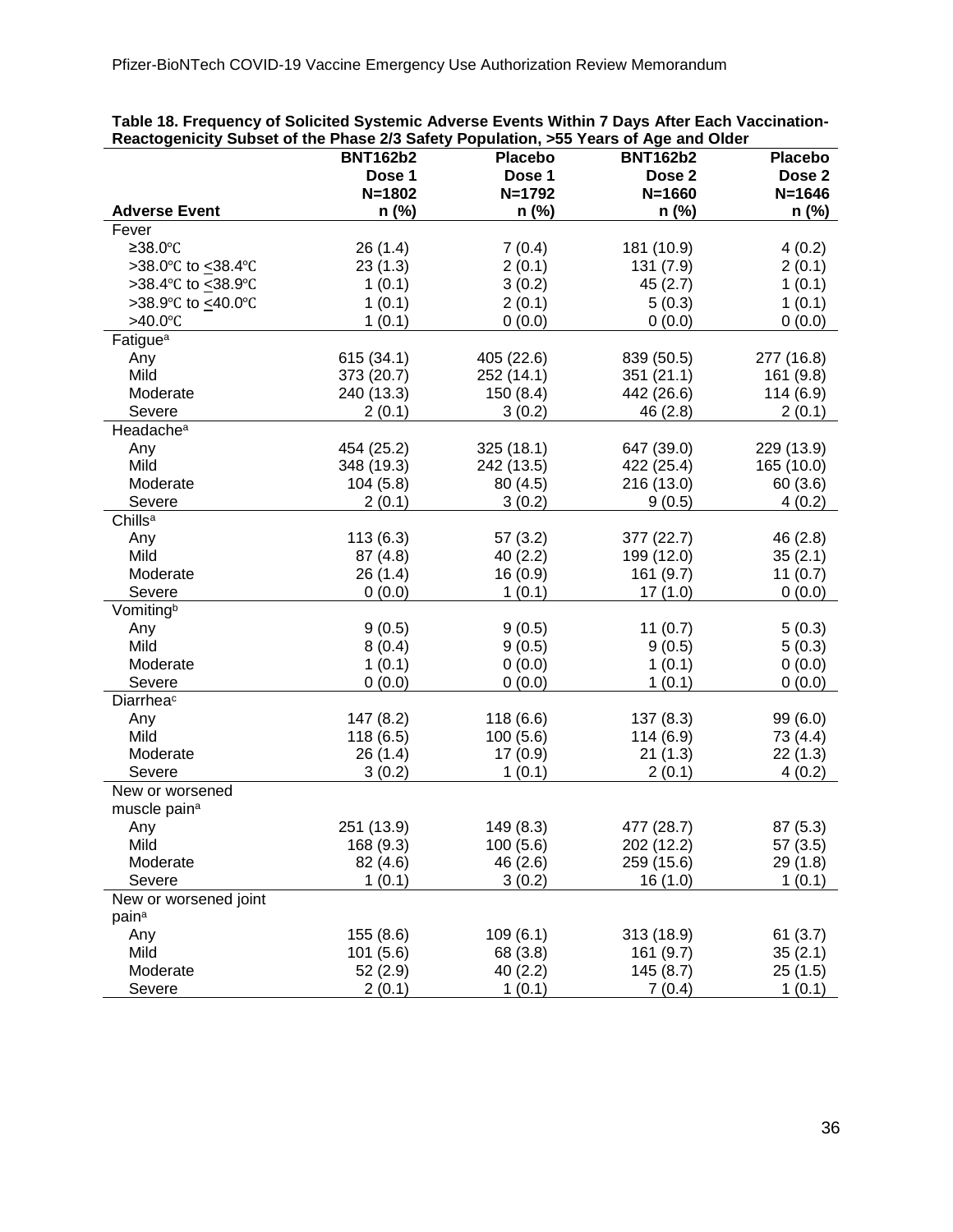|                                          | <b>BNT162b2</b><br>Dose 1<br>$N = 1802$ | <b>Placebo</b><br>Dose 1<br>$N = 1792$ | <b>BNT162b2</b><br>Dose 2<br>$N = 1660$ | <b>Placebo</b><br>Dose 2<br>$N = 1646$ |
|------------------------------------------|-----------------------------------------|----------------------------------------|-----------------------------------------|----------------------------------------|
| <b>Adverse Event</b>                     | $n$ (%)                                 | $n$ (%)                                | $n$ (%)                                 | $n$ (%)                                |
| Use of antipyretic or<br>pain medication | 358 (19.9)                              | 213(11.9)                              | 625 (37.7)                              | 161 (9.8)                              |

Source: EUA 27036, amendment 3, Table 23.

n = number of participants with the specified reaction.

N = number of participants in the reactogenicity subset reporting at least 1 yes or no response for the specified reaction after the specified dose.

a Mild: does not interfere with activity; moderate: some interference with activity; severe: prevents daily activity.

**b Mild: 1 to 2 times in 24 hours; moderate: > 2 times in 24 hours; severe: requires intravenous hydration.** 

c Mild: 2 to 3 loose stools in 24 hours; moderate: 4 to 5 loose stools in 24 hours; severe: 6 or more loose stools in 24 hours. Data analysis cutoff date: November 14, 2020.

#### **Unsolicited (non-serious) AEs**

A higher frequency of unsolicited, non-serious adverse events was reported in the vaccine group compared to placebo group and was primarily attributed to local reactions and systemic adverse events in subjects not in the reactogenicity subset and are consistent with solicited reactions/events reported by reactogenicity subset participants during the first 7 days following vaccination. [Table 19](#page-36-0) below presents unsolicited adverse events reported by at least 1% of participants in any treatment group for the Phase 2/3 safety population.

Reports of lymphadenopathy were imbalanced with notably more cases in the vaccine group (64) vs. the placebo group (6), which is plausibly related to vaccination. Bell's palsy was reported by four vaccine participants and none in the placebo group. These cases occurred at 3, 9, 37, and 48 days after vaccination. One case (onset at 3 days postvaccination) was reported as resolved with sequelae within three days after onset, and the other three were reported as continuing or resolving as of the November 14, 2020, data cut-off with ongoing durations of 10, 15, and 21 days, respectively. The observed frequency of reported Bell's palsy in the vaccine group is consistent with the expected background rate in the general population, and there is no clear basis upon which to conclude a causal relationship at this time, but FDA will recommend surveillance for cases of Bell's palsy with deployment of the vaccine into larger populations. There were no other notable patterns or numerical imbalances between treatment groups for specific categories (system organ class or preferred term) of non-serious adverse events, including other neurologic, neuro-inflammatory, and thrombotic events, that would suggest a causal relationship to BNT162b2 vaccine.

|                                       | <b>BNT162b2</b> | <b>Placebo</b> | Total       |  |
|---------------------------------------|-----------------|----------------|-------------|--|
| <b>System Organ Class</b>             | $N = 18801$     | $N = 18785$    | $N = 37586$ |  |
| <b>Preferred Term</b>                 | n (%)           | n (%)          | $n$ (%)     |  |
| General disorders and administration  | 3521 (18.7)     | 737 (3.9)      | 4258 (11.3) |  |
| site conditions                       |                 |                |             |  |
| Injection site pain                   | 2125(11.3)      | 286(1.5)       | 2411(6.4)   |  |
| Fatigue                               | 1029(5.5)       | 260(1.4)       | 1289(3.4)   |  |
| Pyrexia                               | 1146(6.1)       | 61(0.3)        | 1207(3.2)   |  |
| Chills                                | 999(5.3)        | 87(0.5)        | 1086(2.9)   |  |
| Pain                                  | 455(2.4)        | 36(0.2)        | 491 (1.3)   |  |
| Musculoskeletal and connective tissue | 1387 (7.4)      | 401(2.1)       | 1788(4.8)   |  |
| disorders                             |                 |                |             |  |
| Myalgia                               | 909(4.8)        | 126(0.7)       | 1035(2.8)   |  |
| Arthralgia                            | 212(1.1)        | 82(0.4)        | 294(0.8)    |  |

<span id="page-36-0"></span>**Table** 19. Frequency of Unsolicited AEs with Occurrence in ≥1% of Participants in any Treatment Group from Dose 1 to 1-month After Dose 2, Phase 2/3 Safety Population, 16 Years of Age and Older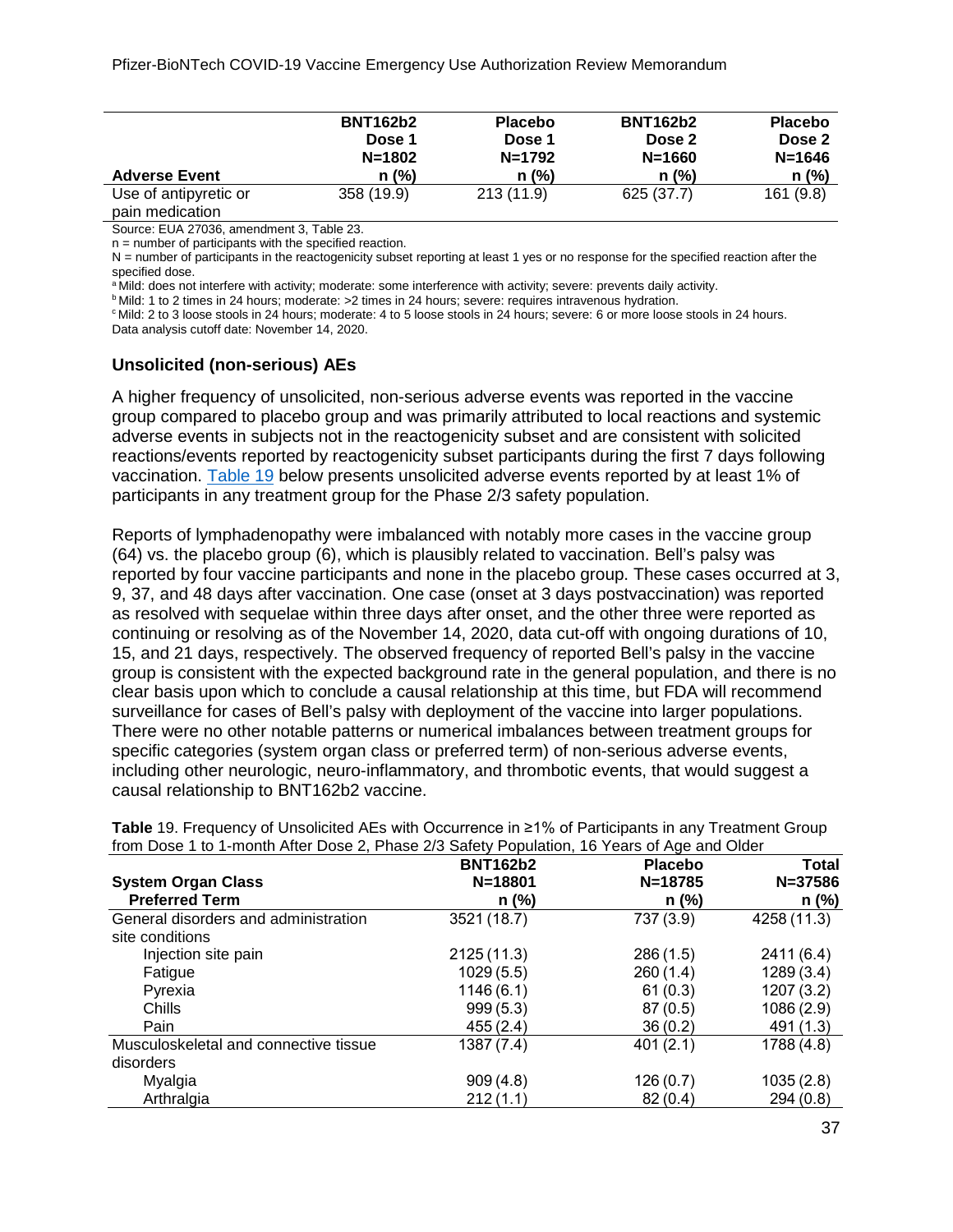| <b>System Organ Class</b><br><b>Preferred Term</b> | <b>BNT162b2</b><br>$N = 18801$<br>$n$ (%) | <b>Placebo</b><br>$N = 18785$<br>$n$ (%) | Total<br>$N = 37586$<br>$n$ (%) |
|----------------------------------------------------|-------------------------------------------|------------------------------------------|---------------------------------|
| Nervous system disorders                           | 1158 (6.2)                                | 460(2.4)                                 | 1618(4.3)                       |
| Headache                                           | 973(5.2)                                  | 304(1.6)                                 | 1277(3.4)                       |
| Gastrointestinal disorders                         | 565(3.0)                                  | 368(2.0)                                 | 933(2.5)                        |
| Diarrhoea                                          | 194(1.0)                                  | 149(0.8)                                 | 343(0.9)                        |
| Nausea                                             | 216(1.1)                                  | 63(0.3)                                  | 279(0.7)                        |

Source: FDA analysis.

Adverse events in any PT = at least one adverse event experienced (regardless of the MedDRA Preferred Term)

%: n/N. n = number of participants reporting at least 1 occurrence of the specified event.

of any event. N = number of participants in the specified group. This value is the denominator for the percentage calculations. Data analysis cutoff date: November 14, 2020.

#### *Subgroup analyses by age*

16 and 17 years of age: the table below represents an FDA-generated summary of unsolicited AEs consistent with reactogenicity and AEs that occurred at ≥1% and higher in the BNT162b2 Vaccine Group, classified by MedDRA System Organ Class and Preferred Term.

<span id="page-37-0"></span>

|  | Table 20. Frequency of Unsolicited Local Reactions and Systemic Adverse Events Reported |  |  |
|--|-----------------------------------------------------------------------------------------|--|--|
|  | Within 7 Days After Each Dose, Phase 2/3 Safety Population, 16 and 17 Years of Age      |  |  |

|                                                         | <b>BNT162b2</b><br>Dose 1 | <b>Placebo</b><br>Dose 1 | <b>BNT162b2</b><br>Dose 2 | <b>Placebo</b><br>Dose 2 |
|---------------------------------------------------------|---------------------------|--------------------------|---------------------------|--------------------------|
| <b>System Organ Class</b><br><b>Preferred Term</b>      | $N = 53$<br>n (%)         | $N = 50$<br>n (%)        | $N=53$<br>n (%)           | $N = 50$<br>n (%)        |
| General disorders and<br>administration site conditions | 4(7.5%)                   | $4(8.0\%)$               | 5(9.4%)                   | $2(4.0\%)$               |
| Injection site pain                                     | 3(5.7)                    | 2(4.0)                   | 3(5.7)                    | 0(0.0)                   |
| Fatigue                                                 | 1(1.9)                    | 1(2.0)                   | 1(1.9)                    | 1(2.0)                   |
| Pyrexia                                                 | 1(1.9)                    | 0(0.0)                   | 4(7.5)                    | 0(0.0)                   |
| Chills                                                  | 1 (1.9)                   | 0(0.0)                   | 0(0.0)                    | 0(0.0)                   |
| Nervous system disorders                                | 0(0.0)                    | 1(2.0)                   | 1(1.9)                    | 0(0.0)                   |
| Headache                                                | 0(0.0)                    | 1(2.0)                   | 1(1.9)                    | 0(0.0)                   |
| Gastrointestinal disorders                              | 0(0.0)                    | 0(0.0)                   | 0(0.0)                    | 1(2.0)                   |
| Diarrhea                                                | 0(0.0)                    | 0(0.0)                   | 0(0.0)                    | 1(2.0)                   |

Source: FDA analysis.

Adverse events in any PT = at least one adverse event experienced (regardless of the MedDRA Preferred Term)

%: n/N. n = number of participants reporting at least 1 occurrence of the specified event.

N = number of participants in the specified group. This value is the denominator for the percentage calculations.

Data analysis cutoff date: November 14, 2020.

#### <span id="page-37-1"></span>**Table 21. Frequency of Unsolicited AEs with Occurrence in ≥1% of Participants in any Treatment Group from Dose 1 to 1 Month After Dose 2, Phase 2/3 Safety Population\*, 65 Years and Older**

|                                                            | <b>BNT162b2</b> | <b>Placebo</b> | <b>Total</b> |
|------------------------------------------------------------|-----------------|----------------|--------------|
| <b>System Organ Class</b>                                  | $N = 4058$      | $N = 4043$     | $N = 8101$   |
| <b>Preferred Term</b>                                      | $n$ (%)         | $n$ (%)        | n (%)        |
| General disorders and<br>administration site<br>conditions | 577 (14.2)      | 118(2.9)       | 695(8.6)     |
| Injection site pain                                        | 361(8.9)        | 39(1.0)        | 400(4.9)     |
| Fatigue                                                    | 175(4.3)        | 44(1.1)        | 219(2.7)     |
| Chills                                                     | 143(3.5)        | 19(0.5)        | 162(2.0)     |
| Pyrexia                                                    | 148(3.6)        | 10(0.2)        | 158(2.0)     |
| Pain                                                       | 60(1.5)         | 7(0.2)         | 67(0.8)      |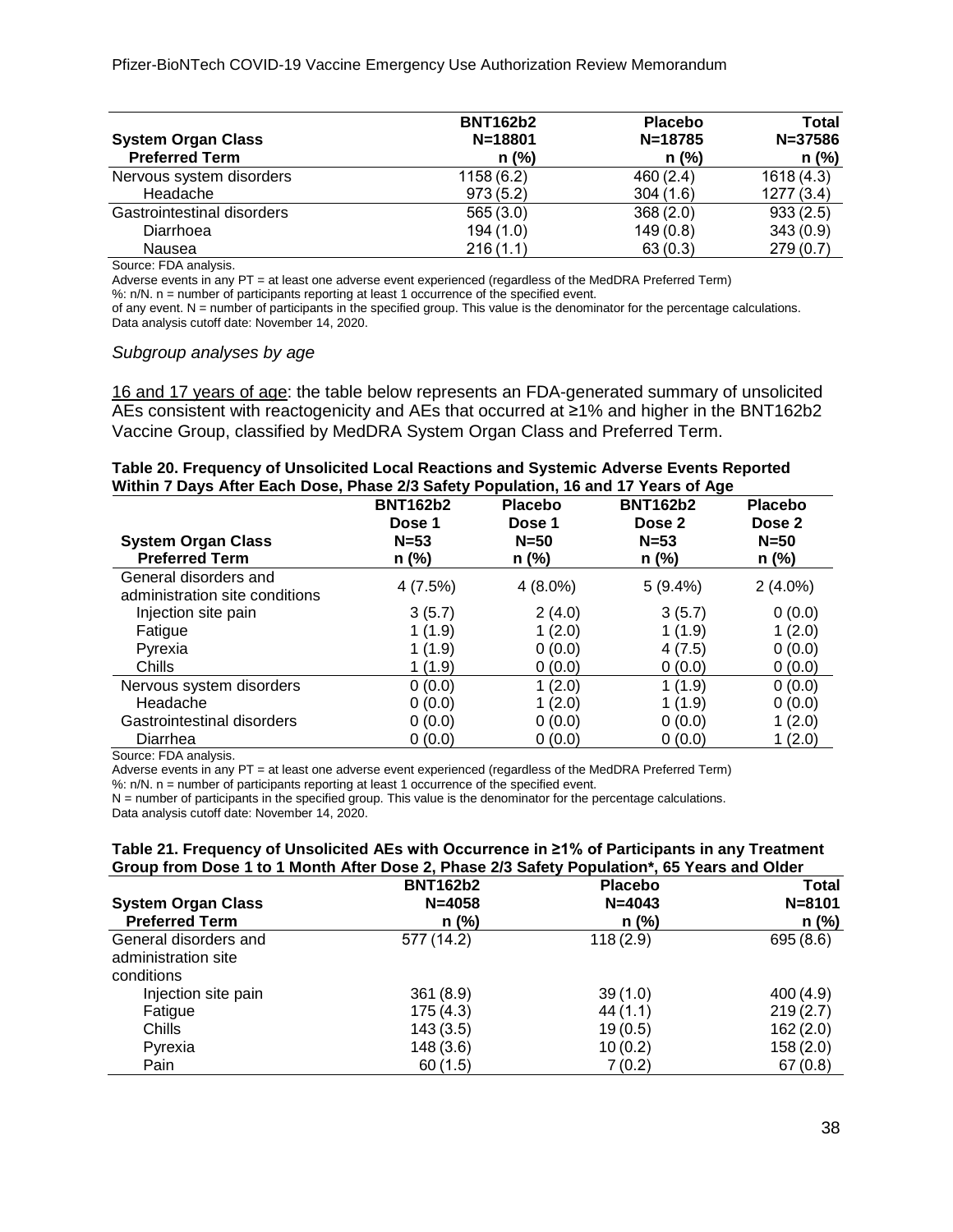Pfizer-BioNTech COVID-19 Vaccine Emergency Use Authorization Review Memorandum

|                             | <b>BNT162b2</b> | <b>Placebo</b> | <b>Total</b> |
|-----------------------------|-----------------|----------------|--------------|
| <b>System Organ Class</b>   | $N = 4058$      | $N = 4043$     | $N = 8101$   |
| <b>Preferred Term</b>       | $n$ (%)         | $n$ (%)        | n (%)        |
| Musculoskeletal and         | 231(5.7)        | 83(2.1)        | 314(3.9)     |
| connective tissue disorders |                 |                |              |
| Myalgia                     | 125(3.1)        | 23(0.6)        | 148(1.8)     |
| Arthralgia                  | 42(1.0)         | 21(0.5)        | 63(0.8)      |
| Pain in extremity           | 33(0.8)         | 10(0.2)        | 43(0.5)      |
| Nervous system disorders    | 179(4.4)        | 87(2.2)        | 266(3.3)     |
| Headache                    | 127(3.1)        | 45(1.1)        | 172(2.1)     |
| Gastrointestinal disorders  | 127(3.1)        | 72(1.8)        | 199(2.5)     |
| Diarrhea                    | 49(1.2)         | 26(0.6)        | 75(0.9)      |
| Nausea                      | 40(1.0)         | 13(0.3)        | 53(0.7)      |

Source: FDA analysis.

Adverse events in any PT = at least one adverse event experienced (regardless of the MedDRA Preferred Term)

%: n/N. n = number of participants reporting at least 1 occurrence of the specified event.

of any event. N = number of participants in the specified group. This value is the denominator for the percentage calculations. \* Participants >16 years of age enrolled by October 9, 2020 and received at least 1 dose of vaccine or placebo.

Data analysis cutoff date: November 14, 2020.

FDA independently conducted standard MedDRA queries (SMQs) using FDA-developed software (MAED) to evaluate for constellations of unsolicited adverse event preferred terms that could represent various diseases and conditions, including but not limited to allergic, neurologic, inflammatory, and autoimmune conditions. The SMQs, conducted on the Phase 2/3 all-enrolled safety population, revealed a slight numerical imbalance of adverse events potentially representing allergic reactions, with more participants reporting hypersensitivity-related adverse events in the vaccine group (137 [0.63%]) compared with the placebo group (111 [0.51%]). No imbalances between treatment groups were evident for any of the other SMQs evaluated.

During review of the EUA request, FDA became aware of two cases of anaphylactic reactions in vaccine recipients during the start of the vaccination campaign in the United Kingdom following authorization of the vaccine in that country (approximately 15,000 individuals vaccinated). These reactions were reported to have occurred in the immediate post-vaccination period in individuals with medical history of anaphylactic reactions and required treatment with epinephrine. The component(s) of the vaccine that may have triggered these anaphylactic reactions are unknown at this time, and the two individuals were not reported to have known history of allergy to specific components of the vaccine. On further review of hypersensitivityrelated adverse events in the BNT162b development program, none occurred during the immediate post-vaccination period, none required epinephrine treatment, and none were otherwise classified as serious (i.e., no reported events of anaphylactoid reactions in the clinical trials). Participants in clinical trials were excluded if they had a history of significant allergic reaction to any vaccine or component of BNT162b but were not excluded for history of other significant allergic reactions.

#### Immediate AEs (Phase 2/3 safety population)

The frequency of immediate AEs reported in the vaccine group was 0.4% after Dose 1 and <0.3% after Dose 2 and were mainly consistent with solicited reactogenicity events. In both study groups, the most frequently reported immediate AE was injection site pain (BNT162b2 vaccine 0.3%, placebo 0.2%). For both study groups, no participant reported an immediate allergic reaction related to vaccination or to the saline placebo.

### Study Withdrawals due to an AE (all-enrolled population)

Of 43,448 enrolled participants, 37 (0.2%) vaccine recipients and 30 (0.1%) placebo recipients (0.1%), and no adolescents 16 to <18 years of age, withdrew from the study due to an AE. AEs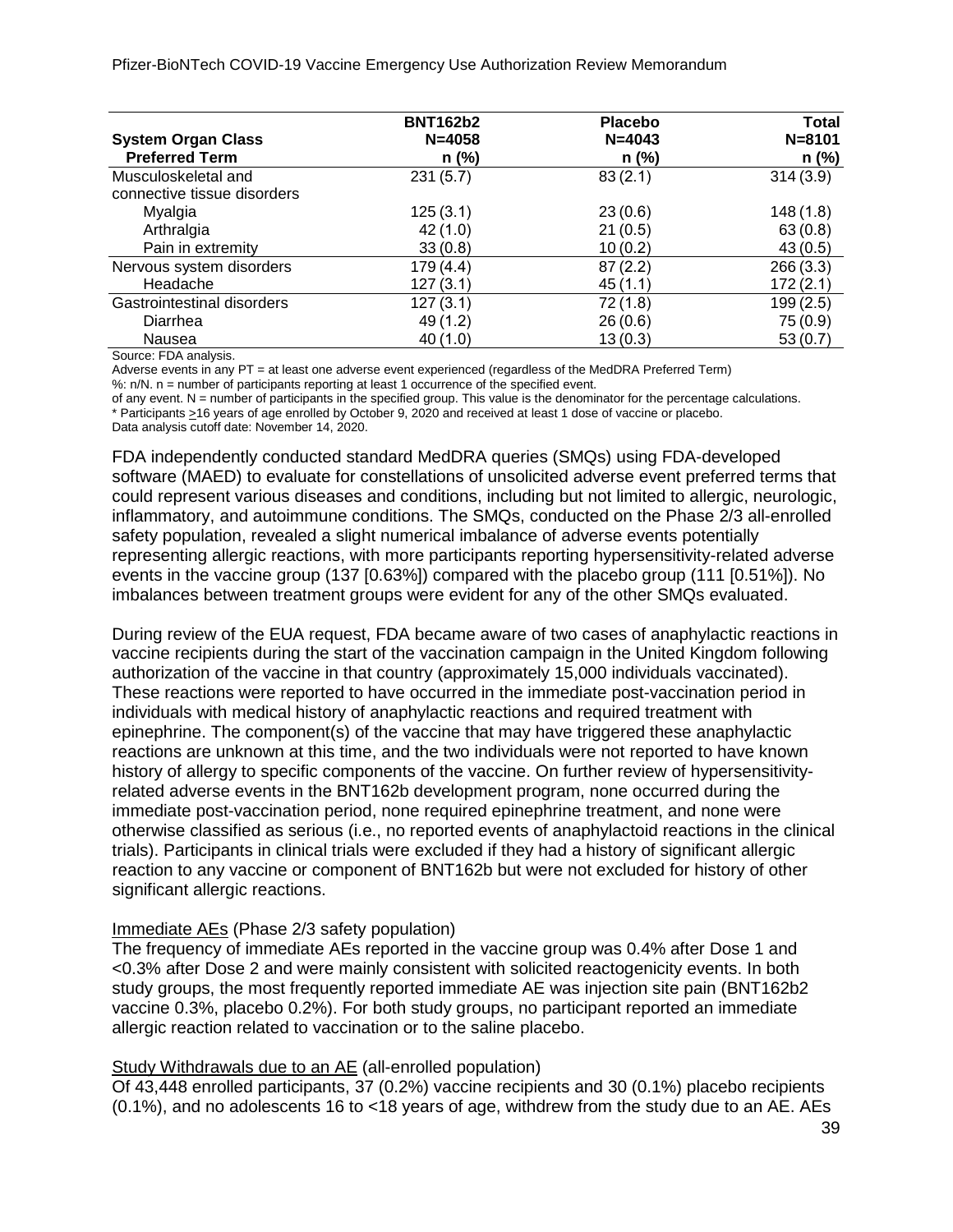in the SOC of General Disorders and Administration Site Conditions (7 vaccine, 3 placebo) was common, with injection site pain the most frequent (2 vaccine, 0 placebo).

#### **Serious adverse events**

### Deaths

A total of six (2 vaccine, 4 placebo) of 43,448 enrolled participants (0.01%) died during the reporting period from April 29, 2020 (first participant, first visit) to November 14, 2020 (cutoff date). Both vaccine recipients were >55 years of age; one experienced a cardiac arrest 62 days after vaccination #2 and died 3 days later, and the other participant had pre-existing atherosclerotic disease and baseline obesity and died 3 days after vaccination #1 The placebo recipients died from myocardial infarction  $(n=1)$ , hemorrhagic stroke  $(n=1)$  or unknown causes (n=2); three of the four deaths occurred in the older group (>55 years of age). All deaths represent events that occur in the general population of the age groups where they occurred, at a similar rate.

### Non-fatal SAEs

In the all-enrolled population of (total N=43,448), the proportions of participants who reported at least 1 SAE during the time period from Dose 1 to the data cutoff date (November 14, 2020) were 0.6% in the BNT162b2 vaccine group and 0.5% in the placebo group. The most common SAEs in the vaccine group which were numerically higher than in the placebo group were appendicitis (0.04%), acute myocardial infarction (0.02%), and cerebrovascular accident (0.02%), and in the placebo arm numerically higher than in the vaccine arm were pneumonia (0.03%), atrial fibrillation (0.02%), and syncope (0.02%). Occurrence of SAEs involving system organ classes and specific preferred terms were otherwise balanced between treatment groups, including no imbalance overall in cardiovascular serious adverse events.

Appendicitis was reported as a SAE for 12 participants, and numerically higher in the vaccine group: 8 vaccine participants ([appendicitis  $[n=7]$ , appendicitis perforated  $[n=1]$ ) and 4 placebo participants (appendicitis [n=2], appendicitis perforated [n=1], complicated appendicitis [n=1]). All of the vaccine participants (n=8) and 2 placebo participants were younger than 65 years of age. The cases were considered unrelated to vaccination by the study investigators and occurred no more frequently than expected in the given age groups. FDA agrees that there is no clear basis upon which to suspect that this imbalance represents a vaccine-related risk.

Three SAEs reported in the BNT162 group were considered by the investigator as related to vaccine or vaccine administration: shoulder injury, ventricular arrhythmia, and lymphadenopathy. The investigator and the sponsor thought that the shoulder injury was related to vaccine administration. Two SAEs in the BNT162b2 group and none in the placebo group were considered by the investigator, but not the Sponsor, as related to study vaccination: ventricular arrhythmia in a participant with known cardiac conditions  $(n=1)$ , and lymphadenopathy temporally following vaccination (n=1). In FDA's opinion following review of the adverse event narratives, two of these events were considered as possibly related to vaccine: shoulder injury possibly related to vaccine administration or to the vaccine itself, and lymphadenopathy involving the axilla contralateral to the vaccine injection site. For lymphadenopathy, the event was temporally associated and biologically plausible.

Among participants 16 to 17 years of age, there was 1 participant in the vaccine group who experienced an SAE of facial bones fracture, which was not considered related to study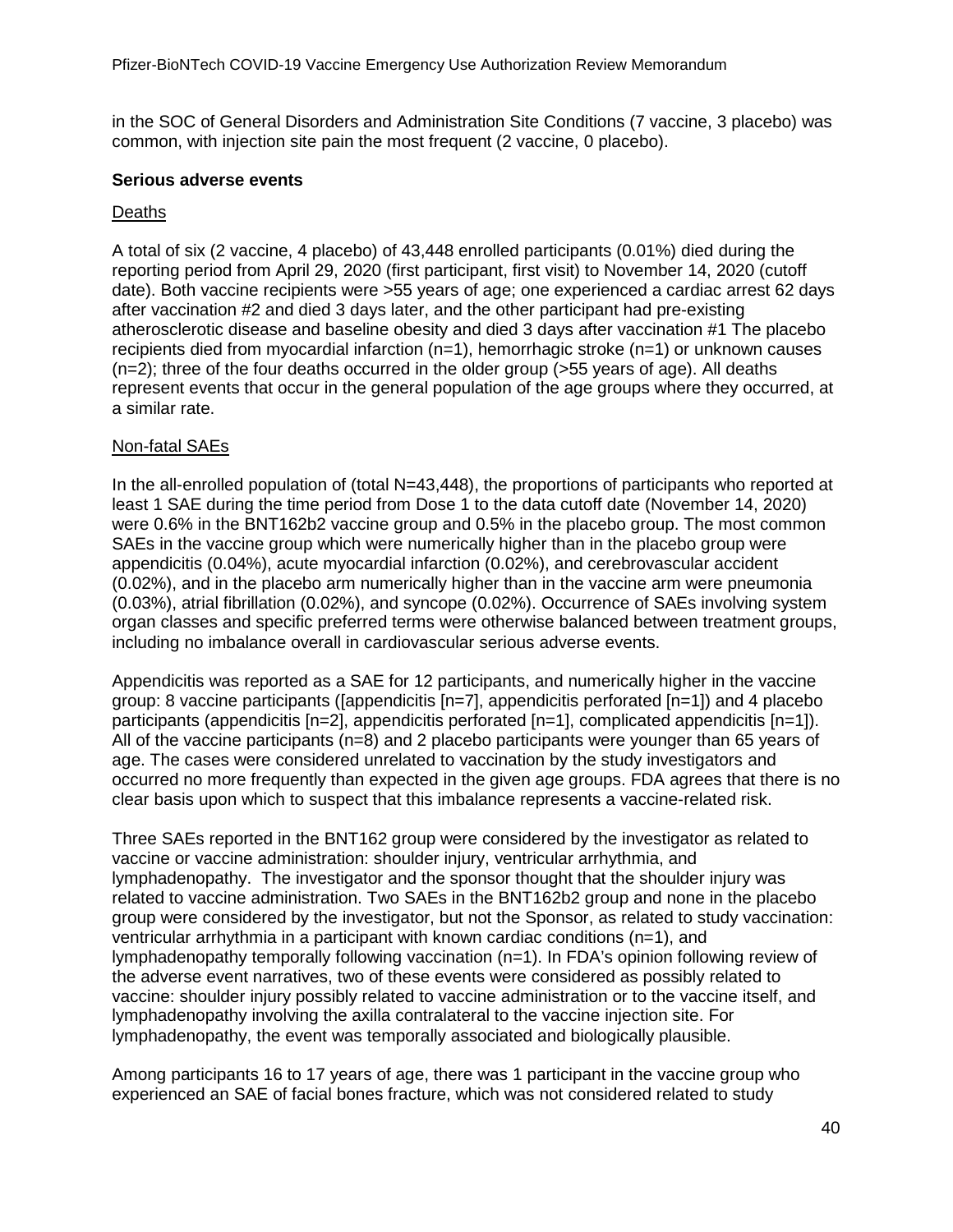intervention by the investigator.

### Suspected COVID-19 Cases

As specified in the protocol, suspected cases of symptomatic COVID-19 that were not PCRconfirmed were not recorded as adverse events unless they met regulatory criteria for seriousness. Two serious cases of suspected but unconfirmed COVID-19 were reported, both in the vaccine group, and narratives were reviewed. In one case, a 36-year-old male with no medical comorbidities experienced fever, malaise, nausea, headache and myalgias beginning on the day of Dose 2 and was hospitalized 3 days later for further evaluation of apparent infiltrates on chest radiograph and treatment of dehydration. A nasopharyngeal PCR test for SARS-CoV-2 was negative on the day of admission, and a chest CT was reported as normal. The participant was discharged from the hospital 2 days after admission. With chest imaging findings that are difficult to reconcile, it is possible that this event represented reactogenicity following the second vaccination, a COVID-19 case with false negative test that occurred less than 7 days after completion of the vaccination series, or an unrelated infectious process. In the other case, a 66-year-old male with no medical comorbidities experienced fever, myalgias, and shortness of breath beginning 28 days post-Dose 2 and was hospitalized one day later with abnormal chest CT showing a small left-sided consolidation. He was discharged from the hospital 2 days later, and multiple nasopharyngeal PCR tests collected over a 10-day period beginning 2 days after symptom onset were negative. It is possible, though highly unlikely, that this event represents a COVID-19 case with multiple false negative tests that occurred more than 7 days after completion of the vaccination regimen, and more likely that it represents an unrelated infectious process.

Among 3,410 total cases of suspected but unconfirmed COVID-19 in the overall study population, 1,594 occurred in the vaccine group vs. 1816 in the placebo group. Suspected COVID-19 cases that occurred within 7 days after any vaccination were 409 in the vaccine group vs. 287 in the placebo group. It is possible that the imbalance in suspected COVID-19 cases occurring in the 7 days postvaccination represents vaccine reactogenicity with symptoms that overlap with those of COVID-19. Overall though, these data do not raise a concern that protocol-specified reporting of suspected, but unconfirmed COVID-19 cases could have masked clinically significant adverse events that would not have otherwise been detected.

### Subgroup Analyses

There were no specific safety concerns identified in subgroup analyses by age, race, ethnicity, medical comorbidities, or prior SARS-CoV-2 infection, and occurrence of solicited, unsolicited, and serious adverse events in these subgroups were generally consistent with the overall study population.

### **Pregnancies**

Female study participants of childbearing potential were screened for pregnancy prior to each vaccination, with a positive test resulting in exclusion or discontinuation from study vaccination. The study is collecting outcomes for all reported pregnancies that occur after vaccination, or before vaccination and not detected by pre-vaccination screening tests. Twenty-three pregnancies were reported through the data cut-off date of November 14, 2020, (12 vaccine, 11 placebo). Study vaccination occurred prior to the last menstrual period (LMP) in 6 participants (4 vaccine, 2 placebo), within 30 days after LMP in 10 participants (4 vaccine, 6 placebo), >30 days after LMP in 2 participants (0 vaccine, 2 placebo), and date of LMP not known in 5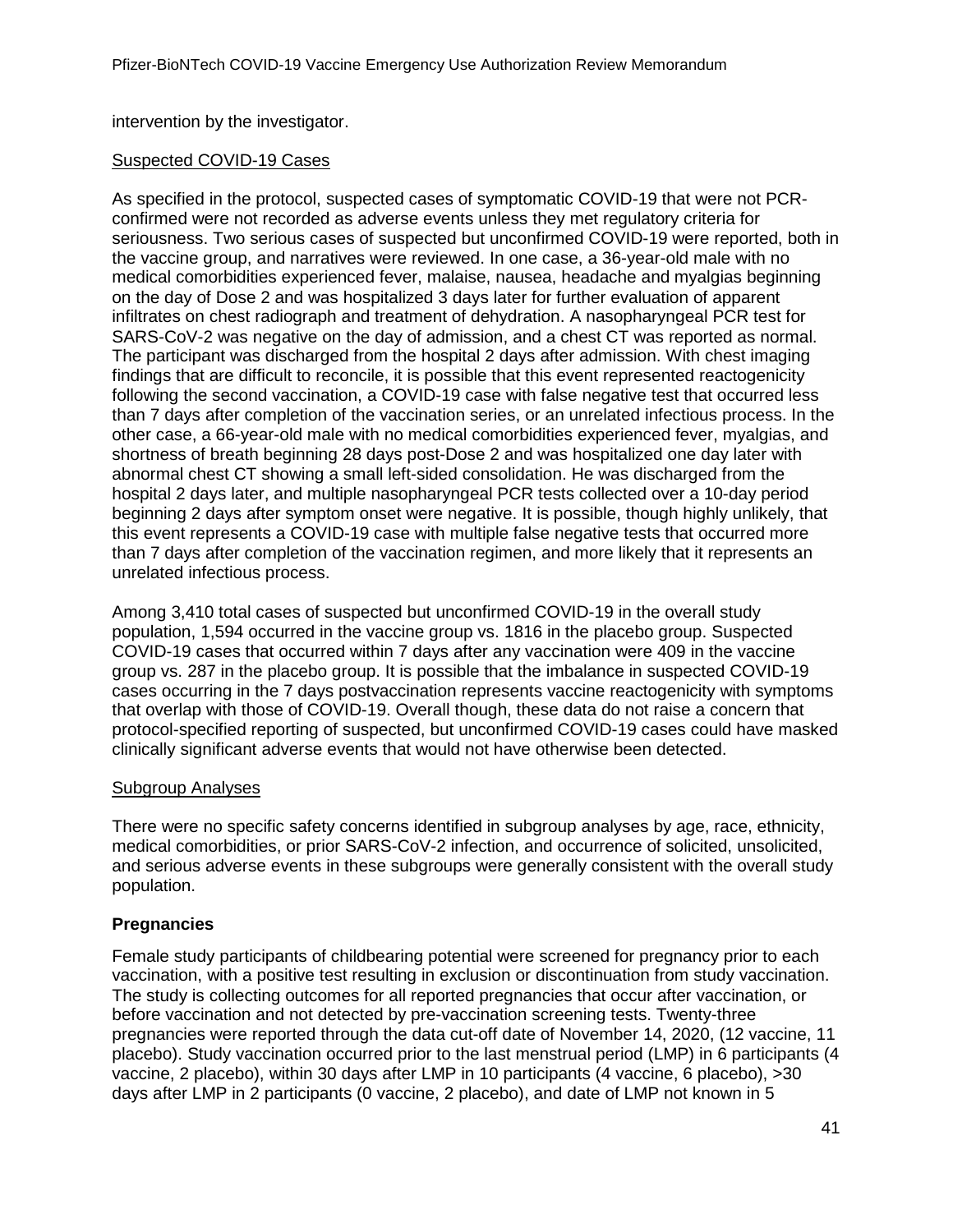participants (4 vaccine, 1 placebo). Unsolicited AEs related to pregnancy include spontaneous abortion and retained products of conception, both in the placebo group. Pregnancy outcomes are otherwise unknown at this time.

### **Clinical laboratory evaluations**

Clinical laboratory tests (hematology, chemistries) were assessed in study BNT162-01 and C4591001 Phase 1. The only common laboratory abnormality reported throughout the studies was transient decreases in lymphocytes 1-3 days after Dose 1, which increased in frequency with increasing dose, were mostly Grade 1-2, generally normalized at the next laboratory assessment 6-8 days after Dose 1 and did not occur after Dose 2. Among C4591001 Phase 1 participants who received the 30-µg dose of BNT162b2, transient decreases in lymphocytes post-Dose 1 occurred in 5 of 12 participants 18-55 years of age and in 4 of 12 participants 65-85 years of age. These transient hematological changes were not associated with clinical symptoms.

### **Safety summary**

The information provided by the Sponsor was adequate for review and to make conclusions about the safety of BNT162b2 in the context of the proposed indication and population for intended use under EUA. The number of participants in the Phase 2/3 safety population (N=37,586; 18,801 vaccine,18,785 placebo) meets the expectations described in FDA's Guidance on Development and Licensure of Vaccines to Prevent COVID-19 for efficacy, and the median duration of at least 2 months follow-up after completion of the 2-dose primary vaccination series meets the agency's expectations described in FDA's Guidance on its Emergency Use Authorization for Vaccines to Prevent COVID-19. The all-enrolled population contained more participants >16 years of age, regardless of duration of follow-up (43,448; 21,720 vaccine, 21,728 placebo). The demographic and baseline characteristics of the allenrolled population and the safety population were similar. Although the overall median duration of follow-up in the all-enrolled population was less than 2 months, because the protocol was amended to include subpopulations such as individuals with HIV and adolescents, the data from both populations altogether provide a comprehensive summary of safety.

Local site reactions and systemic solicited events after vaccination were frequent and mostly mild to moderate. The most common solicited adverse reactions were injection site reactions (84.1%), fatigue (62.9%), headache (55.1%), muscle pain (38.3%), chills (31.9%), joint pain (23.6%), fever (14.2%); severe adverse reactions occurred in 0.0% to 4.6% of participants, were more frequent after Dose 2 than after Dose 1, and were generally less frequent in adults ≥55 years of age (≤2.8%) as compared to younger participants (≤4.6%). Among adverse events of special interest, which could be possibly related to vaccine, lymphadenopathy was reported in 64 participants (0.3%): 54 (0.5%) in the younger (16 to 55 years) age group; 10 (0.1%) in the older (>55 years) age group; and 6 in the placebo group. The average duration of these events was approximately 10 days, with 11 events ongoing at the time of the data cutoff. Bell's palsy was reported by four vaccine participants. From Dose 1 through 1 month after Dose 2, there were three reports of Bell's palsy in the vaccine group and none in the placebo group. This observed frequency of reported Bell's palsy is consistent with the expected background rate in the general population. There were no other notable patterns or numerical imbalances between treatment groups for specific categories of non-serious adverse events (including other neurologic, neuro-inflammatory, and thrombotic events) that would suggest a causal relationship to BNT162b2 vaccine.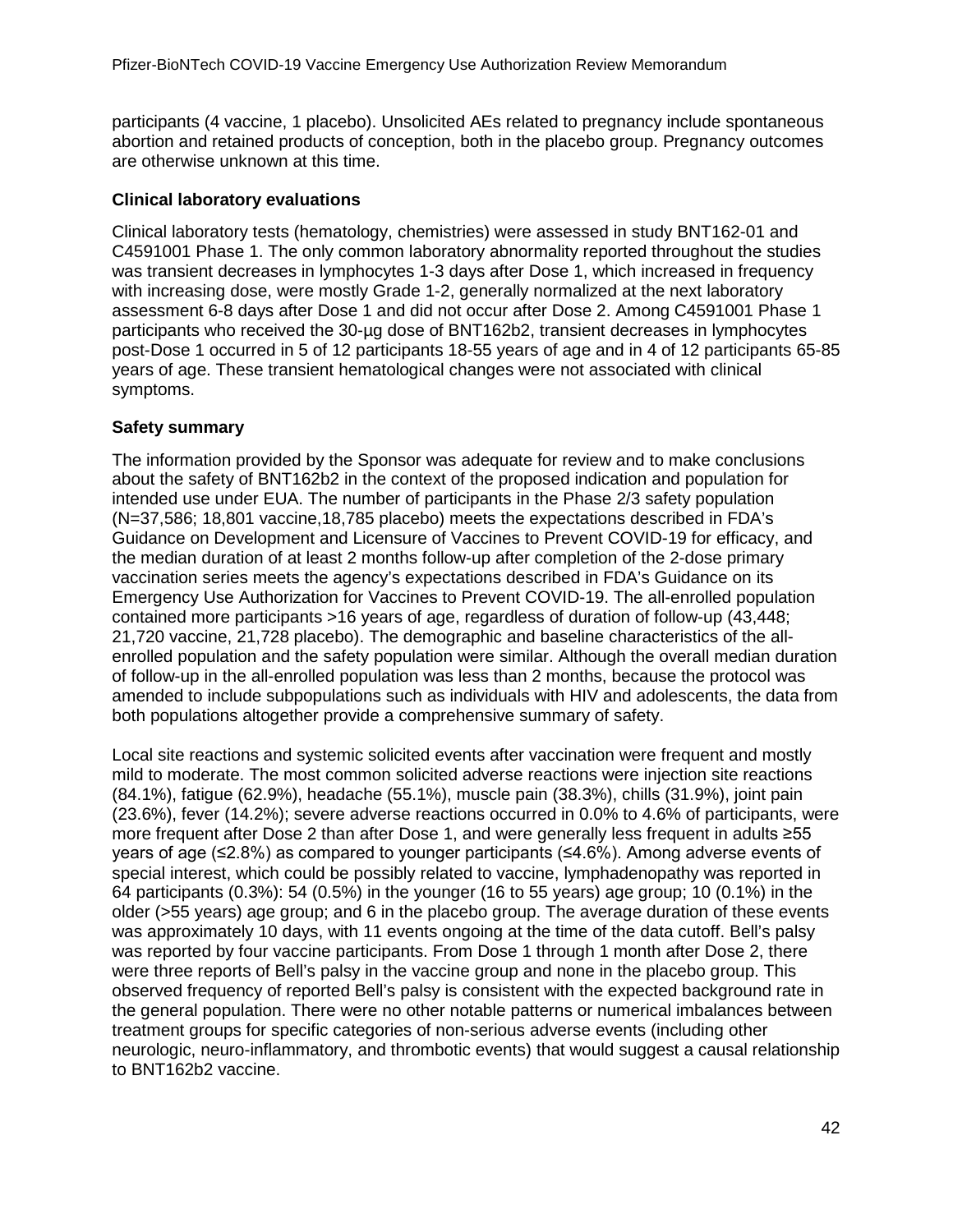A total of six deaths occurred in the reporting period (2 deaths in the vaccine group, 4 in placebo). In the vaccine group, one participant with baseline obesity and pre-existing atherosclerosis died 3 days after Dose 1, and the other participant experienced cardiac arrest 60 days after Dose 2 and died 3 days later. Of the four deaths in the placebo arm, the cause was unknown for two of them, and the other two participants died from hemorrhagic stroke  $(n=1)$  and myocardial infarction  $(n=1)$ , respectively; three deaths occurred in the older group (>55 years of age). All deaths represent events that occur in the general population of the age groups where they occurred, at a similar rate.

The frequency of non-fatal serious adverse events was low (<0.5%), without meaningful imbalances between study arms. The most common SAEs in the vaccine arm which were numerically higher than in the placebo arm were appendicitis (0.04%), acute myocardial infarction (0.02%), and cerebrovascular accident (0.02%), and in the placebo arm numerically higher than in the vaccine arm were pneumonia (0.03%), atrial fibrillation (0.02%), atrial fibrillation (0.02%) and syncope (0.02%). Appendicitis was the most common SAE in the vaccine arm. There were 12 participants with SAEs of appendicitis; 8 in the BNT162b2 group. Of the 8 total appendicitis cases in the BNT162b2 group, 6 occurred in the younger (16 to 55 years) age group and 2 occurred in the older (>55 years) age group (one of the cases in the older age group was perforated). One of the 6 participants with appendicitis in the younger age group also had a peritoneal abscess. Cases of appendicitis in the vaccine group were not more frequent than expected in the general population.

While not observed in the clinical trials, two anaphylactic reactions in the immediate postvaccination period have occurred with use of the vaccine in the United Kingdom, in individuals reported to have prior history of anaphylactic reaction. The component(s) of the vaccine that may have triggered these anaphylactic reactions are unknown at this time, and the two individuals were not reported to have known history of allergy to specific components of the vaccine.

# <span id="page-42-0"></span>**4.3. Study BNT162-01**

### **Design**

Study BNT162-01 is an ongoing, first-in-human, Phase 1 dose-level finding study conducted in Germany to evaluate the safety and immunogenicity of several different candidate vaccines, including BNT162b2. Twelve adults 18 to 55 years of age received 30ug BNT162b2.

Secondary and exploratory objectives were specified to describe the immune response, measured by functional antibody titer, antibody binding assay, and cell-mediated immune responses (cytokines associated with Th1 and Th2 responses to assess for the induction of a balanced versus Th1 or Th2 dominant immune response) at baseline and various time points after vaccination, specifically 7 days post Dose 2. Adverse event monitoring was the same as in study C4591001.

### **Results**

No SAEs were reported in the BNT162-01 safety database included in the EUA submission, and the safety profile for BNT162b2 in this study was similar to that in the much larger study, C4591001.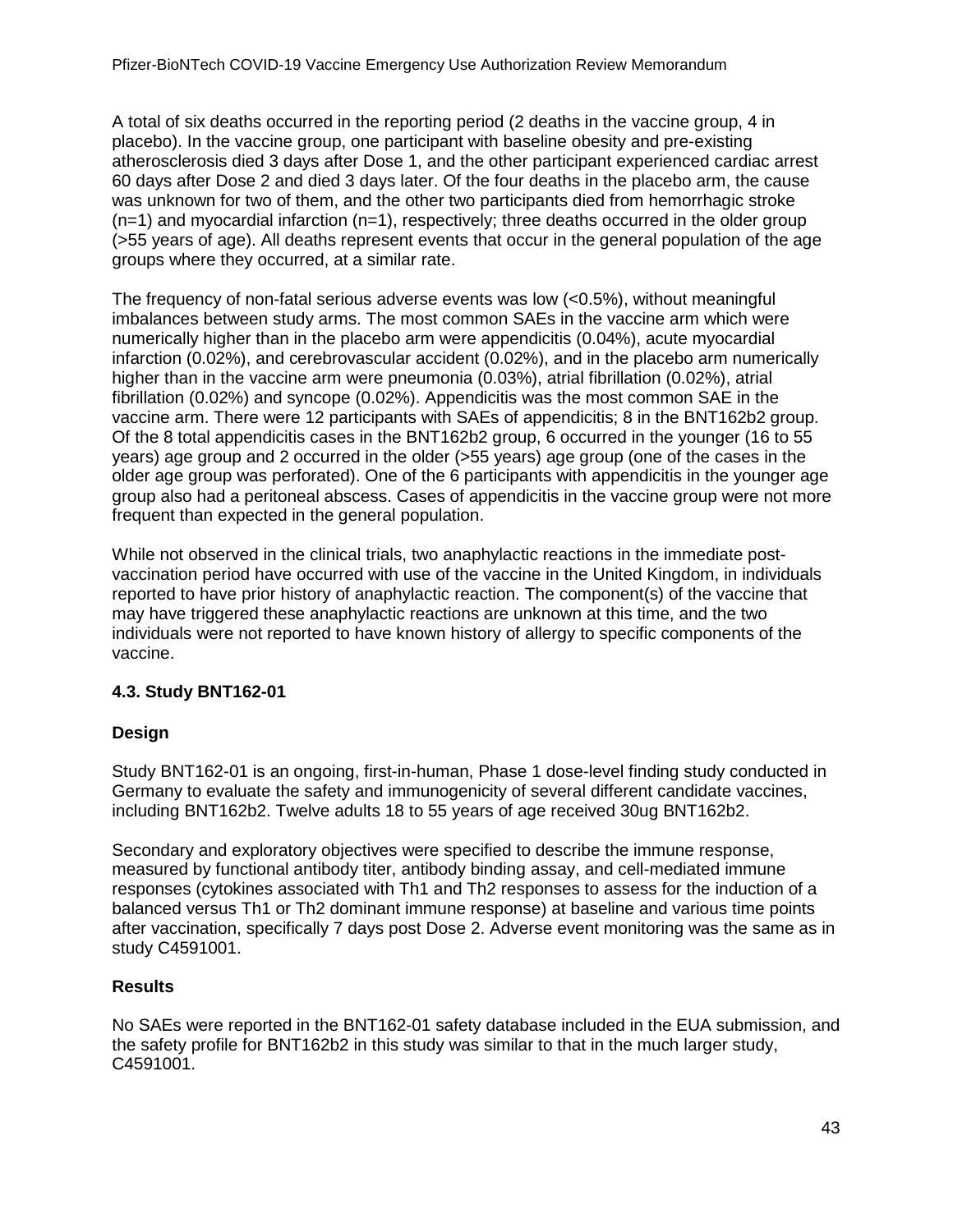Evaluable ELISPOT data were available from 39 participants across dose levels of BNT162b2 (data cutoff date was September 17, 2020). Evaluable intracellular cytokine staining and FACS data were available from 36 participants across dose levels of BNT162b2 (cutoff date was 04 September 2020). Data for serology results for serum neutralizing titers were available for 45 participants across dose levels of BNT162b2 (data cutoff date was September 18, 2020). Most participants who received both doses of BNT162b2 had evidence of SARS-CoV-2 S protein-specific CD4+ (39/39, 100%) and CD8+ (35/39, 89.7%) T cell responses. These T cell responses were directed against different parts of the antigen, including epitopes in the RBD, indicating the induction of multi-epitope responses by BNT162b2. Functionality and polarization of S-specific BNT162b2-induced SARS-CoV-2 T cells were assessed by intracellular accumulation of cytokines IFNγ, IL-2, and IL-4 measured after stimulation with overlapping peptide pools representing the full-length sequence of the whole SARS-CoV-2 S protein. For benchmarking, PBMC fractions from 15 convalescent patients with virologically confirmed COVID-19 were used. The Th1 polarization of the T helper response was characterized by the IFNγ and IL-2 production, and only minor IL-4, production upon antigen-specific (SARS-CoV-2 S protein peptide pools) re-stimulation. The SARS-CoV-2 neutralizing geometric mean titer (GMTs) increased over baseline after Dose 1, with a boost effect after Dose 2 that was most pronounced at the 30 μg dose level.

Thus, the immunogenicity results from Study BNT162-01 showed evidence of antibodymediated SARS-CoV-2 neutralization and a Th1 polarization in the cell-mediated cellular immune responses in healthy adults 18 to 55 years of age, which supports the final dose selection and prospect of benefit for the enrollment of larger numbers of participants in Study C4591001.

# <span id="page-43-0"></span>**5. FDA Review of Other Information Submitted in Support of the EUA**

# <span id="page-43-1"></span>**5.1. Sponsor's Plans for Continuing Blinded, Placebo-Controlled Follow-Up**

The Sponsor plans to offer vaccination to participants  $\geq 16$  years of age who originally received placebo and who become eligible for receipt of BNT162b2 according to local or national recommendations. The Sponsor proposes that these participants will be unblinded upon request and will have the opportunity to receive BNT162b2 as part of the study. The Sponsor also proposes that all placebo recipients  $\geq 16$  years of age will be offered BNT162b2 after completing 6 months of follow-up after Dose 2, if they did not request and receive vaccine previously. The participants will provide consent to receive vaccination and to continue followup. For these participants, the Sponsor plans a total follow up period of 18 months, with one visit 1-month postvaccination and subsequent phone contacts at 1, 6, and 18 months postvaccination. Safety and efficacy monitoring during this period will include collection of AEs, SAEs, and screening and diagnosing COVID-19 cases.

# <span id="page-43-2"></span>**5.2. Pharmacovigilance Activities**

Pfizer submitted a Pharmacovigilance Plan (PVP) to monitor safety concerns that could be associated with Pfizer-BioNTech COVID-19 Vaccine. The Sponsor identified vaccine-associated enhanced disease including vaccine-associated enhanced respiratory disease as an important potential risk. Use in pregnancy and lactation and vaccine effectiveness are areas the Sponsor identified as missing information. In addition to the safety concerns specified by the Sponsor, FDA requested that the Sponsor update their PVP to include anaphylaxis (including anaphylactic reactions) as an important potential risk and missing information in pediatric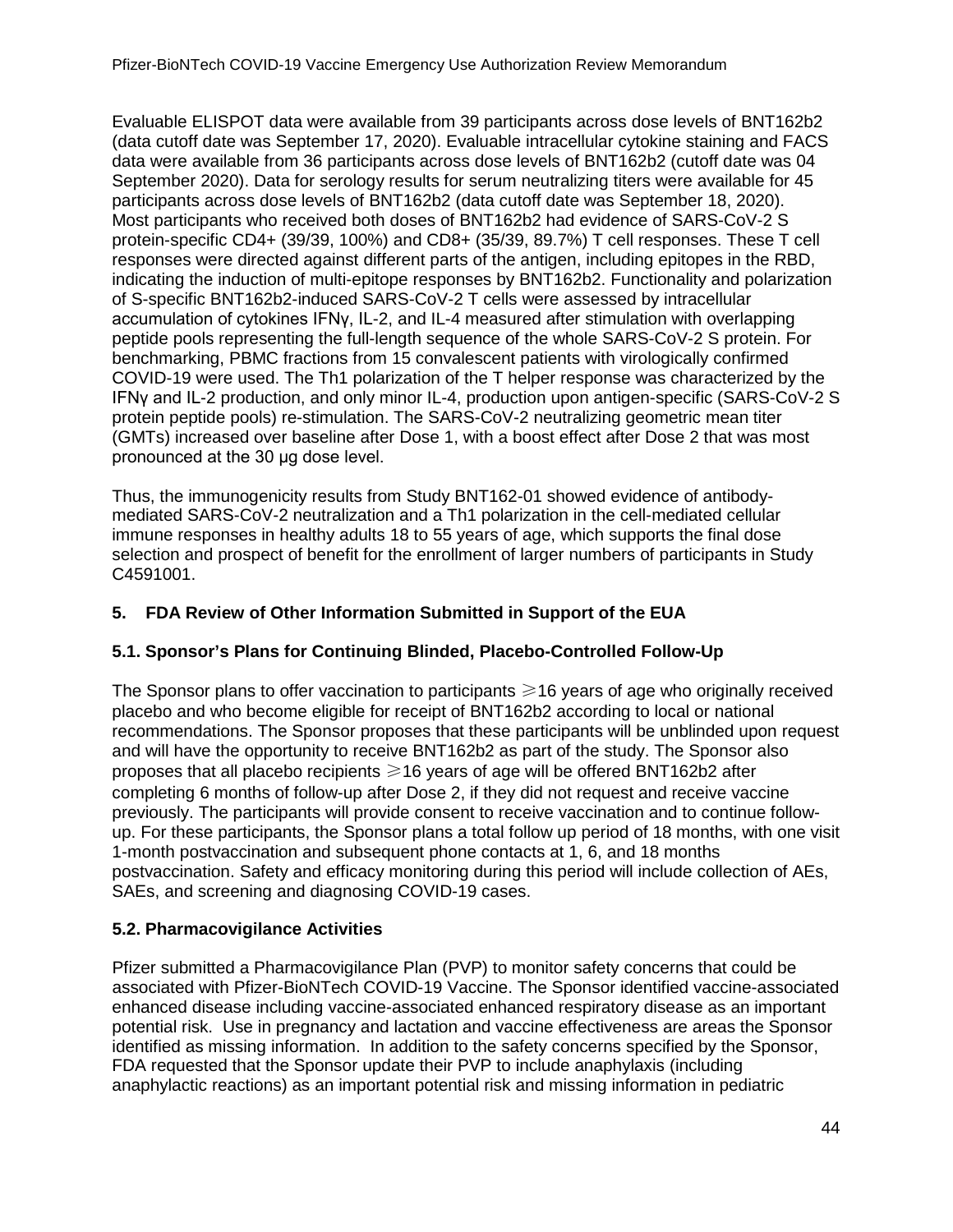participants less than 16 years of age. Division of Epidemiology recommendations are as follows:

- Mandatory reporting by the Sponsor of the following events to Vaccine Adverse Event Reporting System (VAERS) within 15 days:
	- Vaccine administration errors whether or not associated with an adverse event
	- Serious adverse events (irrespective of attribution to vaccination)
	- Cases of Multisystem Inflammatory Syndrome in children and adults
	- Cases of COVID-19 that result in hospitalization or death
- The Sponsor will conduct periodic aggregate review of safety data and submit periodic safety reports at monthly intervals. Each periodic safety report is required to contain descriptive information which includes:
	- A narrative summary and analysis of adverse events submitted during the reporting interval, including interval and cumulative counts by age groups, special populations (e.g., pregnant women), and adverse events of special interest (AESIs)
	- Newly identified safety concerns in the interval
	- Actions taken since the last report because of adverse experiences (for example, changes made to Vaccination Provider fact sheets, changes made to studies or studies initiated)
- Pfizer, Inc. will conduct post-authorization observational studies to evaluate the association between Pfizer-BioNTech COVID-19 Vaccine and a pre-specified list of AESIs, along with deaths and hospitalizations, and severe COVID-19. The study population should include individuals administered the authorized Pfizer-BioNTech COVID-19 Vaccine under this EUA in the general US population (16 years of age and older), populations of interest such as healthcare workers, pregnant women, immunocompromised individuals, and subpopulations with specific comorbidities. The study should be conducted in large scale databases with an active comparator. Pfizer, Inc. will provide protocols and status update reports to the IND 19736 with agreed-upon study designs and milestone dates. The Sponsor has proposed the following three planned active surveillance studies:
	- Study Protocol Number C4591008. The Sponsor proposes to survey 20,000 U.S. health care workers enrolled in the COVID-19 HERO registry about AESI, and other clinically significant events of interest after vaccination with the Pfizer-BioNTech COVID-19 Vaccine. Incidence rates of these events in this cohort will be compared to expected rates. The respondents will receive follow-up surveys for a 30-month period.
	- Study Protocol Number C4591011. This study is an active safety surveillance evaluation conducted within the Department of Defense Health System Databases using data derived from electronic health records and medical service claims among covered U.S. military and their families. Rates of safety events of interest in vaccinated subjects will be compared to unvaccinated comparators. The study will be conducted for 30 months.
	- Study Protocol Number C4591012. This study is an active surveillance study for AESIs and other clinically significant events associated with the Pfizer-BioNTech COVID-19 Vaccine using the Veteran's Health Administration electronic medical record database. Vaccinated subjects will be compared to unvaccinated subjects or to recipients of seasonal influenza vaccine. The study will be conducted for 30 months.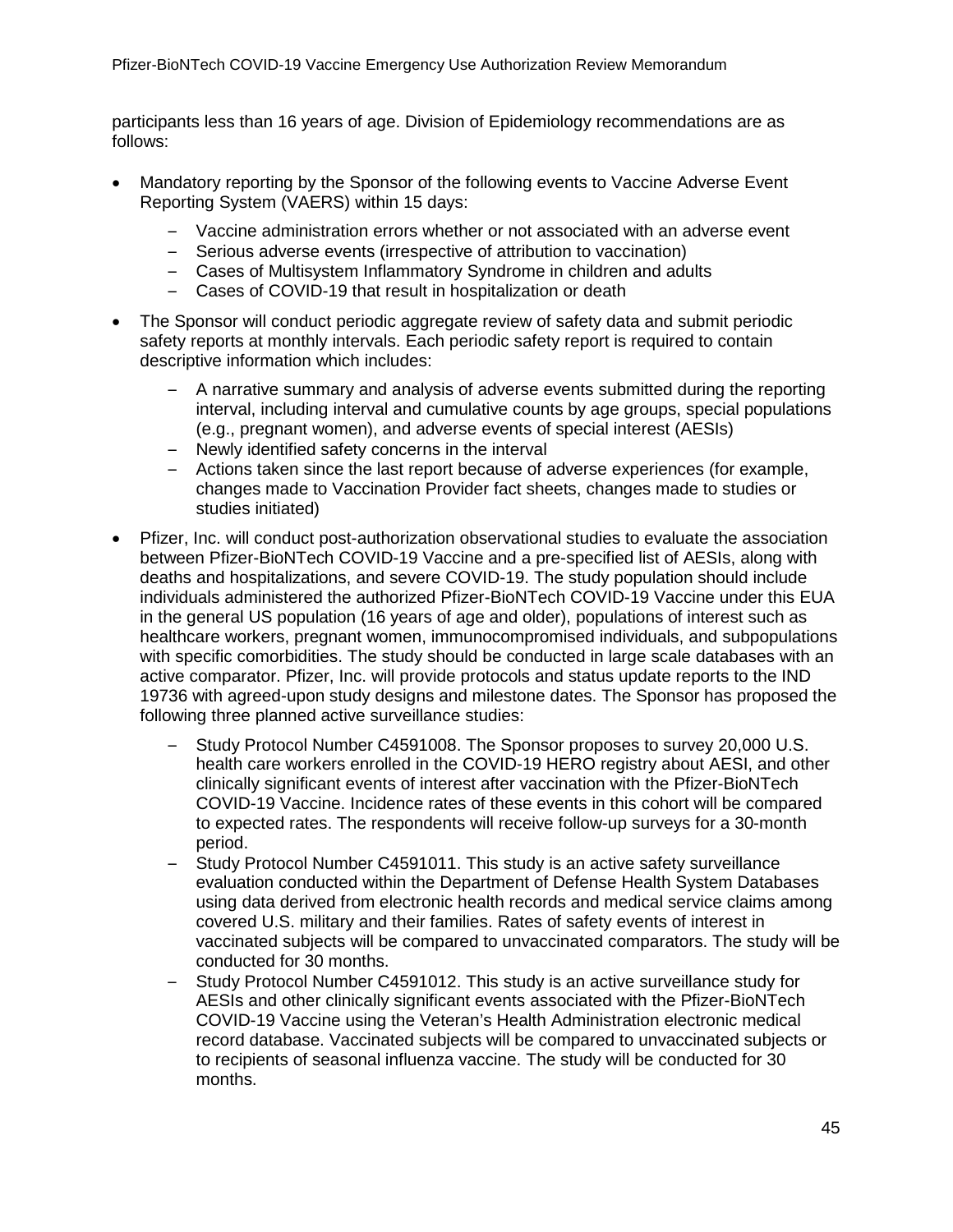Of note, the Sponsor will submit plans for a clinical study to assess safety and immunogenicity in pregnant women and has proposed active surveillance studies designed to monitor vaccination during pregnancy within populations expected to receive the vaccine under EUA.

- Mandatory reporting by vaccination providers to VAERS for the following events:
	- Vaccine administration errors whether or not associated with an adverse event
	- Serious adverse events (irrespective of attribution to vaccination)
	- Cases of Multisystem Inflammatory Syndrome in children and adults
	- Cases of COVID-19 that result in hospitalization or death
- Active surveillance of vaccine recipients via the v-safe program. V-safe is a new smartphone-based opt-in program that uses text messaging and web surveys from CDC to check in with vaccine recipients for health problems following COVID-19 vaccination. The system also will provide telephone follow-up to anyone who reports medically significant (important) adverse events. Responses indicating missed work, inability to do normal daily activities, or that the recipient received care from a doctor or other healthcare professional will trigger the VAERS Call Center to reach out to the participant and collect information for a VAERS report, if appropriate.

### <span id="page-45-0"></span>**5.3. Non-Clinical Studies**

### **Toxicology studies**

To support their EUA request, Pfizer submitted the following general toxicology studies:

- Repeat-dose toxicity study of three LNP-formulated RNA platforms encoding for viral proteins by repeated intramuscular administration to Wistar Han rats. Study number: 38166. Reviewed under IND 19736 amendments 0 and 32.
- 17-day intramuscular toxicity study of BNT162B2 (V9) and BNT162B3C In Wistar Han rats with a 3-week recovery. Study number: 20GR142. Reviewed under IND 19736 amendment 141.

Based on nonclinical toxicity assessments, there are no significant safety issues to report. The following DART study is still in progress and will be reviewed when submitted: Combined Fertility and Developmental Study (Including Teratogenicity and Postnatal Investigations) of BNT162b1, BNT162b2 and BNT162b3 by the Intramuscular Route in the Wistar Rat.

### **Other non-clinical studies**

Several nonclinical studies in mice and rhesus macaques were conducted to support the safety and efficacy of BNT162b2. BNT162b2 was highly immunogenic in mice with strong antigenbinding IgG and high titer neutralizing antibody responses together with a Th1-phenotype CD4+ response, as well as an IFNγ+, IL-2+, CD8+ T-cell response, after a single immunization. BNT162b2 was also assessed for immunogenicity and for protection against an infectious SARS-CoV-2 challenge in rhesus macaques. Rhesus macaques immunized intramuscularly had readily detectable S1-binding IgG and SARS-CoV-2 neutralizing titers (NT $_{50}$ ) as early as 14 days after a single immunization, with substantial increases following the second immunization. Animals were challenged with 1.05×10<sup>6</sup> plaque forming units of SARS-CoV-2 (strain USA-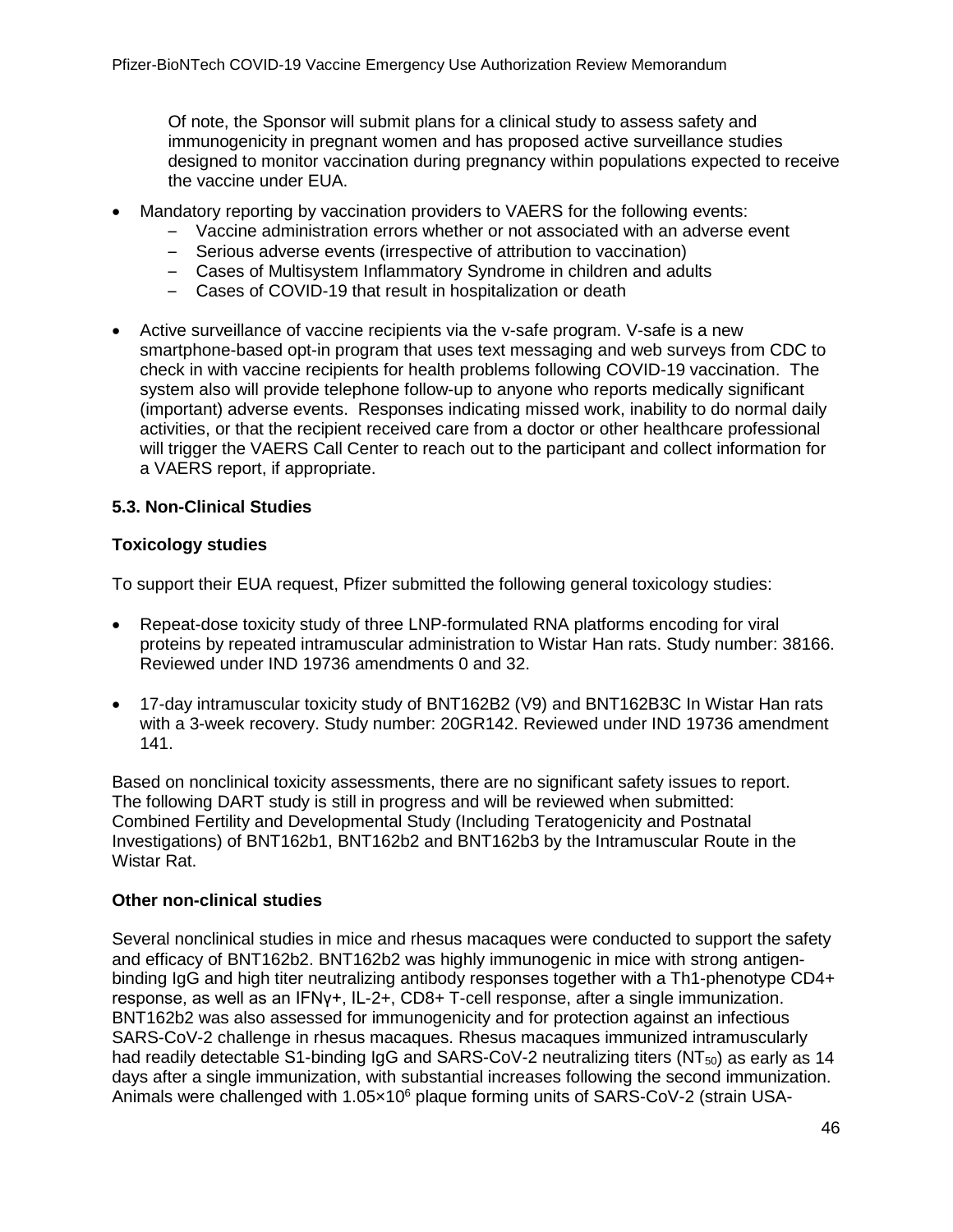WA1/2020) and there was a significant decrease in viral RNA detection in bronchoalveolar lavage fluid in the BNT162b2-immunized macaques as compared with the control-immunized rhesus macaques. Further, there was no radiographic evidence of vaccine-elicited enhanced disease in immunized animals. Based on current hypotheses regarding the etiology of vaccineassociated enhanced disease, the provided data are reassuring due to: (1) the robust induction of functional (i.e., neutralizing) antibodies in mice and rhesus macaques; (2) the Th1 bias in T cell responses; and (3) the lack of disease in vaccinated rhesus macaques challenged with SARS-CoV-2.

### <span id="page-46-0"></span>**5.4. Chemistry, Manufacturing, and Control (CMC) Information**

The manufacturing process for the BNT162b2 drug substance (DS) consists of two major steps:<br>(b) (4) (b) (4) . The BNT162b2 drug product (DP) is manufactured by mixing the modRNA DS with lipids during lipid particle (LNP) formulation followed by fill/finish. To support the EUA request, in-process, release, and characterization data for a minimum of three process performance qualification (PPQ) DS batches for each DS manufacturing facility were provided. Certificates of Analysis (CoAs) for a minimum of three GMP commercial-scale DP lots from each DP manufacturing node were requested from the Sponsor to demonstrate DP process performance and consistency. DP data from four manufacturing nodes were available during the EUA review. In addition, to support vaccine supply and availability, data from two additional nodes will be submitted to the EUA between December 17 and December 23, 2020. Once authorized, the Sponsor will submit the CoAs of DP lots to be distributed under EUA for review at least 48 hours prior to lot distribution.

The DS manufacturing process underwent changes during vaccine development. (b) (4)

 A comprehensive analytical comparability assessment has been performed and the submitted data support the comparability of  $(b)$   $(4)$  with  $(b)$   $(4)$  for the manufacture of BNT162b2 DS. (b) (4)

 For DP, the manufacturing process was changed from a Classical process to an Upscale process involving an increase in batch size (capable of accommodating larger RNA input) to meet commercial need. A comparison of available DP batch release data and an in-depth analytical comparability assessment between six representative Classical process DP batches and one Upscale process DP batch support the use of the Upscale process for DP manufacture under emergency use. A more comprehensive comparability assessment encompassing additional lots from multiple DP manufacturing nodes is ongoing and the results will be provided to the EUA upon completion of the study.

Stability studies have been designed to support the use of vaccine under the EUA. All available stability data generated using the BNT162b2 DS and DP lots support the emergency deployment of the Pfizer-BioNTech COVID-19 Vaccine. All stability studies of the DS and DP lots are ongoing and will continue to be monitored. Data will be submitted to the EUA as they become available.

The analytical procedures developed and used for the release and stability monitoring of BNT162b2 DS and DP include tests to ensure their identity, purity, quality, and potency. The assays are appropriate and acceptable to be used for the control of DS/DP quality. All analytical procedures used for the release of emergency supply DS and DP have been adequately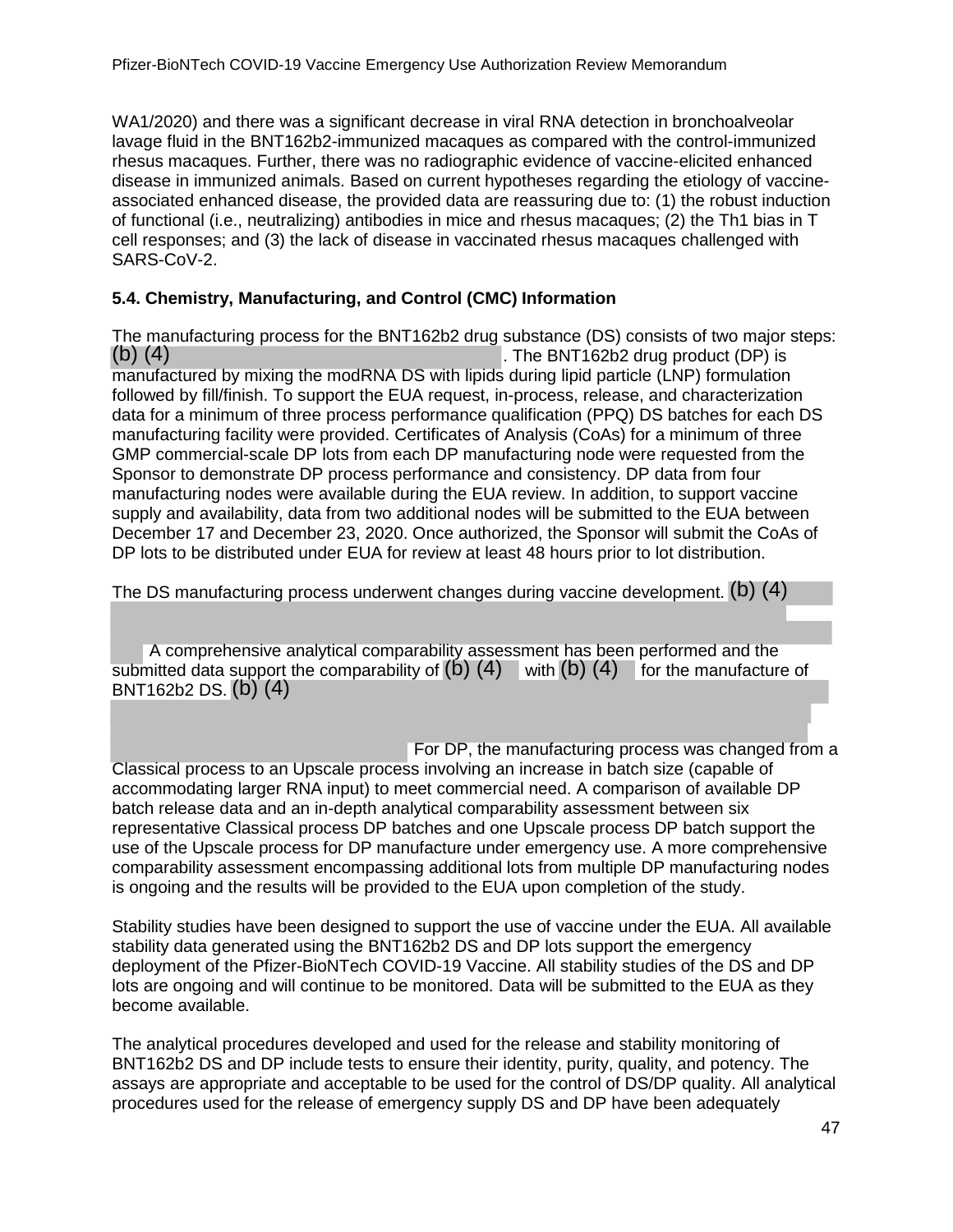<span id="page-47-1"></span>qualified. The summaries of the qualification results demonstrate precision, accuracy, sensitivity, specificity, and reproducibility for each evaluated analytical assay, indicating that they are suitable for the intended use.

The manufacture of the Pfizer-BioNTech COVID-19 Vaccine is performed at a number of facilities. For each of these facilities, FDA requested and reviewed information on equipment, facilities, quality systems and controls, container closure systems as well as other information as per the guidance, "Emergency Use Authorization for Vaccines to Prevent COVID-19, October 2020", to ensure that there is adequate control of the manufacturing processes and facilities.

In particular, the following information was assessed:

- Facilities appear to be adequately designed and maintained and manufacturing process, personnel, air direction and waste flow are suitable for manufacturing.
- Multiple product manufacturing areas and equipment used to manufacture the COVID-19 vaccine were assessed and cleaning and changeover procedures were evaluated and appear adequate. Cross-contamination controls appear suitable to mitigate risk of cross contamination.
- The successful qualification of critical equipment for drug substance and drug product manufacturing was verified.
- Aseptic process information and validation studies were assessed and appear acceptable.
- Drug product solution sterilization by filtration was reviewed and appears acceptable.
- Sterilization and depyrogenation of pertinent equipment and materials, including container/closure components, description and validation studies appear acceptable.
- Utilities qualification studies including HVAC systems, appear adequate. Air cleanliness of the manufacturing cleanrooms were adequately controlled and maintained.
- Container/closure integrity studies to ensure sterility of drug product in the final container were conducted and appear adequate.

FDA also reviewed the inspectional histories of each facility in addition to all available information to ascertain whether each facility meets current good manufacturing practice requirements. We find that all the facilities are adequate to support the use of the Pfizer-BioNTech COVID-19 Vaccine under an Emergency Use Authorization.

# <span id="page-47-0"></span>**5.5. Clinical Assay Information**

Two clinical diagnostic assays (Cepheid Xpert Xpress RT-PCR assay for the detection of SARS-CoV-2 in clinical specimens and Roche Elecsys Anti-SARS-CoV-2 assay for the evaluation of serostatus to SARS-CoV-2) were used to assess clinical endpoints. Both assays have received FDA authorization under EUA. The Cepheid Xpert Xpress RT-PCR assay is used to assess viral infection of the subjects before vaccination and to confirm COVID-19 cases during study follow-up. The Roche Elecsys Anti-SARS-CoV-2 assay is used to assess serostatus of the subjects before vaccination. Data were submitted to support the suitability of both the Cepheid Xpert Xpress assay and the Roche Elecsys Anti-SARS-CoV-2 assay for their intended use in Phase 2/3 clinical studies when performed at Pfizer's testing facility (Pfizer Vaccine Research and Development; Pearl River, NY).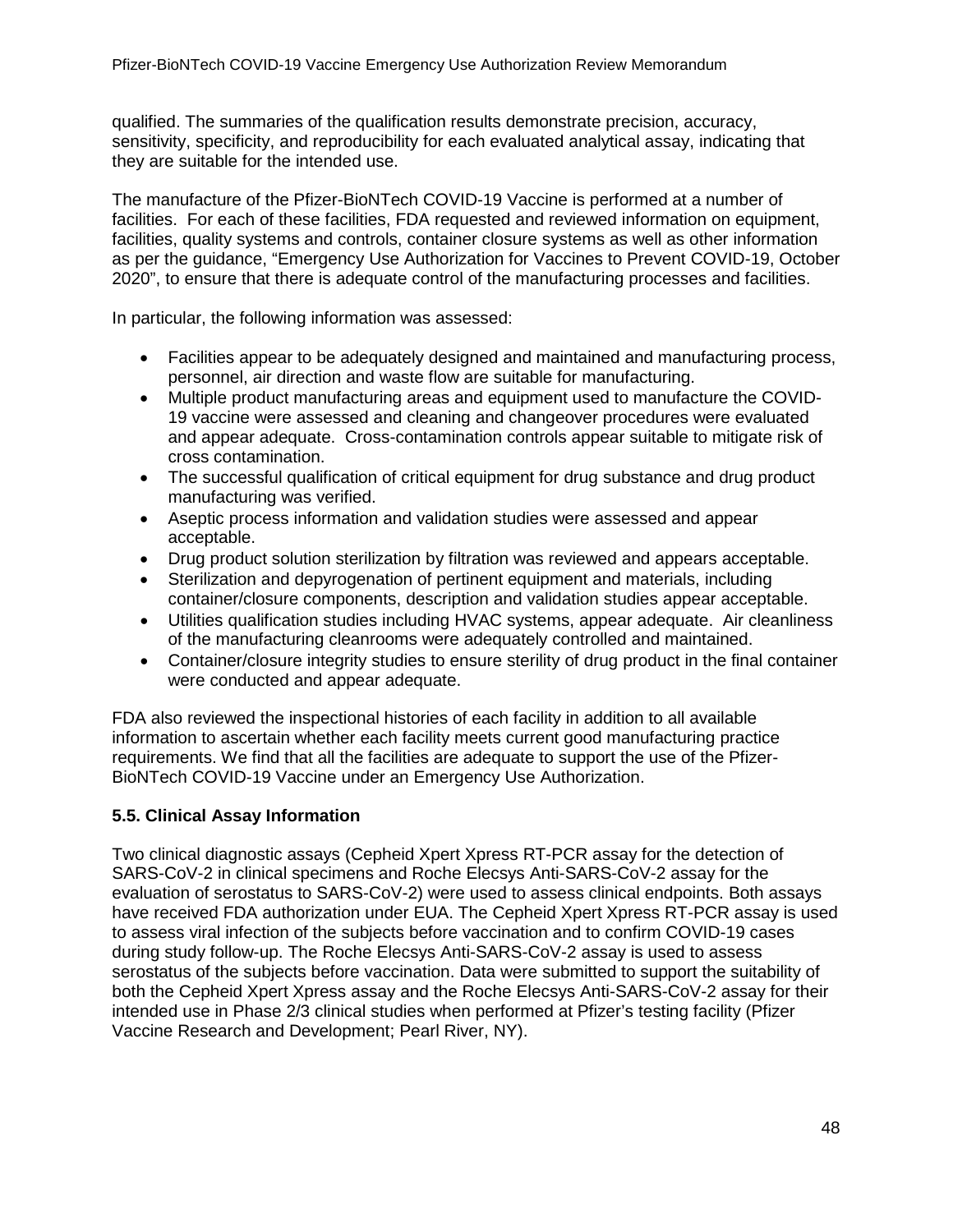### **5.6. Inspections of Clinical Study Sites**

Bioresearch Monitoring (BIMO) inspections were conducted at six domestic clinical investigator sites participating in the conduct of study protocol C4591001. Based on the preliminary review of the inspection reports, the inspections did not reveal problems impacting the data submitted in support of this EUA.

### <span id="page-48-0"></span>**5.7. EUA Prescribing Information and Fact Sheets**

The Prescribing Information, Fact Sheet for Health Care Providers, Fact Sheet for Recipients were reviewed, and suggested revisions sent to the sponsor. The revised Fact Sheets are accurate, not misleading, and appropriate for the proposed use of the product under EUA.

### <span id="page-48-1"></span>**6. Benefit/Risk Assessment in the Context of Proposed Indication and Use Under EUA**

### <span id="page-48-2"></span>**6.1. Known Benefits**

The known benefits among recipients of the proposed vaccine relative to placebo are:

- Reduction in the risk of confirmed COVID-19 occurring at least 7 days after Dose 2
- Reduction in the risk of confirmed COVID-19 after Dose 1 and before Dose 2
- Reduction in the risk of confirmed severe COVID-19 any time after Dose 1

The protocol-specified 2-dose vaccination regimen was highly effective in preventing PCRconfirmed COVID-19 occurring at least 7 days after completion of the vaccination regimen. Additional primary efficacy analyses in the all-available efficacy population, including participants who had protocol violations, showed consistency with outcomes in the primary analysis population. Efficacy findings were also consistent across various subgroups, including racial and ethnic minorities, participants aged 65 years and older, and those with one or more of the following conditions: obesity, diabetes, hypertension, and chronic cardiopulmonary diseases.

Among participants with no evidence of COVID-19 prior to vaccination, the vaccine was effective in reducing the risk of COVID-19 and severe COVID-19 after Dose 1. Fewer severe cases were also observed in the vaccine recipients relative to recipients of placebo during the follow up period after Dose 1. The findings post Dose 1, from a post-hoc analysis, cannot be the basis to assess the potential efficacy of the vaccine when administered as a single dose because the period of observation is limited by the fact that most participants received a second dose three weeks after the first one.

### <span id="page-48-3"></span>**6.2. Unknown Benefits/Data Gaps**

### **Duration of protection**

As the interim and final analyses have a limited length of follow-up, it is not possible to assess sustained efficacy over a period longer than 2 months.

### **Effectiveness in certain populations at high-risk of severe COVID-19**

Although the proportion of participants at high risk of severe COVID-19 is adequate for the overall evaluation of safety in the available follow-up period, the subset of certain groups such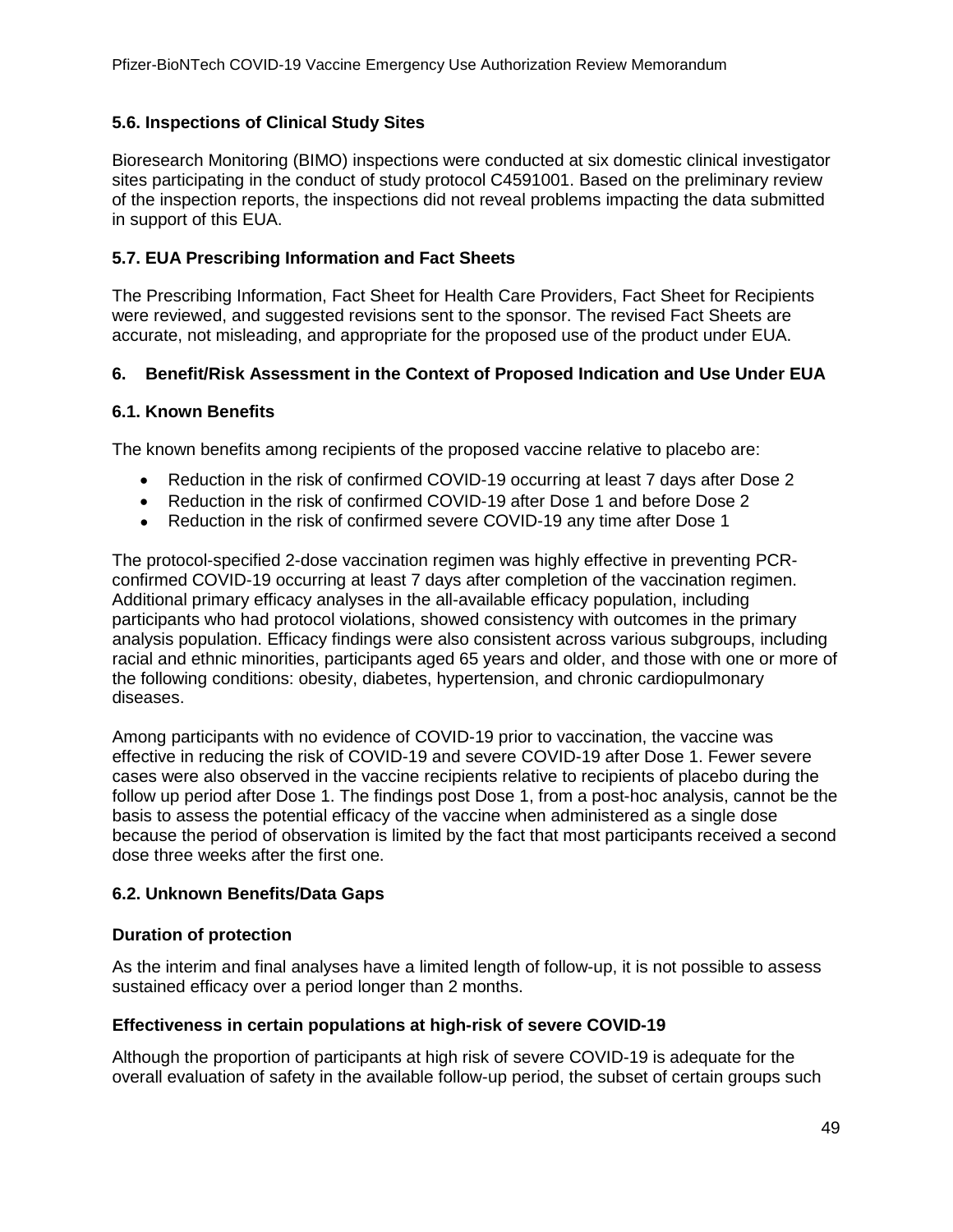as immunocompromised individuals (e.g., those with HIV/AIDS) is too small to evaluate efficacy outcomes.

### **Effectiveness in individuals previously infected with SARS-CoV-2**

The primary endpoint was evaluated in individuals without prior evidence of COVID-19 disease, and very few cases of confirmed COVID-19 occurred among participants with evidence of infection prior to vaccination. Therefore, available data are insufficient to make conclusions about benefit in individuals with prior SARS-CoV-2 infection. However, available data, while limited, do suggest that previously infected individuals can be at risk of COVID-19 (i.e., reinfection).

### **Effectiveness in pediatric populations**

The representation of pediatric participants in the study population is too limited to adequately evaluate efficacy in pediatric age groups younger than 16 years. No efficacy data are available from participants ages 15 years and younger. Although adolescents 16 to 17 years of age were included in the overall efficacy analysis, only one confirmed COVID-19 case was reported in this age group. However, it is biologically reasonable to extrapolate that effectiveness in ages 16 to 17 years would be similar to effectiveness in younger adults. Efficacy surveillance continued beyond November 14, 2020, and the Sponsor has represented that additional data will be provided in a BLA.

#### **Future vaccine effectiveness as influenced by characteristics of the pandemic, changes in the virus, and/or potential effects of co-infections**

The study enrollment and follow-up occurred during the period of July 27 to November 14, 2020, in various geographical locations. The evolution of the pandemic characteristics, such as increased attack rates, increased exposure of subpopulations, as well as potential changes in the virus infectivity, antigenically significant mutations to the S protein, and/or the effect of coinfections may potentially limit the generalizability of the efficacy conclusions over time. Continued evaluation of vaccine effectiveness following issuance of an EUA and/or licensure will be critical to address these uncertainties.

#### **Vaccine effectiveness against asymptomatic infection**

Data are limited to assess the effect of the vaccine against asymptomatic infection as measured by detection of the virus and/or detection of antibodies against non-vaccine antigens that would indicate infection rather than an immune response induced by the vaccine. Additional evaluations will be needed to assess the effect of the vaccine in preventing asymptomatic infection, including data from clinical trials and from the vaccine's use post-authorization.

### **Vaccine effectiveness against long-term effects of COVID-19 disease**

COVID-19 disease may have long-term effects on certain organs, and at present it is not possible to assess whether the vaccine will have an impact on specific long-term sequelae of COVID-19 disease in individuals who are infected despite vaccination. Demonstrated high efficacy against symptomatic COVID-19 should translate to overall prevention of COVID-19 related sequelae in vaccinated populations, though it is possible that asymptomatic infections may not be prevented as effectively as symptomatic infections and may be associated with sequelae that are either late-onset or undetected at the time of infection (e.g., myocarditis). Additional evaluations will be needed to assess the effect of the vaccine in preventing long-term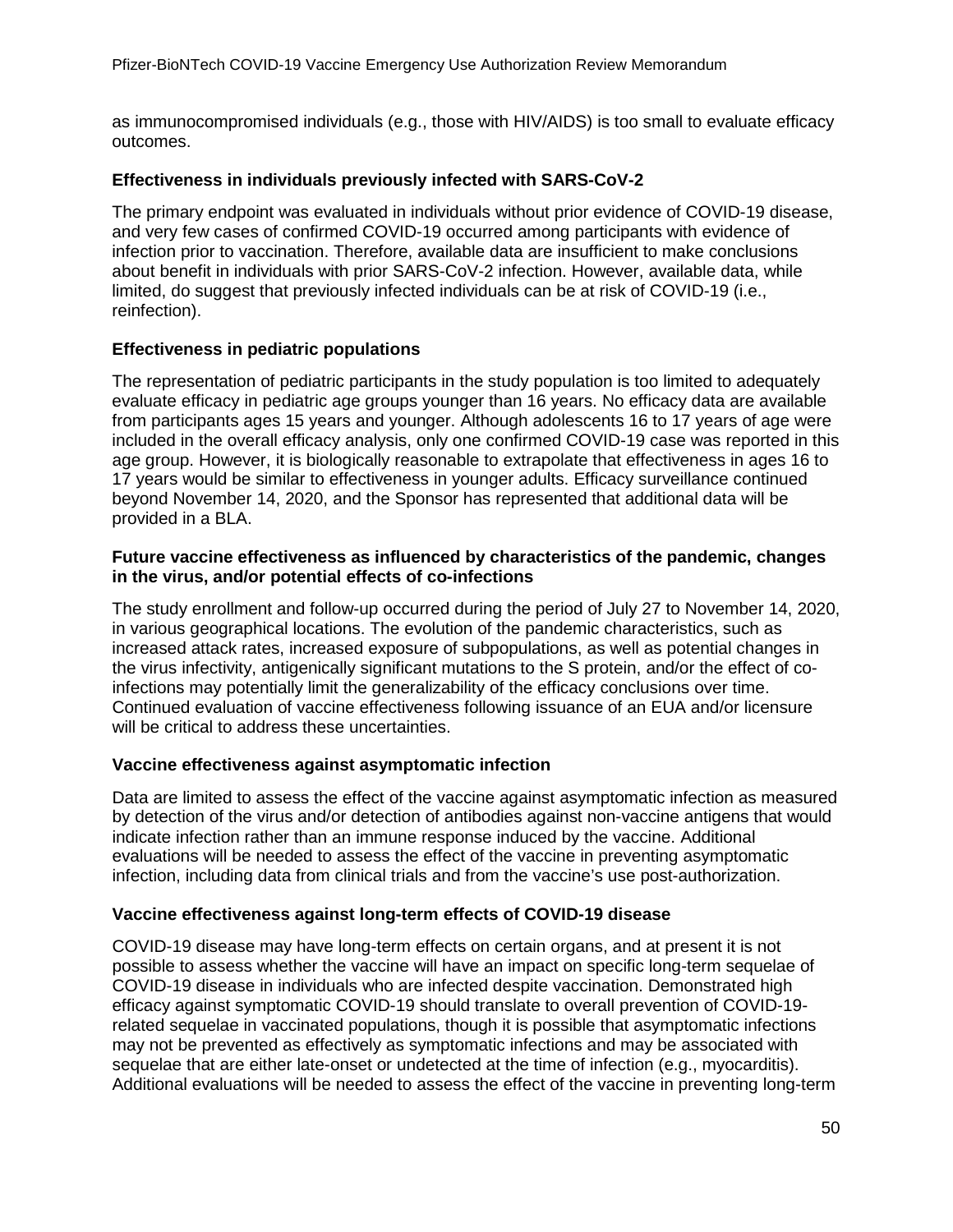effects of COVID-19, including data from clinical trials and from the vaccine's use postauthorization.

### **Vaccine effectiveness against mortality**

A larger number of individuals at high risk of COVID-19 and higher attack rates would be needed to confirm efficacy of the vaccine against mortality. However, non-COVID vaccines (e.g., influenza) that are efficacious against disease have also been shown to prevent diseaseassociated death[.12-15](#page-55-9) Benefits in preventing death should be evaluated in large observational studies following authorization.

### **Vaccine effectiveness against transmission of SARS-CoV-2**

Data are limited to assess the effect of the vaccine against transmission of SARS-CoV-2 from individuals who are infected despite vaccination. Demonstrated high efficacy against symptomatic COVID-19 may translate to overall prevention of transmission in populations with high enough vaccine uptake, though it is possible that if efficacy against asymptomatic infection were lower than efficacy against symptomatic infection, asymptomatic cases in combination with reduced mask-wearing and social distancing could result in significant continued transmission. Additional evaluations including data from clinical trials and from vaccine use post-authorization will be needed to assess the effect of the vaccine in preventing virus shedding and transmission, in particular in individuals with asymptomatic infection.

### <span id="page-50-0"></span>**6.3. Known Risks**

The vaccine has been shown to elicit increased local and systemic adverse reactions as compared to those in the placebo arm, usually lasting a few days. The most common solicited adverse reactions were injection site reactions (84.1%), fatigue (62.9%), headache (55.1%), muscle pain (38.3%), chills (31.9%), joint pain (23.6%), fever (14.2%). Adverse reactions characterized as reactogenicity were generally mild to moderate. The number of subjects reporting hypersensitivity-related adverse events was numerically higher in the vaccine group compared with the placebo group (137 [0.63%] vs. 111 [0.51%]). Severe adverse reactions occurred in 0.0-4.6% of participants, were more frequent after Dose 2 than after Dose 1 and were generally less frequent in older adults ( $>55$  years of age) ( $\leq$ 2.8%) as compared to younger participants (≤4.6%). Among reported unsolicited adverse events, lymphadenopathy occurred much more frequently in the vaccine group than the placebo group and is plausibly related to vaccination.

Serious adverse events, while uncommon (<1.0%), represented medical events that occur in the general population at similar frequency as observed in the study. Three SAEs in the BNT162b2 group were considered related by the investigator, but not the Sponsor, as related to study vaccination: shoulder injury  $(n=1)$ , ventricular arrhythmia in a participant with known cardiac conditions  $(n=1)$ , and lymphadenopathy temporally related following vaccination  $(n=1)$ . We considered two of the events as possibly related to vaccine: the shoulder injury possibly due to vaccine administration or the vaccine itself and lymphadenopathy. Lymphadenopathy was temporally associated and biologically plausible.

No specific safety concerns were identified in subgroup analyses by age, race, ethnicity, medical comorbidities, or prior SARS-CoV-2 infection. Although participants 16 to 17 years of age were enrolled in the Phase 3 trial, safety data for this age group is limited. However, available data are consistent with the safety profile in the adult population, and it is biologically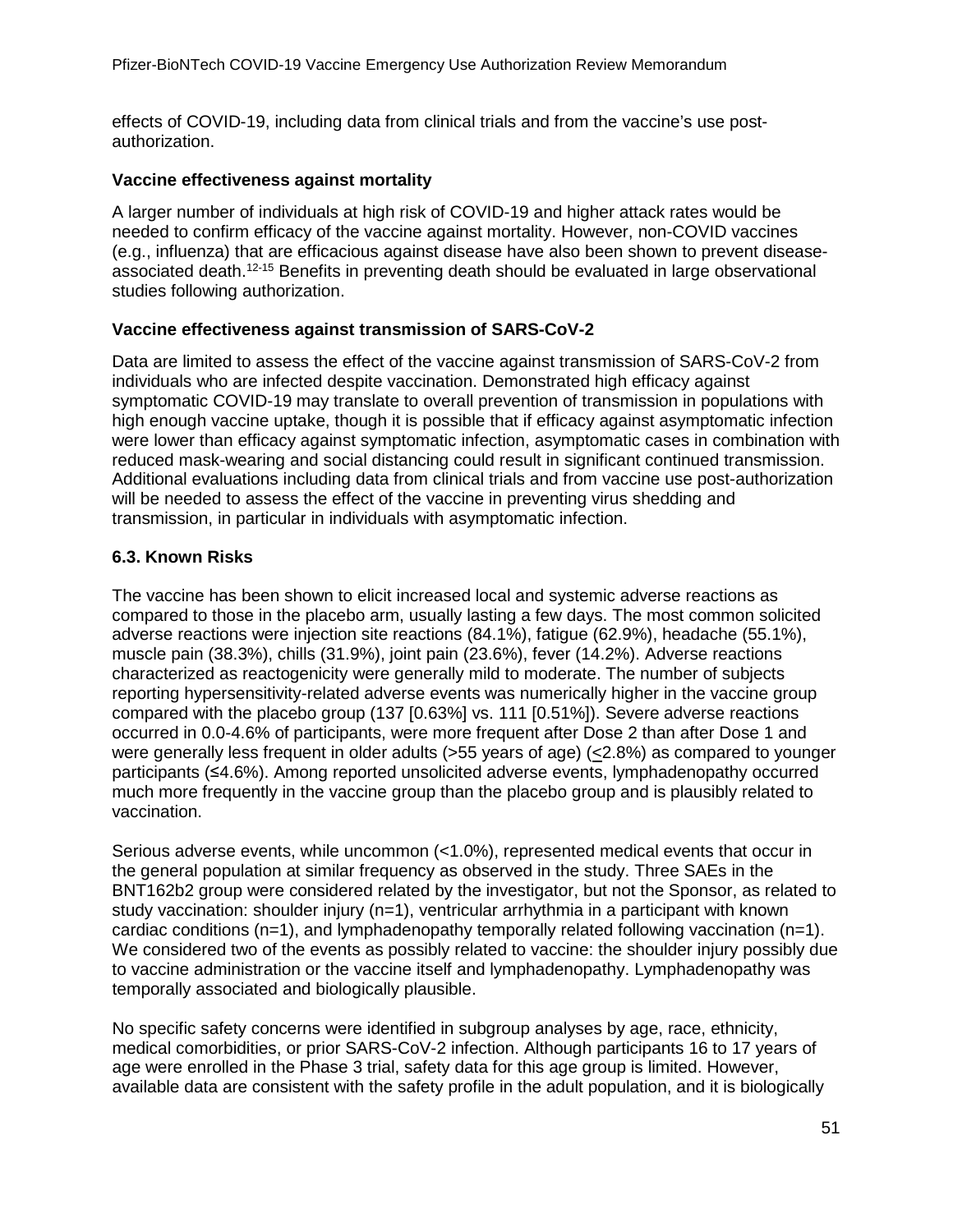reasonable to extrapolate the greater safety experience in adults, in particular younger adults, to the oldest pediatric age group of 16 to 17 years.

While not observed in the clinical trials, two anaphylactic reactions in the immediate postvaccination period have occurred with use of the vaccine in the United Kingdom, in individuals reported to have prior history of anaphylactic reaction. The component(s) of the vaccine that may have triggered these anaphylactic reactions are unknown at this time, and the two individuals were not reported to have known history of allergy to specific components of the vaccine. Risk of allergic reactions, including the potential for severe allergic reactions and the need for vaccine providers to be able to manage them should they occur and a contraindication for use in individuals with known allergy to any component of the vaccine, are described in the vaccine Fact Sheets and Prescribing Information. Additionally, risk of anaphylaxis will be further evaluated as part of the pharmacovigilance plan for the vaccine.

### <span id="page-51-0"></span>**6.4. Unknown Risks/Data Gaps**

#### **Safety in certain subpopulations**

There are currently insufficient data to make conclusions about the safety of the vaccine in subpopulations such as children less than 16 years of age, pregnant and lactating individuals, and immunocompromised individuals.

#### **Adverse reactions that are very uncommon or that require longer follow-up to be detected**

Following authorization of the vaccine, use in large numbers of individuals may reveal additional, potentially less frequent and/or more serious adverse events not detected in the trial safety population of nearly 44,000 participants over the period of follow up at this time. Active and passive safety surveillance will continue during the post authorization period to detect new safety signals.

A numerically greater number of appendicitis cases occurred in the vaccine group but occurred no more frequently than expected in the given age groups and do not raise a clear concern at this time for a causal relationship to study vaccination. Although the safety database revealed an imbalance of cases of Bell's palsy (4 in the vaccine group and none in the placebo group), causal relationship is less certain because the number of cases was small and not more frequent than expected in the general population. Further signal detection efforts for these adverse events will be informative with more widespread use of the vaccine.

#### **Vaccine-enhanced disease**

Available data do not indicate a risk of vaccine-enhanced disease, and conversely suggest effectiveness against severe disease within the available follow-up period. However, risk of vaccine-enhanced disease over time, potentially associated with waning immunity, remains unknown and needs to be evaluated further in ongoing clinical trials and in observational studies that could be conducted following authorization and/or licensure.

### <span id="page-51-1"></span>**7. VRBPAC Meeting Summary**

The Vaccines and Related Biological Products Advisory Committee (VRBPAC) convened on December 10, 2020, to discuss Pfizer's EUA request. The meeting agenda included: an overview by FDA on EUA and considerations specific to COVID-19 vaccines; updates from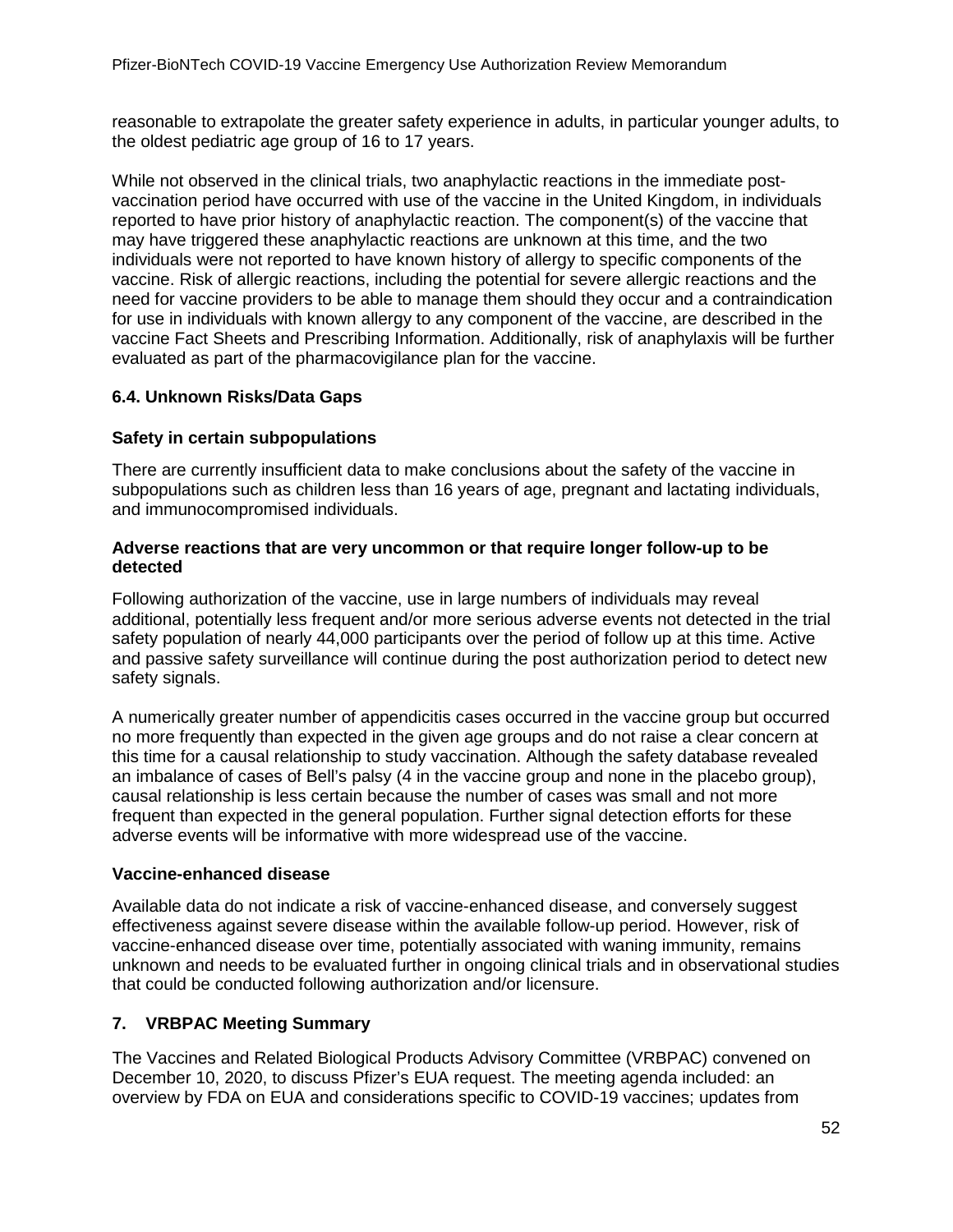CDC on COVID-19 epidemiology, plans for further evaluation of vaccine safety and effectiveness monitoring during use under an EUA, and operational distribution plans; a presentation on conduct of placebo-controlled studies in the event that a vaccine becomes available under EUA; a public comment period; presentations of data from studies of the Pfizer-BioNTech COVID-19 Vaccine by representatives of Pfizer, an FDA presentation of its independent review of the data submitted in support of the EUA request, and a discussion and vote by the VRBPAC.

The VRBPAC was asked to discuss the following points, with no vote:

- Pfizer has proposed a plan for continuation of blinded, placebo-controlled follow-up in ongoing trials if the vaccine were made available under EUA. Please discuss Pfizer's plan, including how loss of blinded, placebo-controlled follow-up in ongoing trials should be addressed.
- Please discuss any gaps in plans described today and in the briefing documents for further evaluation of vaccine safety and effectiveness in populations who receive the Pfizer-BioNTech Vaccine under an EUA.

The committee discussed potential implications of loss of blinded, placebo-controlled follow-up in ongoing trials including how this may impact availability of safety data to support a biologics license application. Some pointed out the importance of long-term safety data for the Pfizer-BioNTech COVID-19 Vaccine as it is made using a technology not used in previously licensed vaccines. In response to the question whether the ongoing Phase 3 study would still be sufficiently powered if eligible placebo recipients would be vaccinated, Pfizer asserted that even with an anticipated loss of placebo-controlled follow-up of 20%, the study would maintain adequate statistical power and would be positioned to accrue additional data on vaccine efficacy, including efficacy against severe disease, as well as safety, although unblinding of the study would reduce interpretability of results. It was pointed out that non-random loss of placebo recipients from the study, as would be expected when unblinded placebo recipients would receive vaccination based on Advisory Committee on Immunization Practices (ACIP) recommendations, would further reduce interpretability of results. There was also discussion of a blinded trial design proposed by Dean Follman, Ph.D. of NIH in which duration of efficacy would be compared in clinical trial participants originally vaccinated with the vaccine to those later administered the vaccine as part of a planned cross-over. Pfizer stated that this design was considered but would present logistical challenges including the need for reconsenting subjects and additional study visits.

The lack of data on how the vaccine impacts asymptomatic infection and viral shedding was also pointed out and that this should be addressed prior to study unblinding. Other committee members were concerned about limited data available in certain subpopulations such as HIVinfected individuals, individuals with prior exposure to SARS-CoV-2 and certain demographic groups.

The committee inquired about information regarding anaphylactoid reactions occurring in 2 individuals vaccinated with the Pfizer-BioNTech vaccine in the UK. Pfizer briefly summarized the available information, i.e., the two cases of anaphylactoid reactions were in individuals with a strong past history of allergic reactions both of whom carried an epinephrine auto injector. These individuals developed symptoms of anaphylactoid reaction shortly after receiving the vaccine. Both recovered after appropriate treatment. FDA referred to its analysis of safety data derived from the ongoing pivotal trial that excluded subjects with allergic reactions to previous vaccine administrations but did not exclude subjects with non-vaccine related allergies. A slight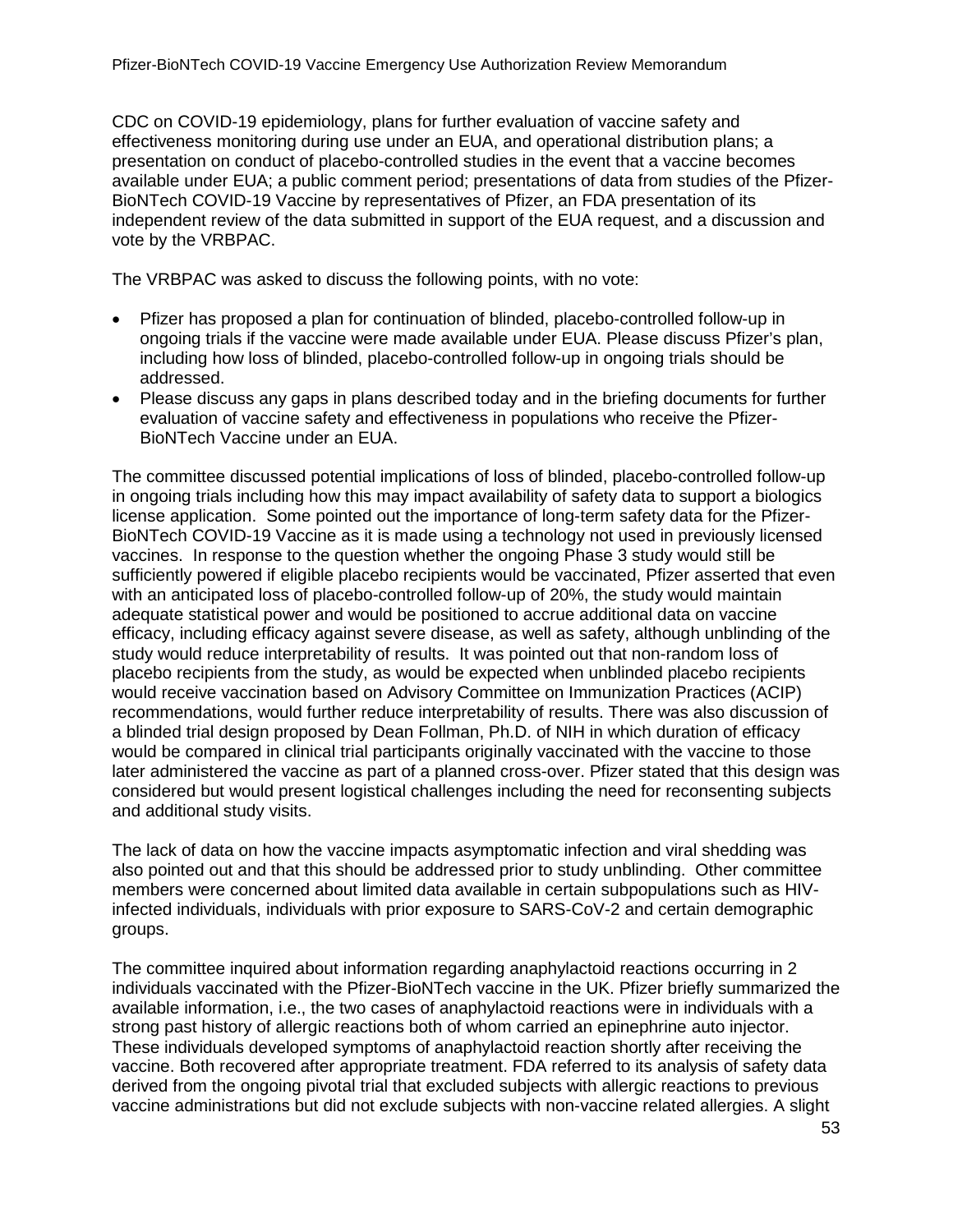numerical imbalance of adverse events potentially representing allergic reactions, with more participants reporting hypersensitivity-related adverse events in the vaccine group compared with the placebo group (137 vs. 111). None of these were considered to be serious, and none of these events occurred in the immediate post-vaccination period. FDA noted that the fact sheet and prescribing information for Pfizer-BioNTech COVID-19 vaccine will include information under the contraindications section that the vaccine should not be administered to individuals with known history of a severe allergic reaction to any component of the vaccine. Under the warning section, there will be a statement that appropriate medical treatment used to manage immediate allergic reactions must be immediately available in the event an acute anaphylactic reaction occurs following administration of Pfizer-BioNTech COVID-19 Vaccine.

Following this discussion, the VRBPAC was asked to vote on whether, based on the totality of scientific evidence available, the benefits of the Pfizer-BioNTech COVID-19 Vaccine outweigh its risks for use in individuals 16 years of age and older.

In reference to the voting question, and prior to the committee members casting their votes committee members asked FDA's perspective on use of the vaccine in pregnancy. FDA explained that data from the preclinical developmental and reproductive toxicity study for this product are expected soon. Even though there are insufficient data to inform vaccine-associated risks in pregnancy, there are also no data warranting a contraindication. Some committee members expressed concerns about including adolescents 16 and 17 years of age in the indication for the vaccine because of the limited amount of safety and efficacy data available in this population. Other committee members encouraged authorization of the vaccine under EUA in adolescents because this would support initiating pediatric clinical trials and because benefits would be expected to outweigh any theoretical risks in this population. Inclusion of vaccines against COVID-19 in the pediatric vaccination schedule will ultimately likely be needed to increase the uptake of the vaccine and to reach herd immunity. Pfizer is planning studies in pediatric subjects using an age-stratified step-down approach. Some committee members raised concerns about the small number of severe COVID-19 cases and limited conclusions about the prevention of severe disease based on the study endpoints. FDA pointed out that vaccine development has a long history and that FDA is not aware of an example of any vaccine that is effective against mild disease that is not also effective against severe disease and that even though limited, data for Pfizer-BioNTech COVID-19 Vaccine suggest efficacy against severe disease.

The results of the vote were as follows: Yes  $= 17$ , No  $= 4$ , Abstain  $= 1$ . Thus, the committee voted in favor of a determination that based on the totality of scientific evidence available, the benefits of the Pfizer-BioNTech COVID-19 Vaccine outweigh its risks for use in individuals 16 years of age and older.

### <span id="page-53-0"></span>**8. Overall Summary and Recommendation**

Following review of information submitted in support of the EUA request and considering VRBPAC recommendations from the December 10, 2020 meeting, the review team concludes that:

• As summarized in Section 2 of this review, the chemical, biological, radiological, or nuclear (CBRN) agent referred to in the March 27, 2020 EUA declaration by the Secretary of HHS (SARS-CoV-2) can cause a serious or life-threatening disease or condition.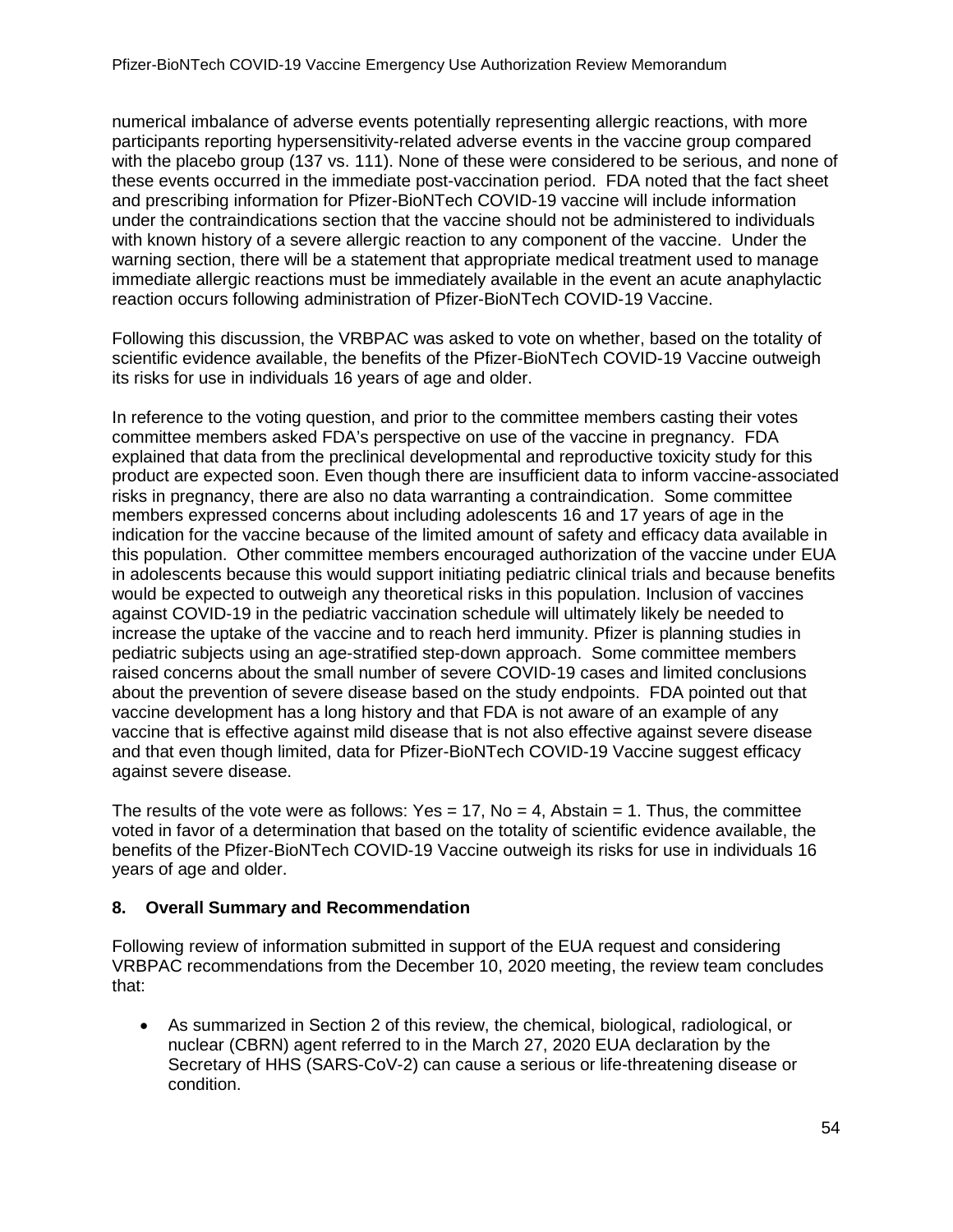- Based on the totality of scientific evidence available, including data from adequate and well-controlled trials described in Section 4 of this review, it is reasonable to believe that the Pfizer-BioNTech COVID-19 vaccine (BNT162b2) may be effective in preventing such serious or life-threatening disease or condition that can be caused by SARS-CoV-2. In the planned final primary efficacy analysis of an ongoing randomized, blinded, placebocontrolled Phase 1/2/3 clinical trial, vaccine efficacy after 7 days post Dose 2 was 95%, (95% CI 90.3; 97.6) in participants without prior evidence of SARS-CoV-2 infection and >94% in the larger group of participants with or without prior infection. Efficacy outcomes were consistently robust (≥93%) across demographic subgroups. Secondary and posthoc efficacy analyses also suggested efficacy against severe COVID-19, efficacy against COVID-19 in the time period between Dose 1 and Dose 2, and against COVID-19 in subjects with evidence of SARS-CoV-2 vaccination prior to vaccination.
- Based on the data summarized in Sections 4 and 5 of this review and assessment of benefits and risks in Section 6 of this review, the known and potential benefits of the vaccine outweigh the known and potential risks of the vaccine when used for active immunization to prevent COVID-19 caused by SARS-CoV-2 in individuals 16 years of age and older. Known benefits include reduction in the risk of confirmed COVID-19 occurring at least 7 days after Dose 2, reduction in the risk of confirmed COVID-19 after Dose 1 and before Dose 2, and reduction in the risk of confirmed severe COVID-19 any time after Dose 1. Potential benefits that could be further evaluated but are not necessary to support an EUA include prevention of COVID-19 in individuals with previous SARS-CoV-2 infection, prevention of mortality and long-term complications of COVID-19, reduction in asymptomatic SARS-CoV-2 infection and reduction of SARS-CoV-2 transmission. Known risks include common local and systemic adverse reactions (notably injection site reactions, headache, fever, chills, myalgia, and fatigue, all of which are usually mild to moderate and lasting a few days, with higher frequency in younger vaccine recipients compared with older vaccine recipients) and less commonly lymphadenopathy and allergic reactions. Potential risks that should be further evaluated include uncommon to rare clinically significant adverse reactions that may become apparent with more widespread use of the vaccine and with longer duration of follow-up (including further evaluation of risk of Bell's palsy and allergic reactions following vaccination), risks associated with vaccination of specific populations such as children younger than 16 years of age and pregnant and breastfeeding women, and whether vaccine-enhanced disease could occur with waning of immunity.
- As summarized in Section 2 of this review, there is no adequate, approved, and available alternative to the product to prevent COVID-19 caused by SARS-CoV-2 in individuals 16 years of age and older.

The review team therefore recommends issuance of an EUA for use of the Pfizer-BioNTech COVID-19 Vaccine for active immunization to prevent COVID-19 caused by SARS-CoV-2 in individuals 16 years of age and older.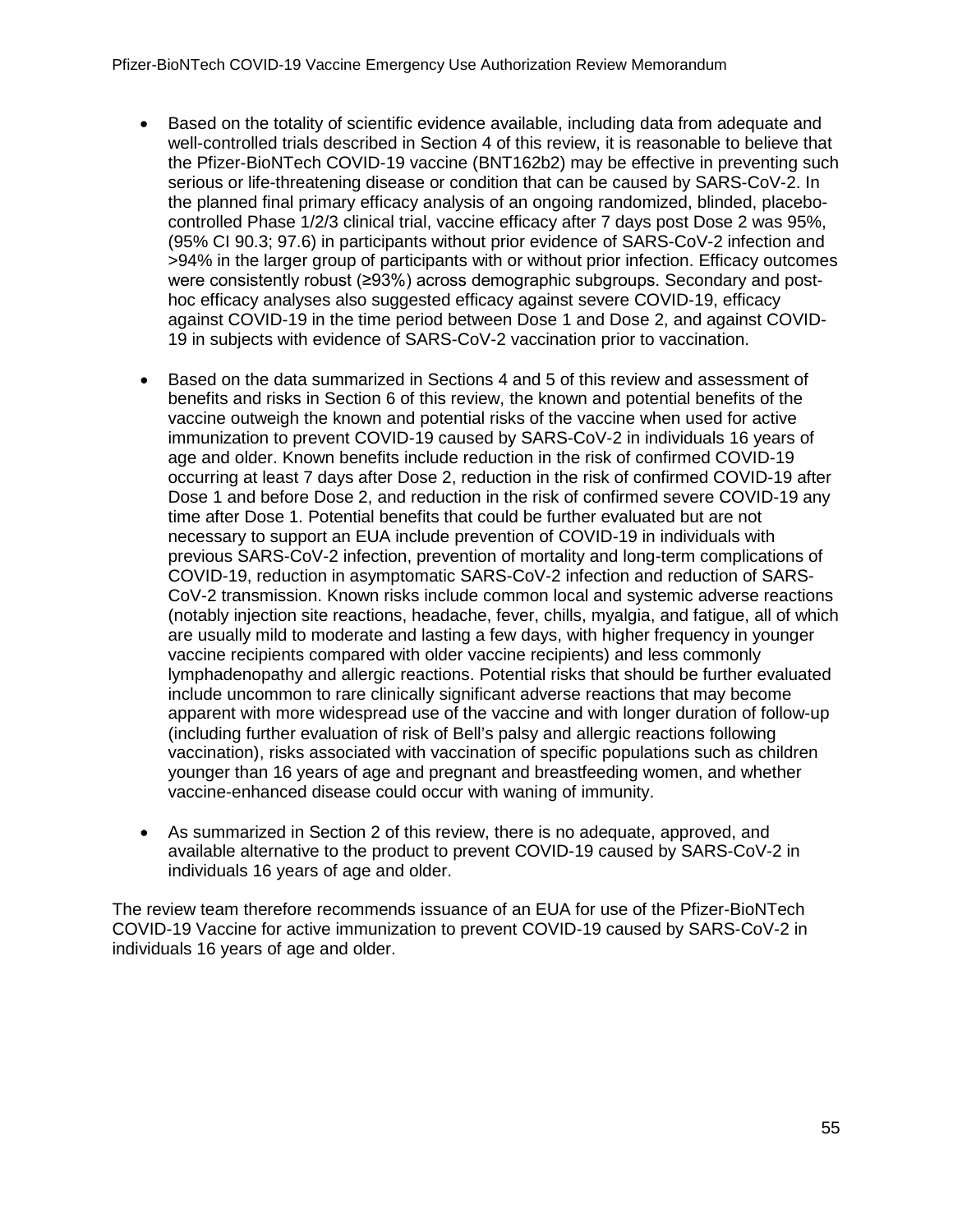# <span id="page-55-0"></span>**9. References**

- <span id="page-55-1"></span>1. Zhu N, Zhang D, Wang W, et al. A Novel Coronavirus from Patients with Pneumonia in China, 2019. *The New England journal of medicine.* 2020;382(8):727-733.
- <span id="page-55-2"></span>2. Coronaviridae Study Group of the International Committee on Taxonomy of V. The species Severe acute respiratory syndrome-related coronavirus: classifying 2019-nCoV and naming it SARS-CoV-2.
- <span id="page-55-3"></span>3. Lu R, Zhao X, Li J, et al. Genomic characterisation and epidemiology of 2019 novel coronavirus: implications for virus origins and receptor binding. *Lancet (London, England).* 2020;395(10224):565-574.
- <span id="page-55-4"></span>4. Hoffmann M, Kleine-Weber H, Schroeder S, et al. SARS-CoV-2 Cell Entry Depends on ACE2 and TMPRSS2 and Is Blocked by a Clinically Proven Protease Inhibitor. *Cell.*  2020;181(2):271-280.e278.
- <span id="page-55-5"></span>5. Federal Food, Drug and Cosmetic Act, 21 U.S.C. § 360bbb–3 and 360bbb-3b. (2011).
- <span id="page-55-6"></span>6. FDA. Guidance for Industry: Development and Licensure of Vaccines to Prevent COVID-19. June 2020. [https://www.fda.gov/regulatory-information/search-fda-guidance](https://www.fda.gov/regulatory-information/search-fda-guidance-documents/development-and-licensure-vaccines-prevent-covid-19)[documents/development-and-licensure-vaccines-prevent-covid-19.](https://www.fda.gov/regulatory-information/search-fda-guidance-documents/development-and-licensure-vaccines-prevent-covid-19)
- <span id="page-55-7"></span>7. National Vaccine Injury Compensation Program. Vaccine Injury Table, Revised and Effective March 21, 2017. [https://www.hrsa.gov/sites/default/files/hrsa/vaccine](https://www.hrsa.gov/sites/default/files/hrsa/vaccine-compensation/vaccine-injury-table.pdf)[compensation/vaccine-injury-table.pdf.](https://www.hrsa.gov/sites/default/files/hrsa/vaccine-compensation/vaccine-injury-table.pdf)
- <span id="page-55-8"></span>8. International Coalition of Medicines Regulatory Authorities. Statement on continuation of vaccine trials. [http://www.icmra.info/drupal/en/covid-](http://www.icmra.info/drupal/en/covid-19/statement_on_continuation_of_vaccine_trials)[19/statement on continuation of vaccine trials.](http://www.icmra.info/drupal/en/covid-19/statement_on_continuation_of_vaccine_trials) 2020.
- 9. Krause PR, Fleming TR, Longini IM, et al. Placebo-Controlled Trials of Covid-19 Vaccines - Why We Still Need Them. *The New England journal of medicine.* 2020.
- 10. Wendler D, Ochoa J, Millum J, Grady C, Taylor HA. COVID-19 vaccine trial ethics once we have efficacious vaccines. *Science.* 2020:eabf5084.
- 11. Roush SW, Murphy TV, Vaccine-Preventable Disease Table Working Group, the. Historical Comparisons of Morbidity and Mortality for Vaccine-Preventable Diseases in the United States. *JAMA.* 2007;298(18):2155-2163.
- <span id="page-55-9"></span>12. Verhees RAF, Dondorp W, Thijs C, Dinant GJ, Knottnerus JA. Influenza vaccination in the elderly: Is a trial on mortality ethically acceptable? *Vaccine.* 2018;36(21):2991-2997.
- 13. Flannery B, Reynolds SB, Blanton L, et al. Influenza Vaccine Effectiveness Against Pediatric Deaths: 2010–2014. 2017;139(5):e20164244.
- 14. Rolfes MA, Flannery B, Chung JR, et al. Effects of Influenza Vaccination in the United States During the 2017-2018 Influenza Season. *Clinical infectious diseases : an official publication of the Infectious Diseases Society of America.* 2019;69(11):1845-1853.